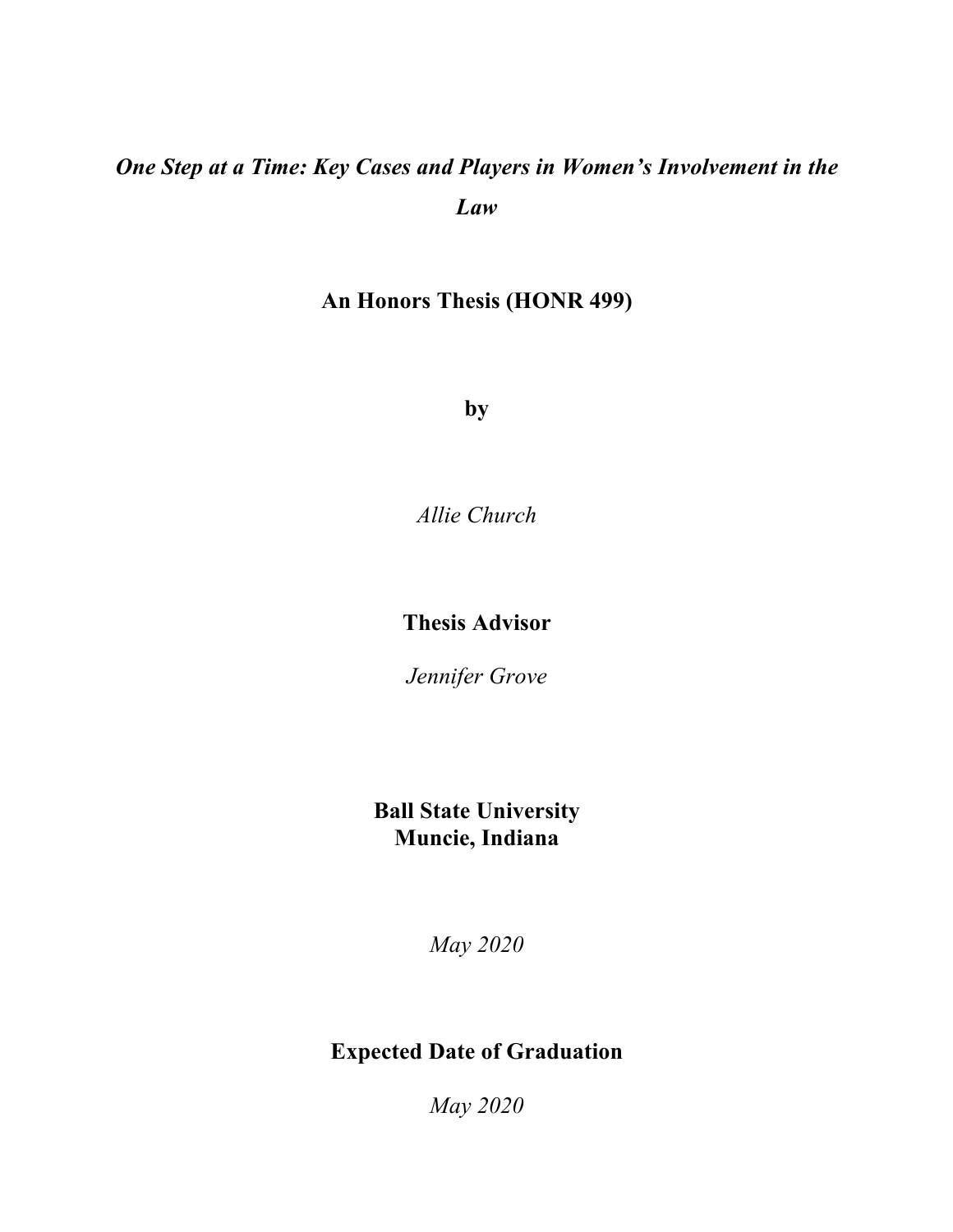#### **Abstract**

At the turn of the  $20<sup>th</sup>$  century, women all over the United States were denied admission to their state bars, to law school, and to the legal profession in general. Today, women make up over a third of the profession. As women fought to gain representation within and access to the law, they also fought for their legal rights as American citizens, and without the presence of women in judicial positions, many of these legal rights would not have been attained. In this thesis I discuss key cases, women, and events that led to women's increased involvement in the law, and I assert that until equality within the legal field is reached, women and men in the United States will remain unequal.

#### **Acknowledgements**

I would like to thank Jennifer Grove for advising me this semester as I completed this paper. Although times were strange with the university closing and with our inability to work together in person, she was supportive and helpful not only in my completion of this huge project, but also in some big decisions I have made this year.

I would also like to thank Dr. John Emert for his support and willingness to help me do what is best for me. He is a huge reason why I was able to complete this project and finalize my time at Ball State University in a manner that I'm proud of.

I would like to thank my parents, as well, for gladly reading this entire 50-page paper and for always supporting me no matter what.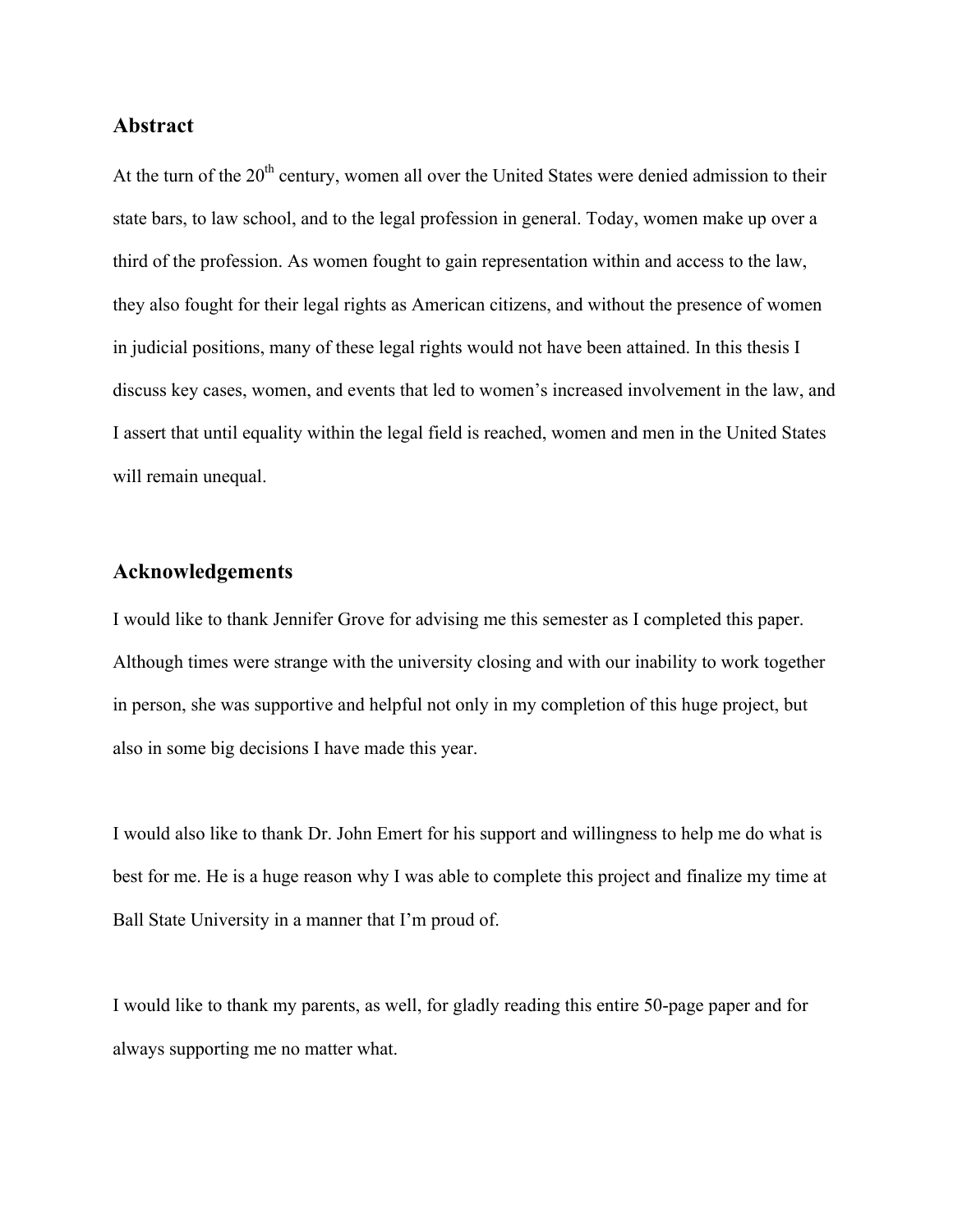## **Table of Contents**

| Case Study: Planned Parenthood of Southeastern Pennsylvania v. Casey (1992)31 |  |
|-------------------------------------------------------------------------------|--|
|                                                                               |  |
|                                                                               |  |
|                                                                               |  |
|                                                                               |  |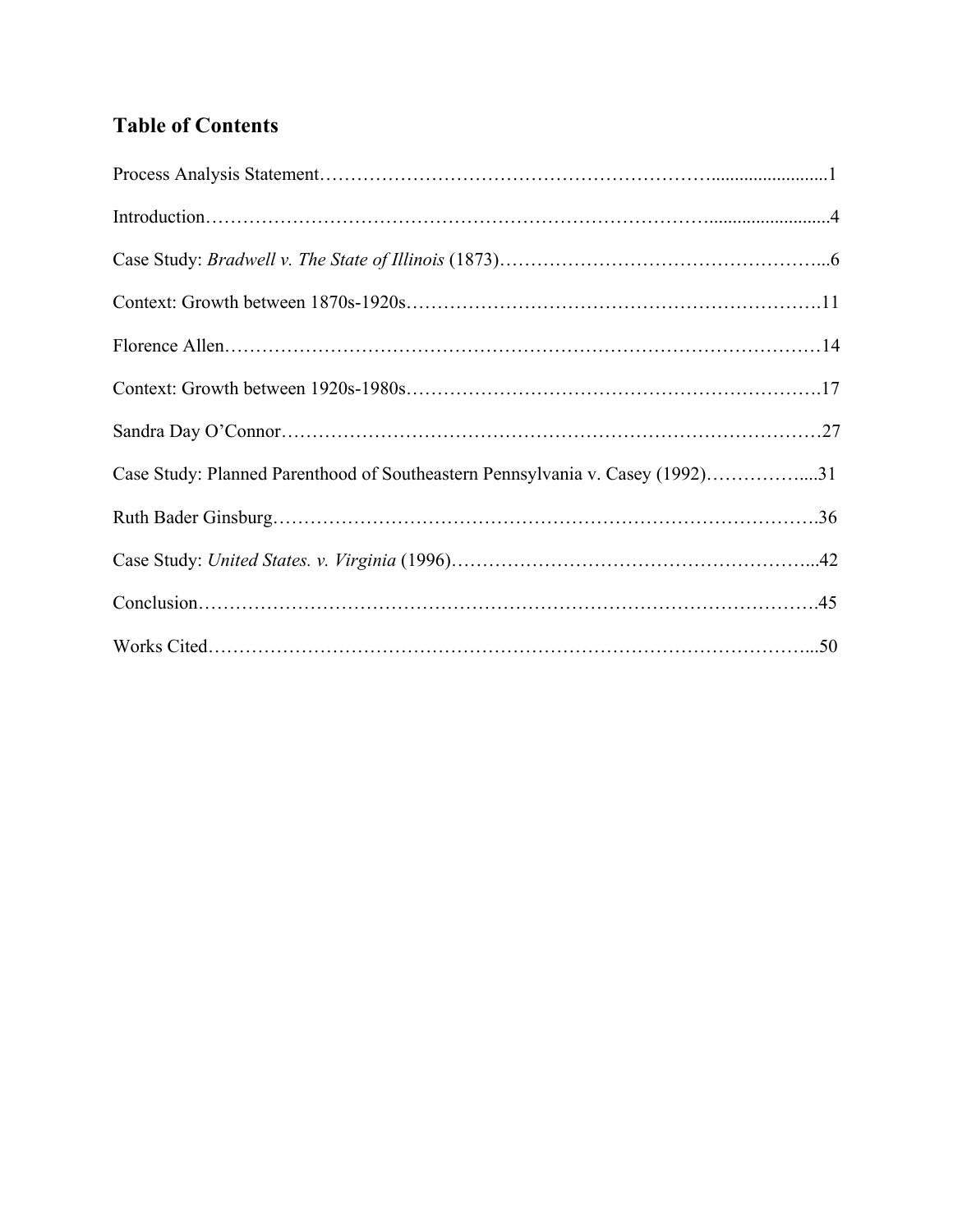#### **Process Analysis Statement**

Researching, writing, and finishing this paper is one of the tasks I accomplished during my three years at Ball State University that I am proudest of. It took countless hours of research, numerous days of writing, and a significant amount of time editing to complete, but it is a piece that I personally think is wellwritten, meaningful, and insightful.

My idea for this thesis arose while taking Jennifer Grove's course, Women and Politics. I was shocked by the process women underwent to gain their legal rights and to become recognized citizens who could use their voices to contribute to governmental decisions. As a legal studies major at the time, I began to wonder what the process was like for women who wanted to work within the legal field, and further, how women within the field used their authority as lawyers and judicial officials to further the rights of women. Thus, the idea for this thesis was formed.

Because the COVID-19 pandemic arose as I was completing this project, much of my research was conducted online. Through reading and compiling statistics and meaningful information from various scholarly articles, textbooks and other books published online, and documentaries, I was able to form an extensive collection of discussions about women's involvement in the legal field. From there, I decided that the most logical way to organize this research was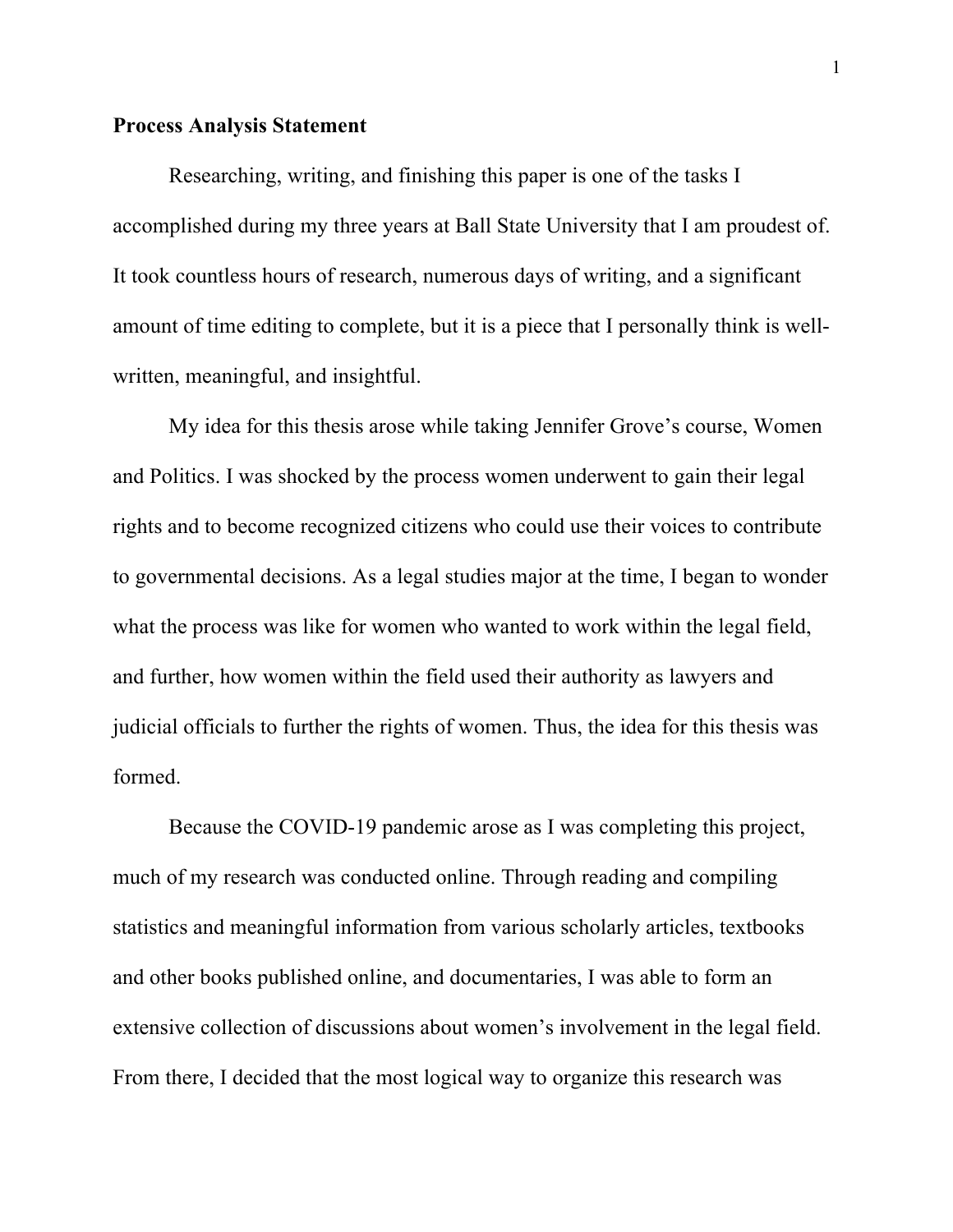chronologically, beginning in the late 1870s to today. I sectioned off my research and, later, the content of my thesis, into areas of important context, key cases that changed the legal landscape for all American women, and significant women within the field who contributed to this shift. I then compiled my research and my own contributions into a discussion and analysis of primary events in United States history and how these events affected women's involvement in the law, of the first women to make significant advancements in the field and how their work has caused enduring change, and of key cases that both furthered the rights of women and sparked a flame within them to continue their fight.

My biggest challenge while writing this thesis was maintaining a sense of calm and remaining collected in the very beginning of the process. I was incredibly overwhelmed by the idea of writing an entire thesis and by how much work would be required of me, but I learned quickly that if I split up my thesis into smaller, manageable sections, it was so much easier and realistic to accomplish finishing the thesis in its entirety. I learned to prioritize, manage my time and expectations, and focus on the task at hand. I didn't think I could do this, or if I could do it, do it well, but I surprised myself.

I think this thesis adds to the academic discussion of the history of women's involvement in the law in that it provides a informed, analyzed approach to the topic. I not only wrote about the historical context surrounding women's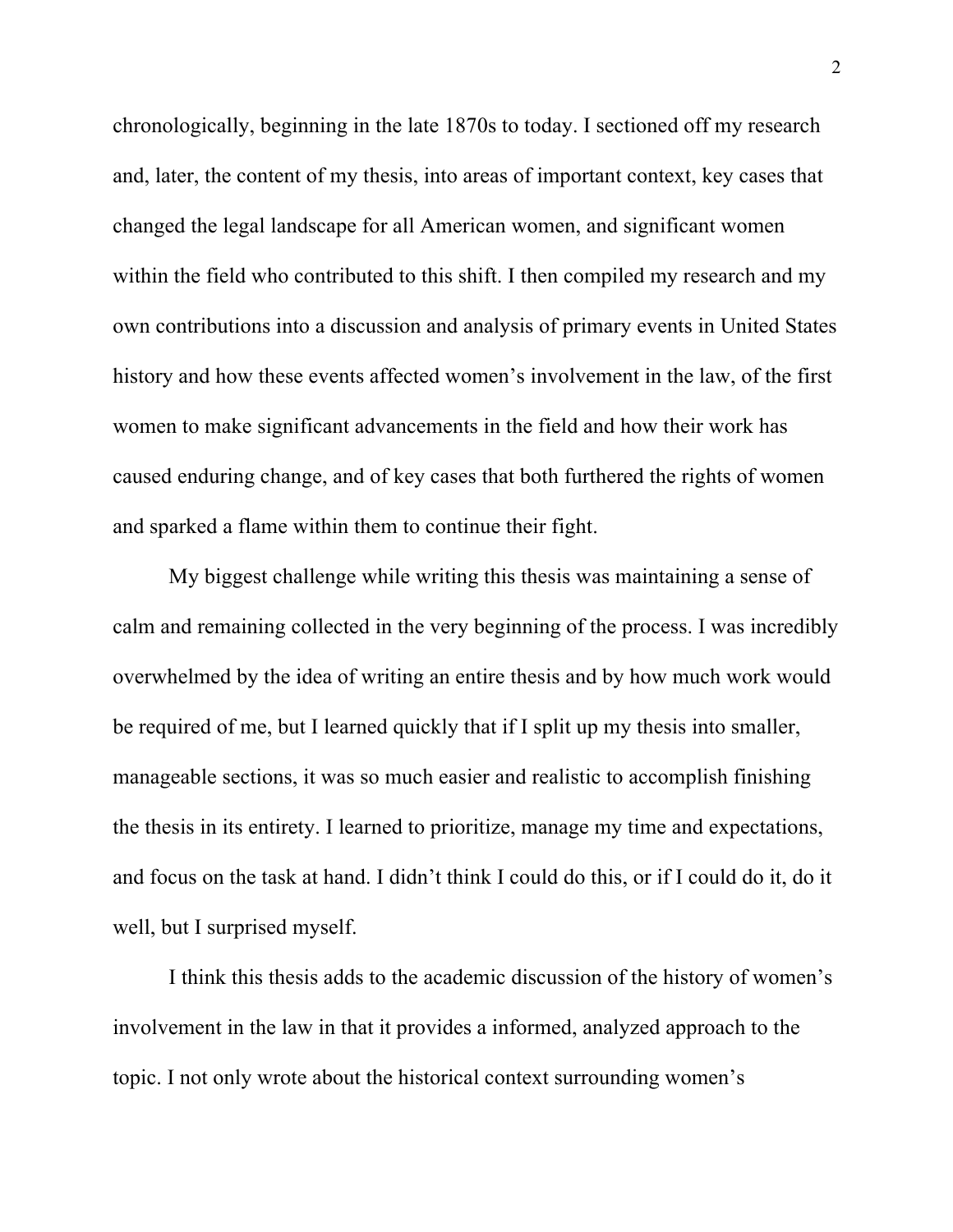contributions within the field, but I also discussed primary cases within that context and significant women who influenced these cases. By doing so, I was able to provide a well-rounded analysis of all of these areas. I also tried to include what I felt to be the deeper meanings, consequences, and insights of the cases I broke down, and I think these discussions add a lot of weight to the significance of the cases and their repercussions on all American women. Overall, this project is one that I'm most proud of, and I hope it not only educates readers about how women became gradually involved in the legal profession, but that it also encourages them to consider the importance of having women's representation in the law.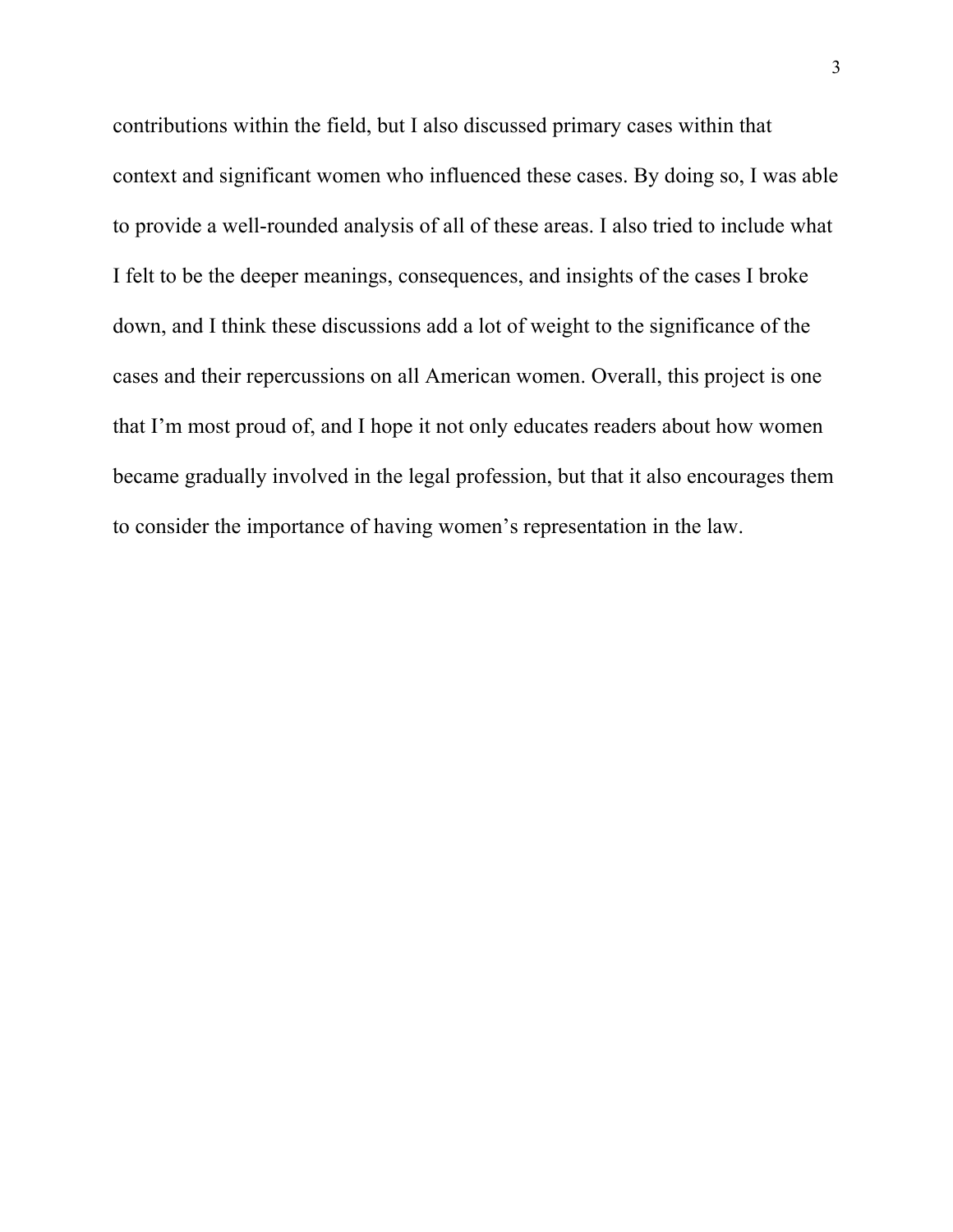#### **Introduction:**

In 1869, Myra Bradwell sat for and passed the Illinois bar exam, becoming the first woman in the state to earn admission to the bar (Wills). In 1870, however, she was denied admission to the bar by the Illinois Supreme Court based upon her incapacity to enter contracts as a married woman without the express consent of her husband. Three years later, the United States Supreme Court upheld the state court's decision, ruling that the right to practice a profession was not among the privileges of the Privileges and Immunities Clause of the Fourteenth Amendment, and further asserting that because of their inherently inferior qualities, women should not be employed in the field of law; rather, they were better and more naturally suited for the domestic sphere of life and should leave the more sophisticated reasoning that the law required to qualified men (*Bradwell v. The State, 1872*).

Today, nearly 150 years after the Supreme Court of the United States upheld the Illinois Supreme Court's decision in *Bradwell v. The State of Illinois*, over 400,000 women make up more than a third of the legal profession in the United States (Day). Women now outnumber men in law school attendance, and an equal number of men and women are earning their law degrees. Of 160 circuit court of appeals judges and 570 federal district court judges, 59 and 194 are women, respectively (American Bar Association Media Relations and Strategic Communications Division). Most notably, three women currently sit on the Supreme Court Bench, thus comprising one-third of the most powerful judicial position in the country. Within all of these areas and levels of the law, women have and continue to influence the legal landscape for all American citizens.

As the rationale and obvious sexist ideology behind the Supreme Court's decision in *Bradwell v. The State of Illinois* suggests, the process of women gaining acceptance into the legal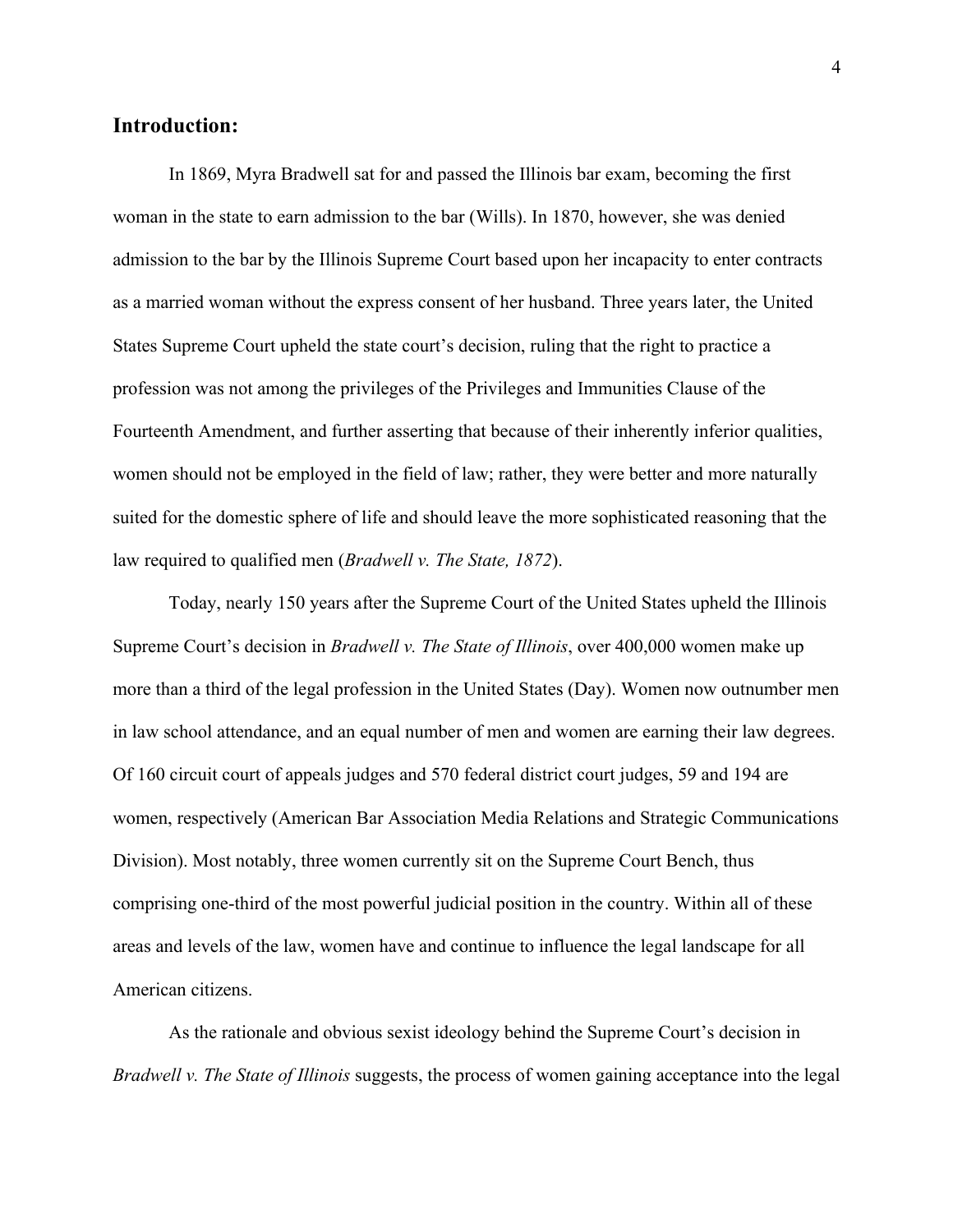field, and thus an authoritative voice in the shaping of American policy, has been a difficult one. The traditional institution of marriage and of the family unit in the United States was so deeply rooted that women like Bradwell found it extremely difficult to break away from their seemingly predestined roles to find a meaningful place for themselves within any public sphere of life, let alone power within the judicial system.

Founding director of the American Civil Liberties Union's (ACLU) Women's Rights Project and current United States Supreme Court Justice Ruth Bader Ginsburg once said that "Real change, enduring change, happens one step at a time" (Millhiser). This is exactly how she and other women who entered the legal field at a time when they were not welcome paved the way and opened doors for hundreds of thousands of women lawyers after them. By slowly chipping away at an institutionalized judicial system that hardly even recognized the existence of gender inequality (*RBG*), they changed the lives of women forever.

The fight for women's involvement in the law coincided with their fight for suffrage and other rights. As women were rallying for their legal rights as citizens of the United States, so too were they arguing for their right to serve within various facets of government, including the judicial branch. If women were not allowed to become lawyers, if they could not serve on juries, and if they could not work as judges, then they were being unfairly coerced into following laws that they had no say in creating, implementing, and enforcing.

Further, as much of the policy implemented over the last century concerning equal rights and many of the cases argued and decided in front of the United States Supreme Court indicate, the involvement of women in the legal system and their gradual gaining of rights are inextricably intertwined. If it weren't for the contributions of powerful women lawyers who championed such issues, women's rights would have never been granted to the extent that they have been.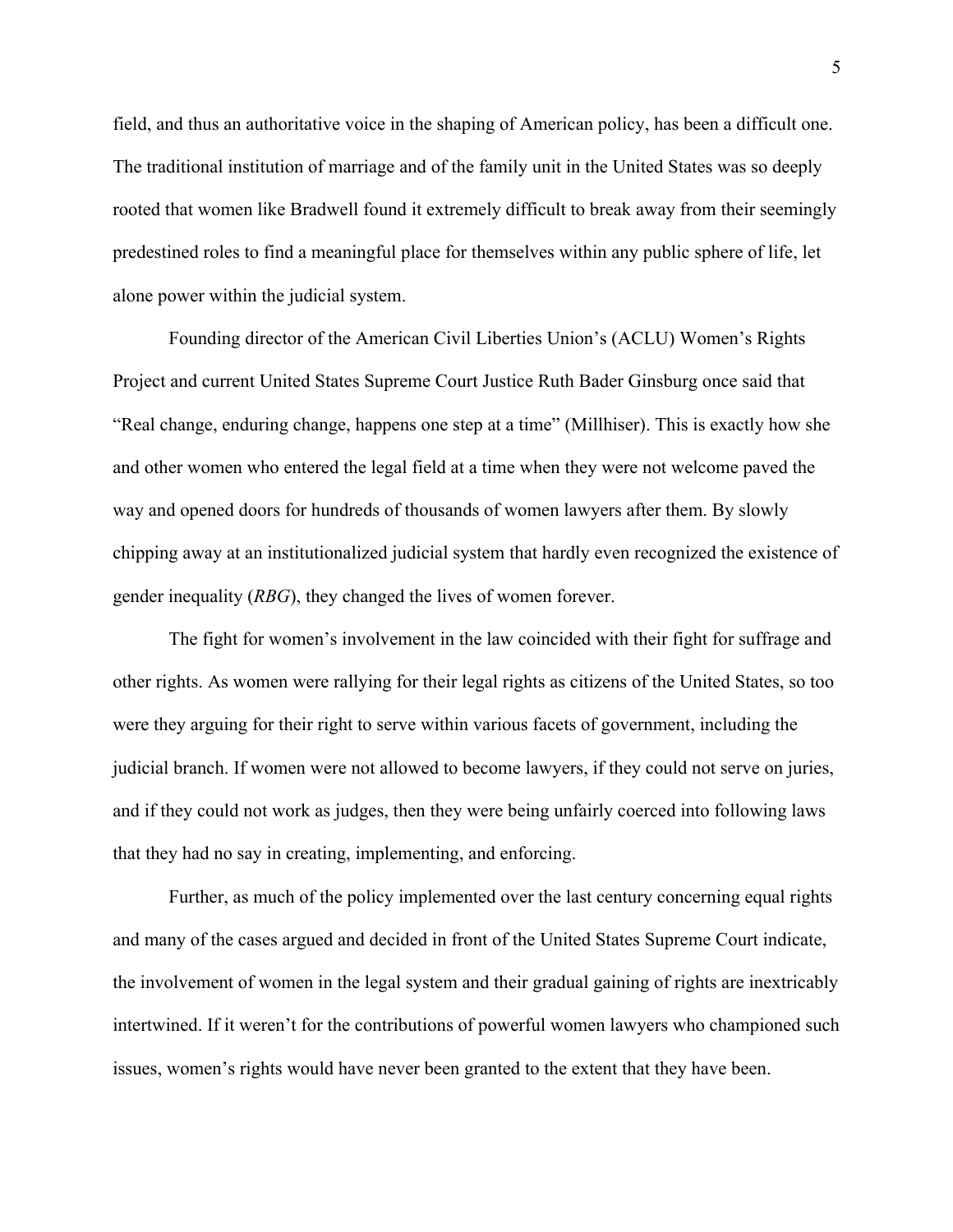This thesis explores the careers of three key women who were instrumental in the inclusion of women in the legal profession of the United States: Florence Allen, Sandra Day O'Connor, and Ruth Bader Ginsburg. It also contains analyses of three significant court cases that either dealt with the overall concept of women practicing the law or were influenced in some meaningful way by a woman lawyer, judge, or justice, including *Bradwell v. The State of Illinois*, *Planned Parenthood of Southeastern Pennsylvania v. Casey*, and *United States v. Virginia*. It explains through a chronological, historical perspective the ways in which the development of women's participation in the law and the development of women's rights were materially linked. Finally, this thesis takes a look at the state of women in the legal profession today and discusses how equality has yet to be fully reached.

Throughout the last century, women's involvement in the legal field has grown immensely, and accompanying this growth has been their influence in the shaping of American policy. Without the significant changes women lawyers, judges, and justices have prompted, women wouldn't have the legal status that they have the privilege of enjoying today. Despite these great efforts and contributions, however, women remain underrepresented and prejudiced against in the legal profession, and until these issues are approached, not only will equality within the field fail to exist, but so too will equality in the entirety of the United States.

#### **Case Study:** *Bradwell v. The State of Illinois* **(1873):**

In 1868, Myra Bradwell, an Illinois resident, launched the *Chicago Legal News*, the first American legal publication that was edited by a woman (Wills). Bradwell served as its founder, publisher, and editor-in-chief. The *News* "eventually became the official medium for the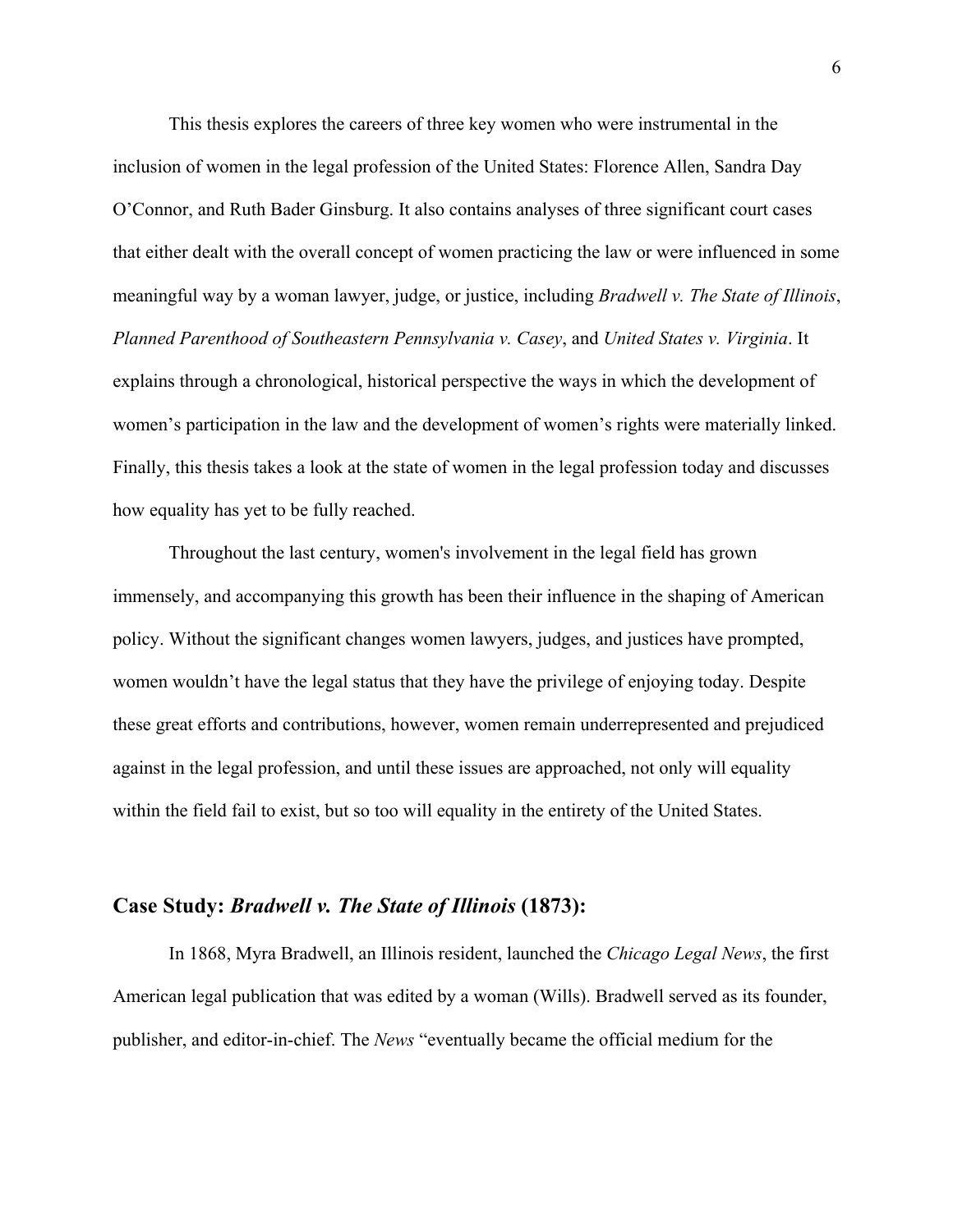publication of all court records in Illinois and became the most widely circulated legal newspaper in the nation" (Giffen).

One year later, Bradwell passed the Illinois bar exam and applied for a license to practice law, a petition which was denied by the Illinois Supreme Court despite her presentation to the Court of a certificate proving her good character and qualifications to practice law, an affidavit confirming her citizenship, and a paper asserting that, on the basis of these facts, she was entitled to a license to practice law (*Bradwell v. The State, 1872*). The Illinois Supreme Court justified their denial of her application on the grounds that as a married woman, Bradwell did not have the legal capacity to enter into contracts without the consent of her husband under the common law doctrine of coverture (Wills). When a woman married, her legal status was subsumed into her husband's; thus, Bradwell legally "'would be bound neither by her express contracts nor by those implied contracts which it is the policy of the law to create between attorney and client'" (*Bradwell v. The State, 1872*).

The Bench did not only base its decision on the coverture doctrine; it also referenced its perception of the inherent differences between men and women. The Court held "'That God designed the sexes to occupy different spheres of action, and that it belonged to men to make, apply, and execute the laws, was regarded as an almost axiomatic truth'" (*Bradwell v. The State, 1872*), and that it was "certainly warranted in saying, that when the legislature gave to this court the power of granting licenses to practice law, it was with not the slightest expectation that this privilege would be extended equally to men and women" (Giffen). This ideology, that women and men exist in separate spheres and thus have separate and exclusive rights and duties, was used to justify the Court's prohibition against women practicing law in the state.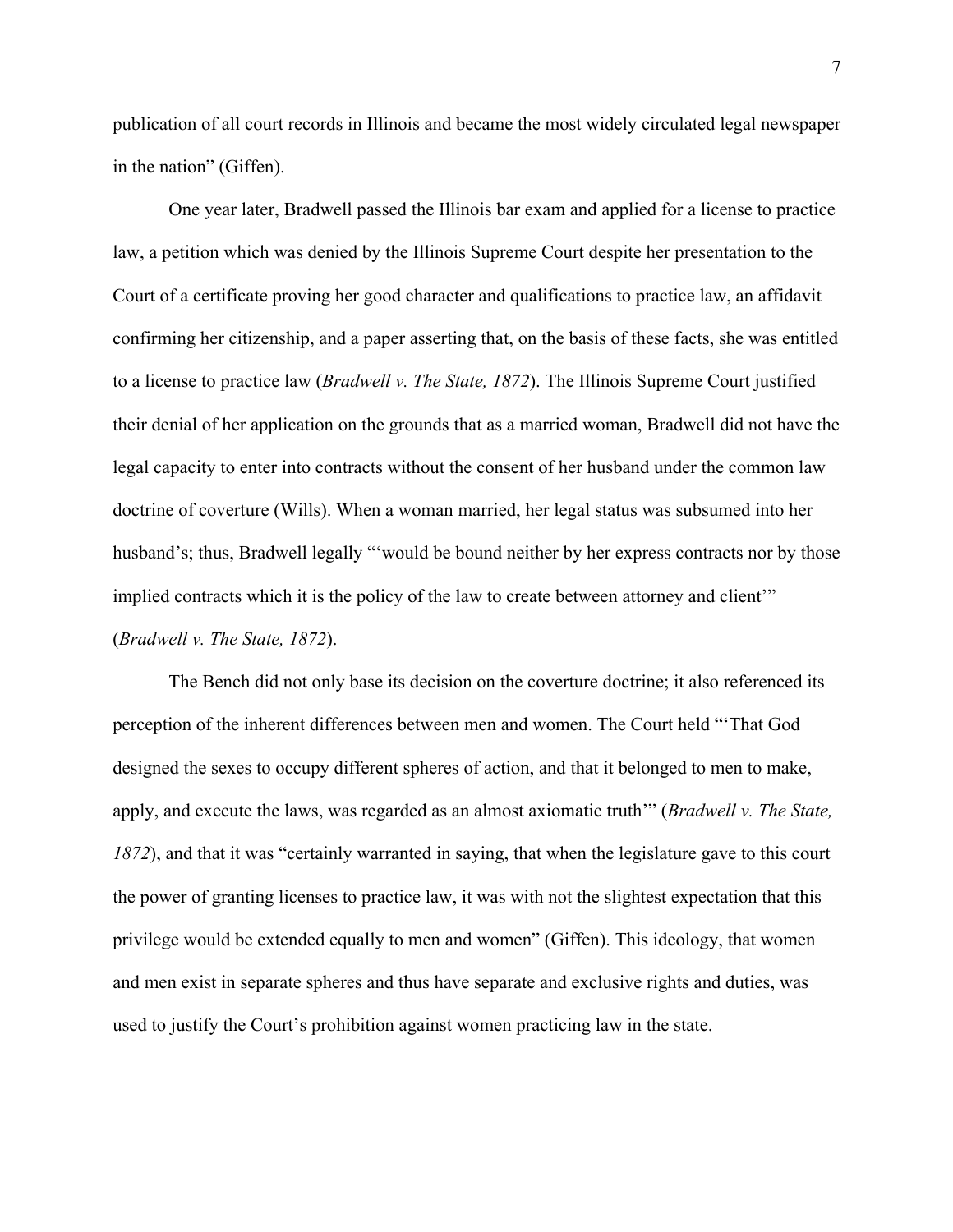Bradwell filed an appeal to the United States Supreme Court, asserting that the Illinois Supreme Court violated her Fourteenth Amendment rights in denying her a license to practice law. She claimed that as a United States citizen, she was granted the right under the Fourteenth Amendment's Privileges and Immunities Clause to practice law (*Bradwell v. The State, 1872*). The Fourteenth Amendment states that "No State shall make or enforce any law which shall abridge the privileges or immunities of citizens of the United States," (U.S. Const. amend. XIV, sec 1) and the Privileges and Immunities Clause further states that "the citizens of each state shall be entitled to all privileges and immunities of citizens in the several states" (U.S. Const. art. IV sec 2). In other words, the amendment and clause protect citizen's fundamental rights from state efforts to restrict them. Therefore, the issue at hand in this case was whether or not the right for a woman to engage in any profession was protected under the Privileges and Immunities Clause of the Fourteenth Amendment.

The United States Supreme Court affirmed the decision of the Illinois Supreme Court. It ruled that admission to the bar and the right to practice law, or any profession for that matter, was not a privilege that was protected from the abridgment of the states. In his opinion, Justice Samuel Freeman Miller wrote, "there are privileges and immunities belonging to citizens of the United States, in that relation and character, and that it is these and these alone which a State is forbidden to abridge, but the right to admission to practice in the courts of a State is not one of them" (*Bradwell v. The State, 1872*). Therefore, Bradwell was denied admission to the Illinois bar and the right to practice law.

Justice Joseph Philo Bradley agreed with the decision of the Court, but went beyond purely constitutional bounds in his rationale by applying his personal belief that the perceived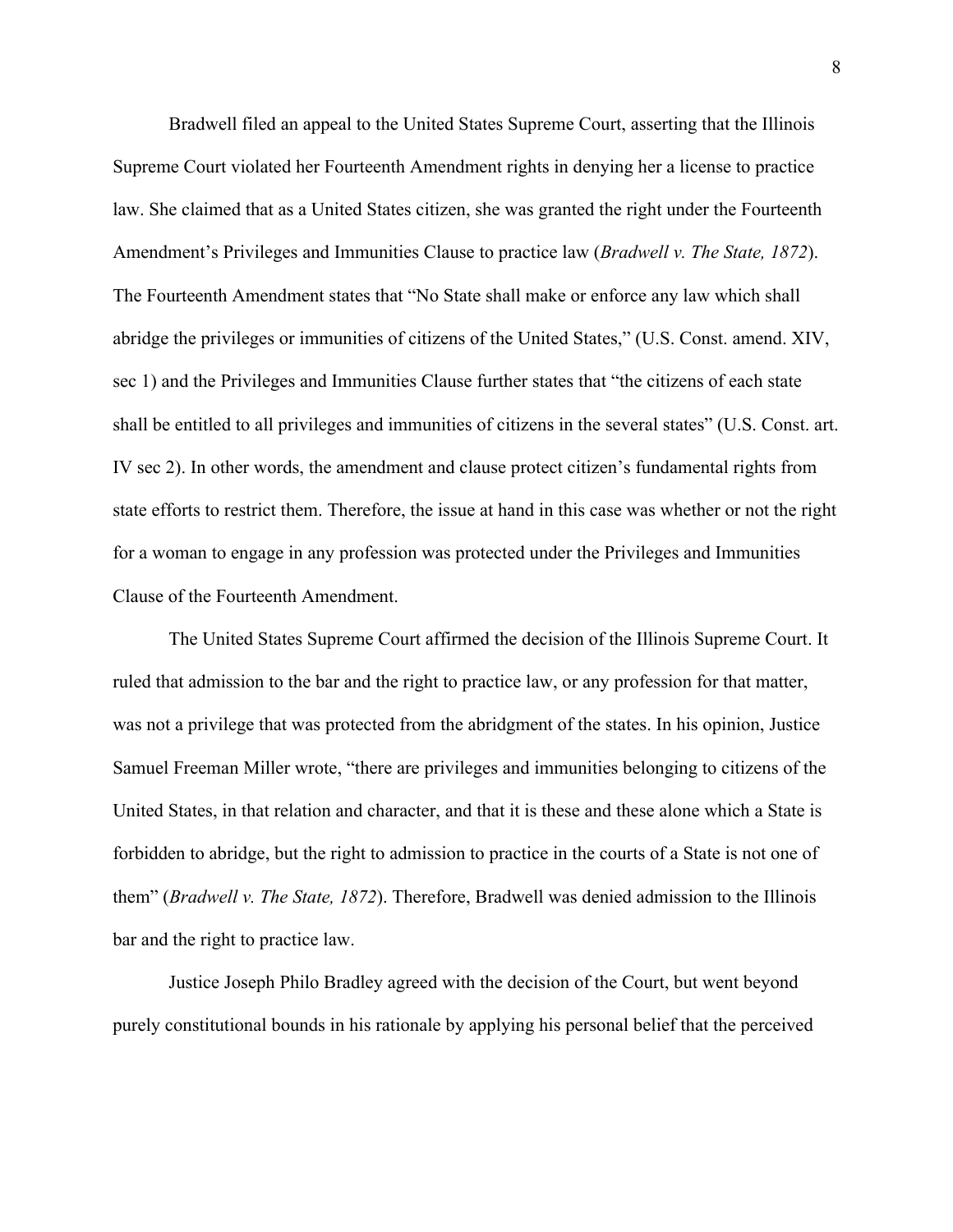fundamental qualities of a woman should naturally exclude her from the type of work conducted by lawyers. In his concurrence, Justice Bradley wrote:

The civil law, as well as nature herself, has always recognized a wide difference in the respective spheres and destinies of man and woman. Man is, or should be, woman's protector and defender. The natural and proper timidity and delicacy which belongs to the female sex evidently unfits it for many of the occupations of civil life. The constitution of the family organization, which is founded in the divine ordinance, as well as in the nature of things, indicates the domestic sphere as that which properly belongs to the domain and functions of womanhood...I am not prepared to say that it is one of her fundamental rights and privileges to be admitted into every office and position, including those which require highly special qualifications and demanding special responsibilities (*Bradwell v. The State, 1872*).

It is Justice Bradley's rationale in this concurrence that is of importance in the discussion of women's involvement in the law early on in their efforts to gain representation in the field. While Justice Miller denied Bradwell admission to the Illinois bar, he did so on a constitutional basis. This is not to say that Justice Miller was correct in his reasoning, but his thoughts did at least come from a somewhat substantive origin. He strictly applied the contents of the Fourteenth Amendment and prior precedent to the facts of Bradwell's case and came to the conclusion that the right to engage in a profession was not a privilege protected from state intervention. While Bradwell's sex played a primary role in the state's prevention of her legal licensing and in the Illinois Supreme Court's decision, Justice Miller did not uphold the Court's ruling on this fact exclusively. Rather, he asserted that it was not within the power of the Supreme Court to restrict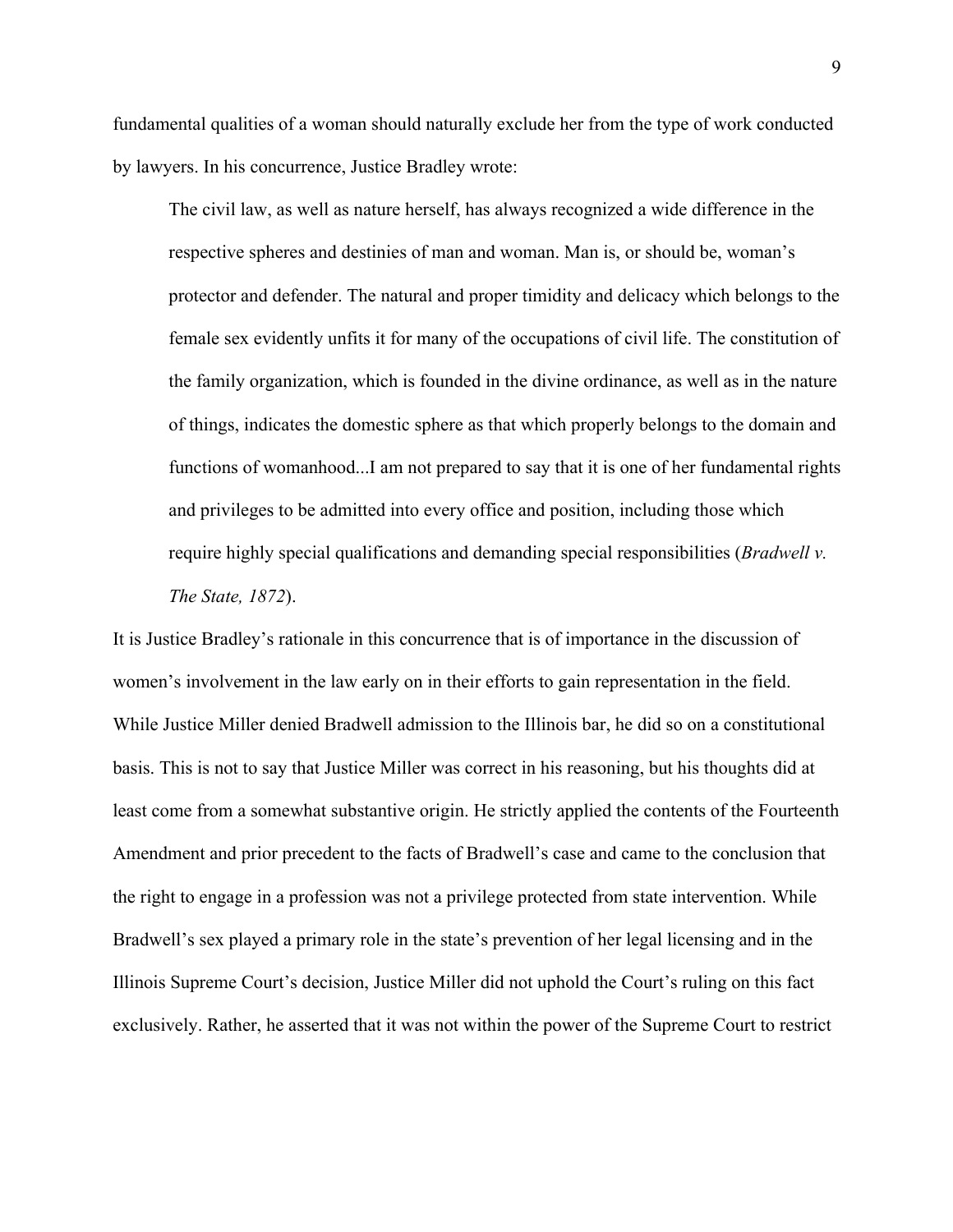the states from behaving in such a manner because he felt that the constitutional authority in question did not apply to the case.

Justice Bradley, on the other hand, introduced his and many other men's personal, sexist ideologies as his sole reasoning for denying Bradwell admission to the Illinois bar. Mentioning that civil law has long recognized gender inequalities as valid and grounds for certain policy implementation was an unfortunate statement of fact, but by including nature and religion in these assumptions, Justice Bradley elevated the inferior legal status of women far beyond the sphere of law into two of the strongest entities in existence. Thus, this suggested the justice's belief that the respective places of man and woman in society, man in the public arena and woman in domestic settings, were fundamental to the very essence of humankind. Justice Bradley presented generalizations of the female sex that were unfounded. By writing within the context of a Supreme Court decision that women were delicate, unfit for occupations outside of the home, and inherently unequal to man, Justice Bradley used his power as a justice on the highest court in the nation to undermine the entire race of women. It is also ironic that he stated that becoming a lawyer required specialized qualifications and responsibilities, those which women were not capable of, yet Bradwell proved herself competent in the various affidavits and certificates she provided for the Court, in her widely successful legal publication, and in her passing of the bar exam itself. These facts negate Justice Bradley's rationale, for they eliminate the idea that the inherent inequalities of women Justice Bradley spoke of are applicable to all women, especially Bradwell. This indicates that Justice Bradley's reasoning for his opinion was not based on the facts of this specific case, but on his preconceived sexist ideology.

Justice Bradley certainly did not stand alone in this perspective. Two other Supreme Court justices concurred with his opinion (*Bradwell v. The State, 1872*), and the ideas expressed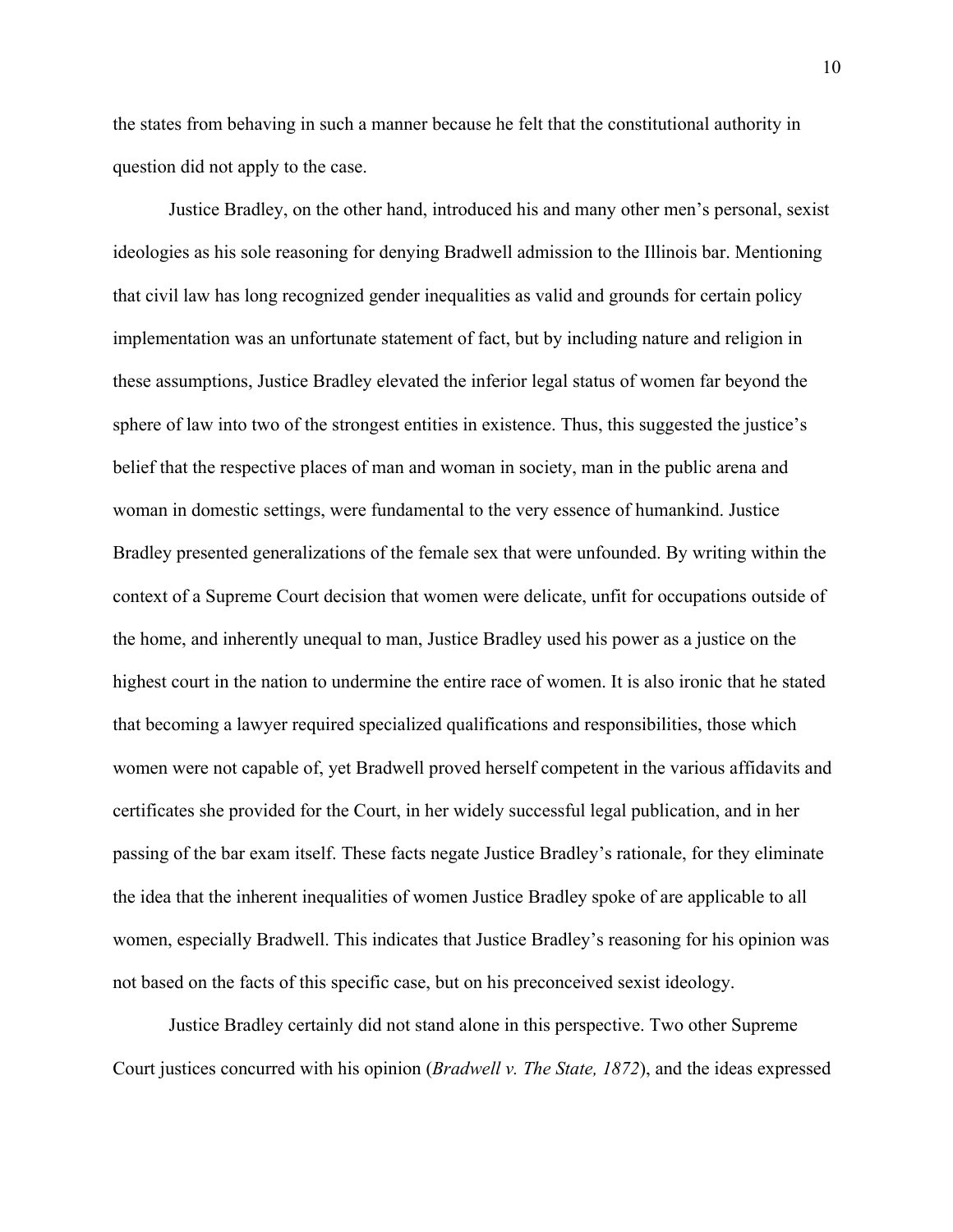within the opinion reflected the ideologies of men across the nation. This case was not only the first to handle the concept of women's involvement in the legal field, but it was also the first to demonstrate that without women's input at the legal level, the rights of women would always be stunted by men who would not, and could not, relate to them.

#### **Context: Growth between 1870s-1920s:**

The United States Supreme Court's ruling in *Bradwell v. The State of Illinois* did not stand for long. Partly in response to this case, in 1872 the Illinois legislature enacted a statute that stated that no person could be precluded from an occupation, excluding the military, on the basis of sex, and in 1890, both the Supreme Court of Illinois and United States Supreme Court retroactively granted Bradwell her license to practice law, dating her license with the year 1869, the year she sat for and passed the Illinois bar exam (Wills).

Before the 1870s, women had extremely limited opportunities concerning employment at all, let alone in the legal profession. Both cultural norms, like traditional familial roles, and legal restrictions, like the common law doctrine of coverture, prevented women from entering public life. As important historical events in the United States developed, however, so too did women's gradual entrance into both general employment and the legal field.

The first wave of feminism, which began in 1848 with the first women's rights convention in Seneca Falls and concluded with the passage of the Nineteenth Amendment to the United States Constitution, is of particular importance when discussing the progression of women's rights and women's involvement in the law. The movement's primary goal was to gain for all women the right to vote in the hopes that other rights would soon follow after women were officially given a voice in government ("What was the First Wave Feminist Movement?").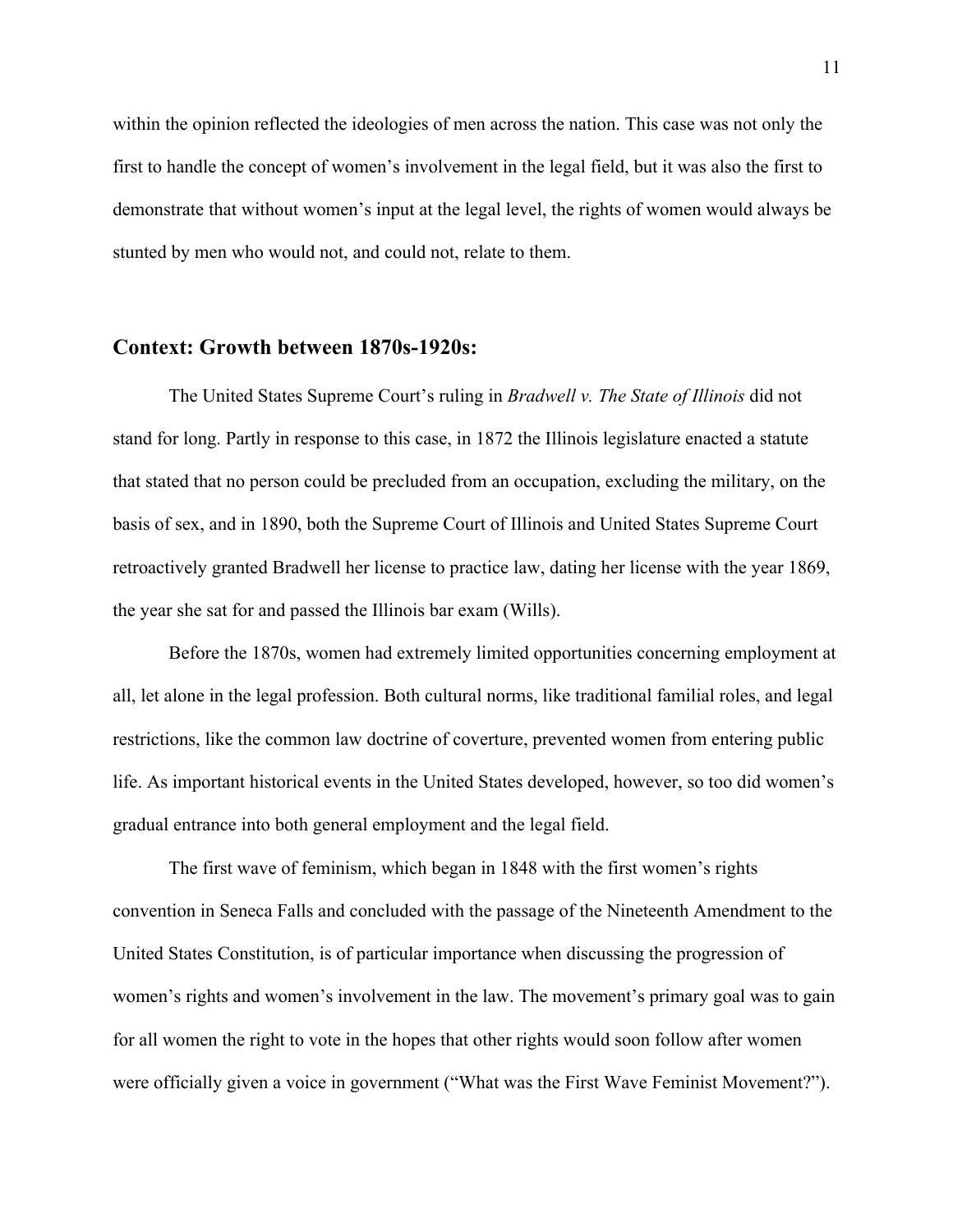The first wave of feminism paralleled the abolitionist movement, and when the Civil War broke out, women reformers temporarily switched their efforts from organizing the women's movement to concentrating on the war effort and ending slavery (Lange). This decision disrupted the successes the movement had earned, and after the conclusion of the Civil War, the Thirteenth, Fourteenth, and Fifteenth Amendments to the Constitution that guaranteed rights to now freed slaves were not applied to other segments of the population, including women, despite calls from many reformers that women also be added to the language of the amendments (Cushman 2).

Regardless of Congress's refusal to apply the provisions of the Civil War Amendments to women, the post-Civil War efforts of women advocates did result in some progress. In 1869, for example, the St. Louis Law School admitted the first American women into law school, and a year later, the first woman graduated from an accredited university with a law degree. That same year, a woman was admitted to the bar of Iowa, becoming the first woman to be admitted to the bar of any state. Various state statutes limiting the ability of women to gain admission into their state's bar were gradually reworded or abolished completely. The case of *Bradwell v. The State of Illinois* and other cases that ruled similarly in state courts were a major setback, but they also proved that the Privileges and Immunities Clause of the Fourteenth Amendment was not the most effective provision to use to argue sex discrimination cases; this caused reformers to turn to the Equal Protection Clause of the Fourteenth Amendment, an approach that proved much more constructive in later cases argued before the Supreme Court (Cushman 3).

In 1870, four women were attending law school in the United States; in 1890, attendance had risen to 135. By the turn of the century, women were admitted to the bar in almost every state (Weisberg 494). Tensions began to intensify as the world faced World War I, and as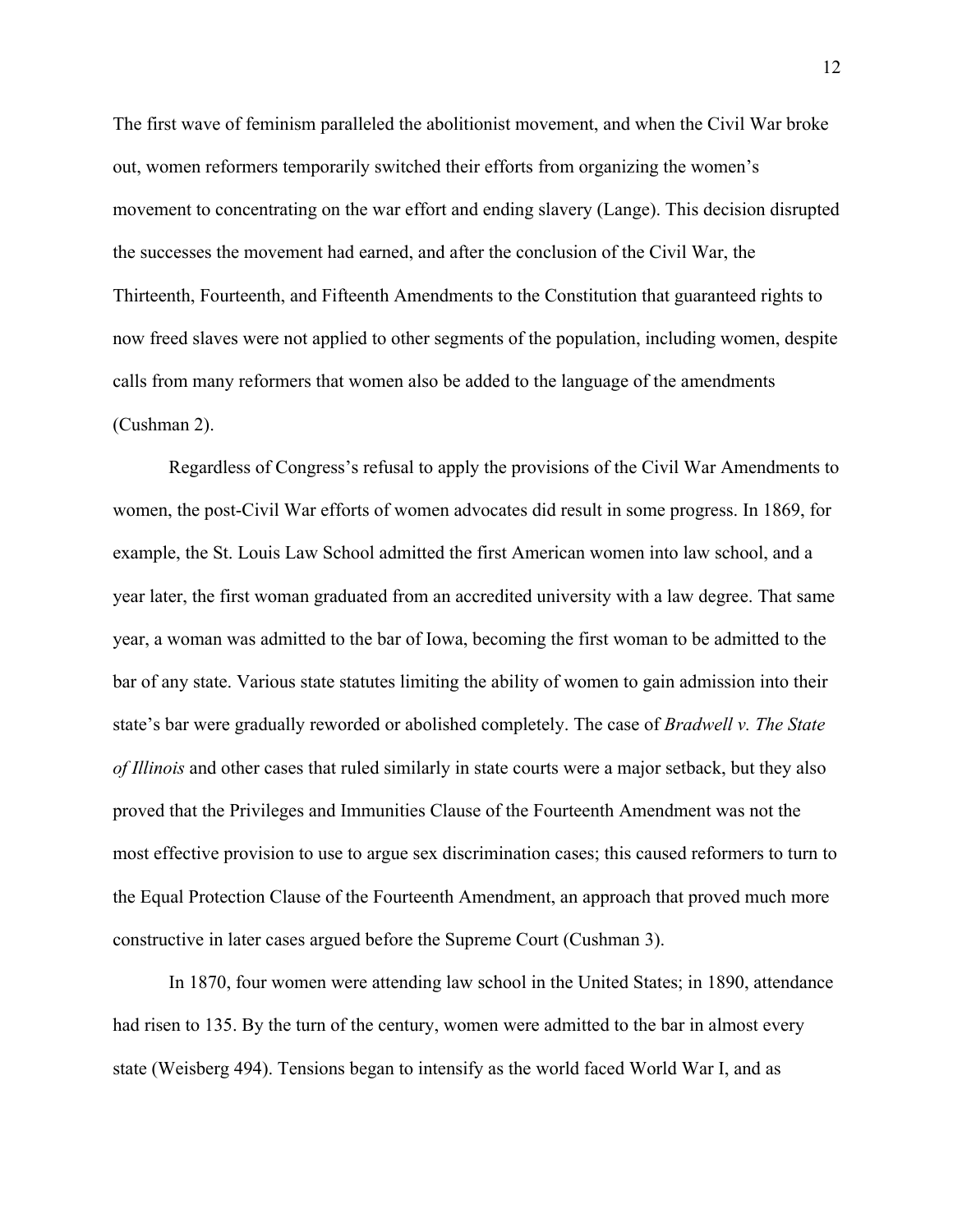conditions around the world escalated, women advocates in the United States further pressured President Woodrow Wilson and Congress to pass an amendment that would grant women the right to vote. Women suffragettes approached the First World War much more aggressively than the Civil War. Whereas in the latter reformers conceded their strive for suffrage to participate in the war effort, in the former women used the war to their advantage by arguing that the United States could not fairly fight for liberty and freedom abroad when half of their own citizens were not fully free. Public sentiment began to shift in favor of establishing a federal amendment extending the right to vote to all women, especially after people were exposed to the brutal conditions imposed upon women reformers who were imprisoned for peacefully picketing outside of the White House. Despite President Wilson's original opinion that voting rights for women should be left to the states to decide, he eventually encouraged the establishment of a Constitutional amendment, stating to the United States Senate on September 13, 1918 that he perceived the extension of the franchise to women "as vitally essential to the successful prosecution of the great war of humanity in which we are engaged." With President Wilson's backing, the Nineteenth Amendment to the United States Constitution was passed by both houses of Congress on June 4, 1919 and ratified on August 18, 1920 ("Women's Suffrage and World War  $\Gamma$ ").

By the time the Nineteenth Amendment was ratified, women were admitted to the bar in every single state (Bowman 3). Many of the women who fought for suffrage and other women's rights in the beginning of the 20th century were, in fact, lawyers. Members of the Women's Lawyers Club served as prominent suffragettes, and they published in their *Women's Lawyers' Journal* articles about various suffragettes, suffrage organizations, women lawyers who were given top positions in suffrage associations, and suffrage events that they expected fellow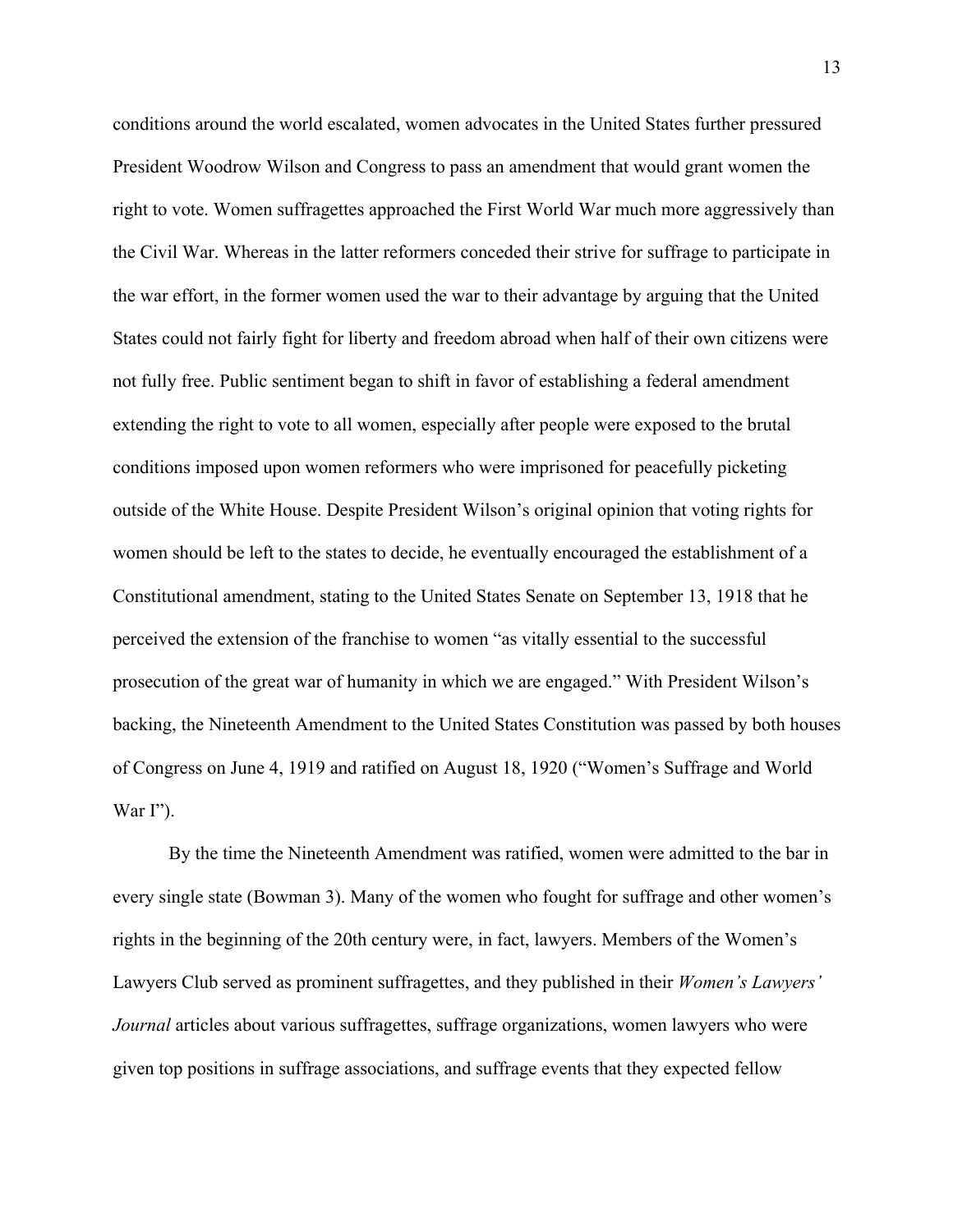women lawyers to attend (Weisberg 502). Their involvement in the first wave of the women's movement is the first example of many that demonstrates that the growth of women's participation in the law was intertwined with women's gradual gaining of rights.

#### **Florence Allen:**

In the legal world, Florence Allen was a woman of many revolutionary firsts. Born on March 23, 1884, Allen attended Western Reserve University, now called Case Western Reserve University, in Cleveland, Ohio at the age of 16. After graduating with a bachelor's degree and spending two years in Germany, Allen enrolled at Western Reserve University for the second time and graduated with a master's degree in political science and constitutional law. She was entering a field in which women were not welcome, which she realized quickly as she was denied admission to Western Reserve University's law school, which did not admit any women at the time. Allen, therefore, chose to attend law school at the University of Chicago, where she was the sole woman in her class of 100 men. By the end of the term, she was second in her class ("Florence Ellinwood Allen").

In 1910 Allen moved to New York City, where she worked to defend immigrants arriving in the United States for the New York League for Protection of Immigrants. She also lectured in public schools. While in New York, Allen enrolled in the New York University Law School to finish her legal education ("Florence Ellinwood Allen"). During her time in New York City, Allen was an adamant supporter of women's rights, and she actively worked with organizations that campaigned for women's suffrage ("Judge Florence Allen Biography"). After graduating in 1913, and like so many women after her, she was refused employment from every law firm she applied to, despite graduating second in her class ("Florence Ellinwood Allen"). Rather than let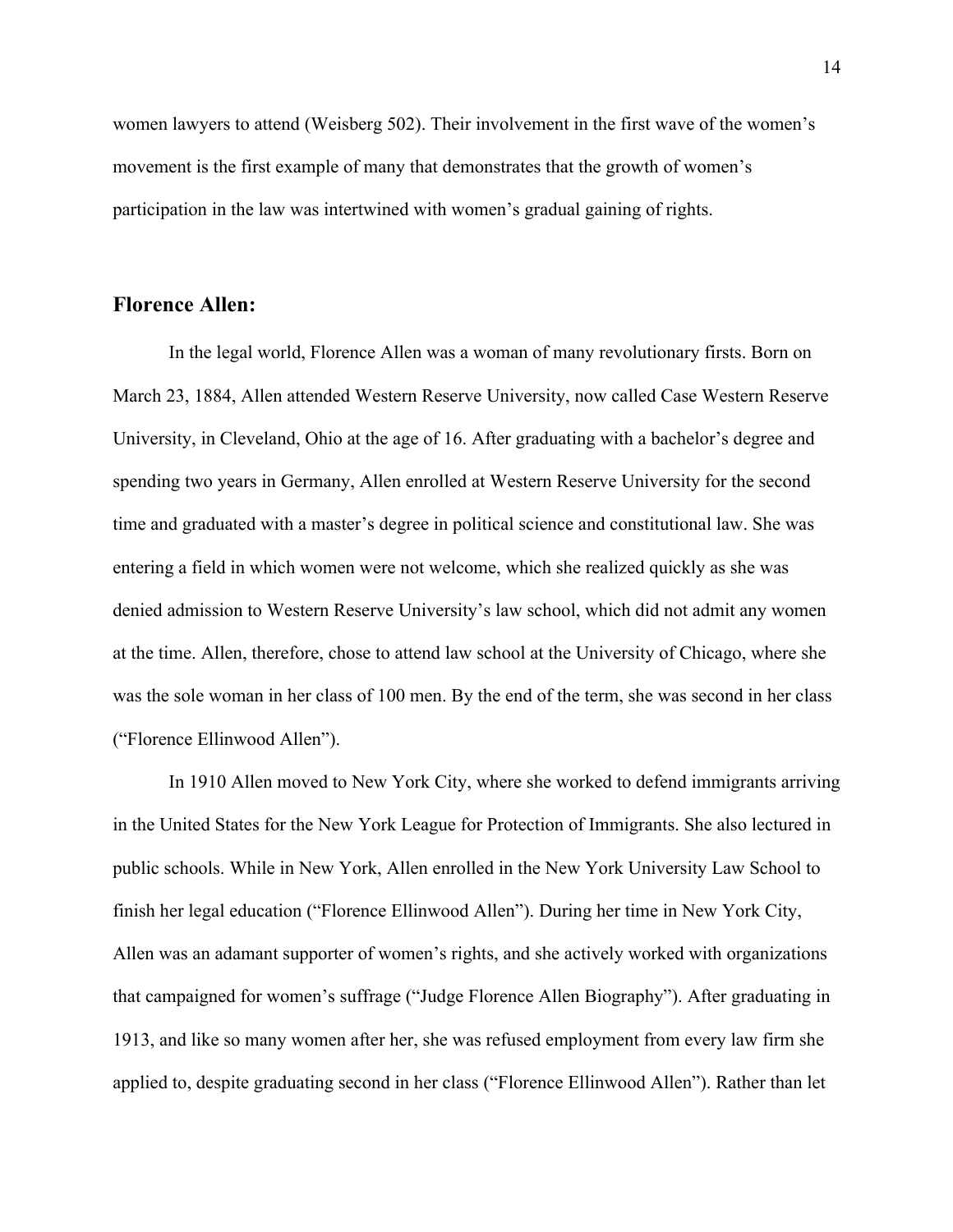this be the end of her legal career, Allen opened her own firm in Cleveland upon being admitted to the Ohio Bar. ("Judge Florence Allen Biography").

In 1919, Allen was appointed as the assistant prosecutor for Cuyahoga County, becoming the first woman in the United States to earn the position. A year later, after the 19th Amendment was ratified, Allen's colleagues and friends within the Woman Suffrage Party urged her to run for judgeship on the Court of Common Pleas in Cuyahoga County. In only two days, 2,000 signatures were gathered to petition for her name on the ballot. She was elected on November 2, 1920 with the endorsement of most of the major Cleveland newspapers, community leaders and women who could vote for the first time, thus becoming the first woman elected to a judicial position in the state of Ohio ("Florence Ellinwood Allen").

Two years later, Allen was encouraged by her supporters to run for election to the Supreme Court of Ohio. She again petitioned for her name on the ballot rather than seek the backing of either political party, as she believed the judiciary should be nonpartisan. Women from all over Ohio formed "Florence Allen Clubs," and she was endorsed again by major newspapers. On November 7, 1922, Allen was elected Justice of the Supreme Court of Ohio, becoming the first woman to be elected to the highest court of any state in the country. She was re-elected in 1928, but before she could seek election to a third term, President Franklin D. Roosevelt nominated her as a candidate for the United States Sixth Circuit Court of Appeals. With the unanimous approval of the United States Senate, Allen became the first woman appointed as a federal appeals court judge. She was briefly appointed Chief Judge for five months between 1958 and 1959, becoming the first woman to serve as the Chief Judge of any circuit court of appeals ("Judge Florence Allen Biography"). She resigned in October of 1959 after 32 years of service on the Sixth Circuit ("Florence Ellinwood Allen").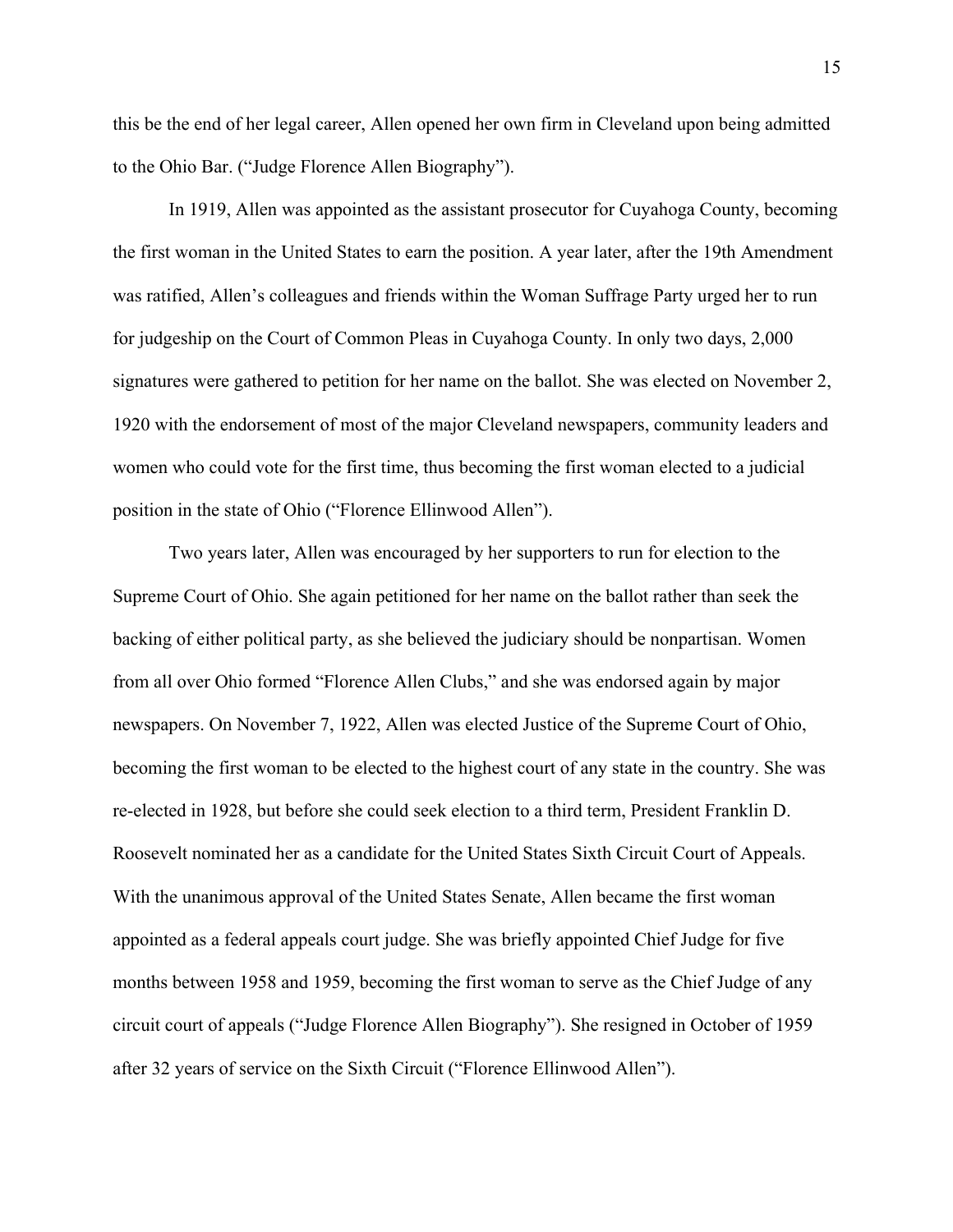During her time working as a state Supreme Court Justice and circuit court judge, Allen influenced public policy in many areas, including the federal regulation of economy, labor rights, and immigration, to name a few. She fought to better the conditions of those in the working class, of those who immigrated to the United States, and of women. Her work in the courts, for example, helped to ensure that women could retain their employment after male employees returned from deployment in the First World War ("Judge Florence Allen Biography"). She also helped to reform Ohio's judicial procedures regarding material witnesses, which culminated in the disposal of nearly 900 cases ("Florence Ellinwood Allen"). Allen served as the assistant secretary of the National College Equal Suffrage Association and as a member of the executive board of the Ohio Women Suffrage Association ("Judge Florence Allen Biography"). Not only, therefore, did she advocate for women's rights through her work in the judicial system, but she also campaigned alongside other women suffragists.

Allen's legal career is significant for a number of reasons. As stated earlier, she was a woman of many firsts for the entire race of women in the legal field. These firsts were momentous in the introduction of women to meaningful positions within the law. To obtain these positions, Allen had to successfully rise above the many men who ran against her, a feat never before accomplished to this extent. With the sense of independence and power that came with the passage of the Nineteenth Amendment and with the determination of women across the entire state of Ohio, Allen was able to come out victorious at a time when women were adamantly believed to be less capable than men, especially in the legal sphere. Her success is an excellent example of the power of many to achieve a common goal and of the drive women had within themselves to make their abilities, intelligence, and inherent equality to man known.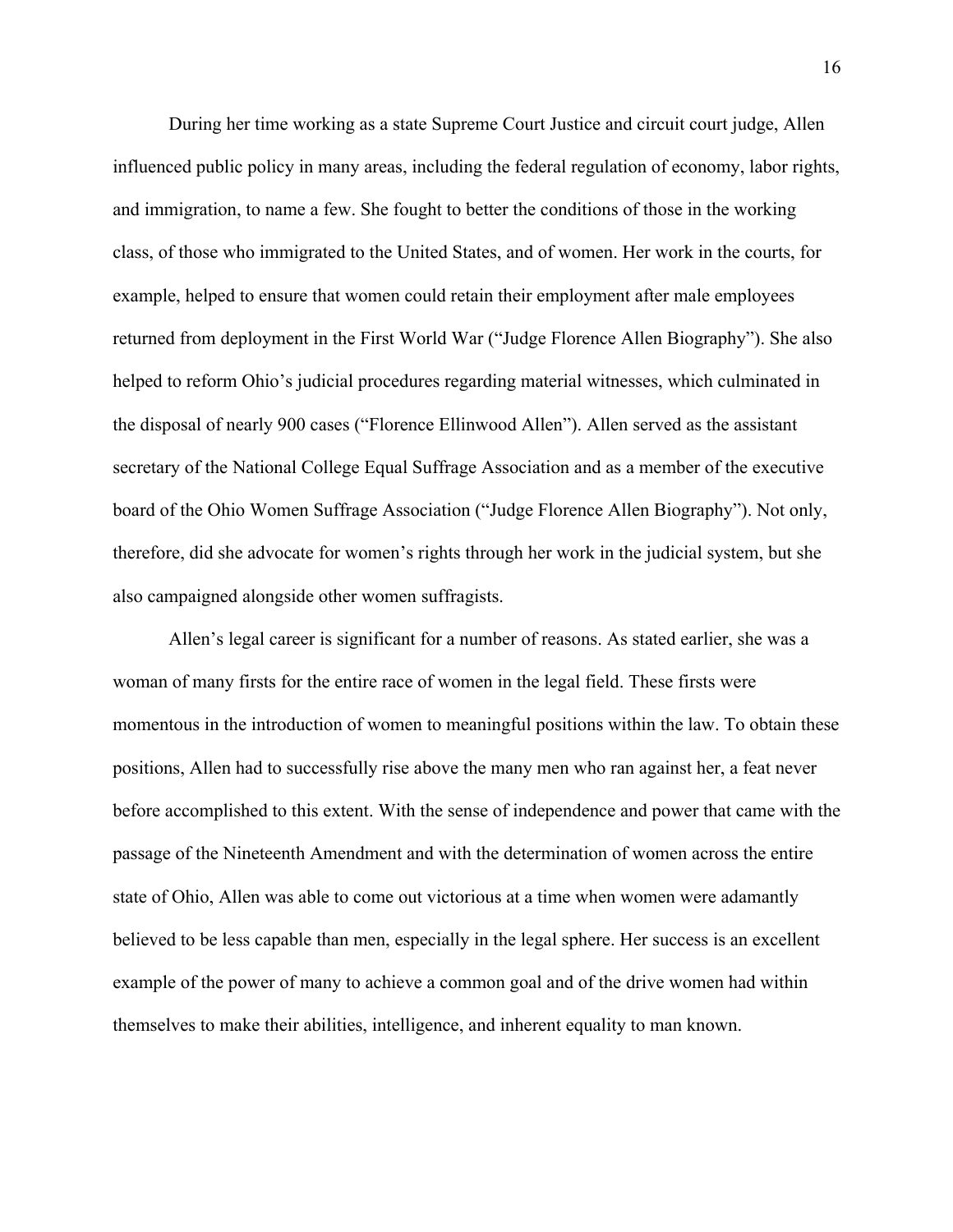Allen refused to conform to the standards women were held to. She never married, nor had any children ("Florence Ellinwood Allen"); rather, she devoted her life to her work and to furthering the causes she believed in. When men attempted to strike her down by not hiring her upon her completion of law school at the top of her class, she opened her own firm. With her legal work, Allen made many meaningful contributions to the rights of women and other minorities. What she was able to do within the legal field was unprecedented at the time, and she helped to pave the way for the women who followed her. Allen, and the work she did to make the legal field and other areas of life accessible to women, is one of the earliest examples of how the women's rights movement and women's involvement in the law not only coincided with one another, but were also shaped and created by one another.

#### **Context: Growth between 1920s-1980s:**

The passage of the Nineteenth Amendment to the United States Constitution and various laws that followed it had a lasting impact on American women. A new-found sense of independence and less restrictive laws barring women from entering the workforce inspired women to leave their homes and find meaningful employment, including employment as lawyers. In 1920, the top 12 law schools with the highest women enrollment had 84 women students. Deans of nationally ranked law schools noted in 1925 that many women were at the top of their class, and that they were equal to, if not better, than their male counterparts. Once the first group of women lawyers graduated law school, however, this spirit of enthusiasm was dampened by the reality of their inability to find employment in law offices. Most women were fully denied jobs within law offices, and even those lucky enough to be hired were given either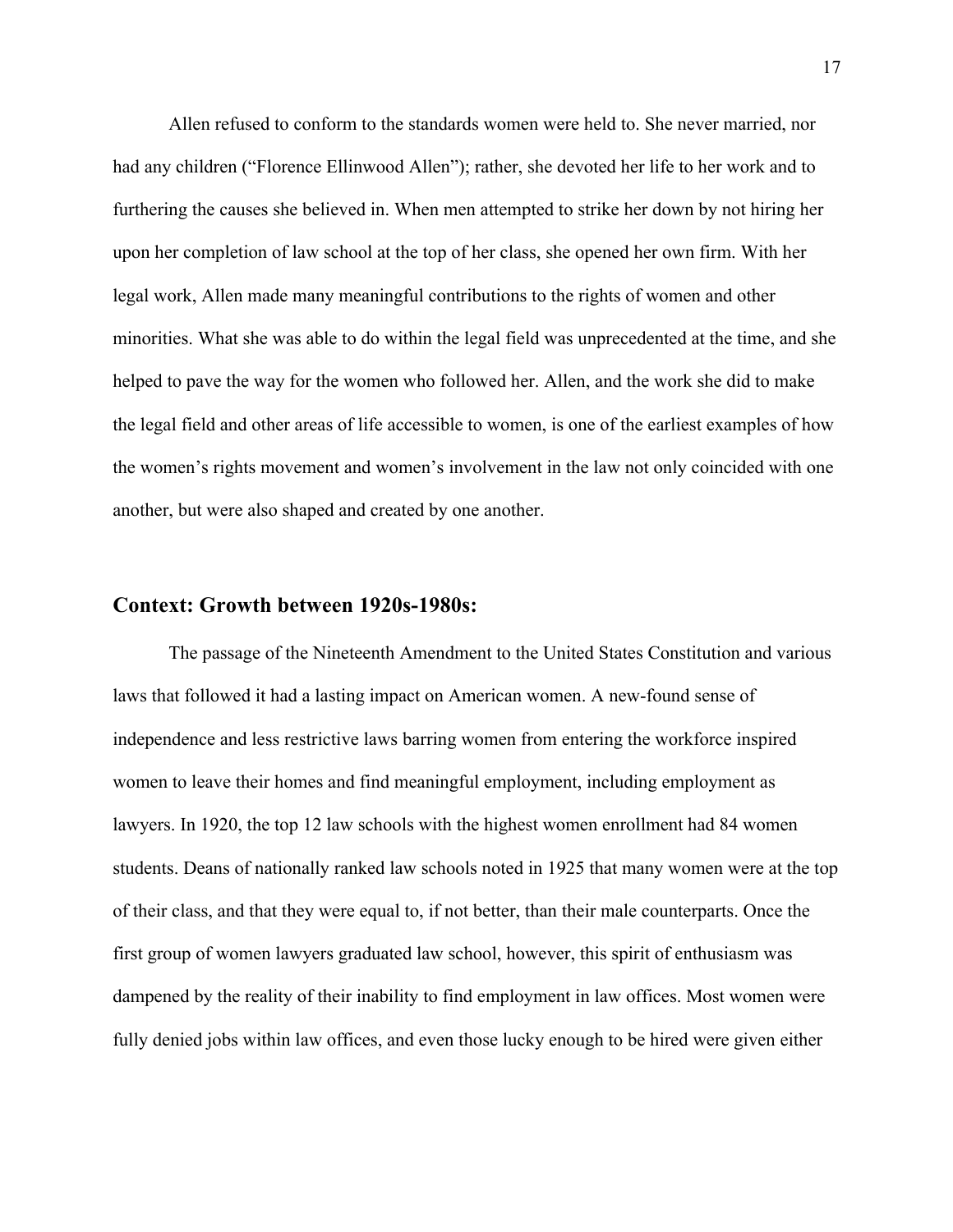temporary jobs or were assigned to clerical positions; they were not conducting the real legal work that they had worked so hard to gain the right to practice (Bowman 3-4).

When the Great Depression struck and decimated the United States economy between 1929 and 1933, conditions for women lawyers and employed women in general only worsened. People made women feel guilty for attempting to take positions that could be given to a man who had his family members to look after; this disdain for women intervention in the dying job market led to the call for legislation that would severely restrict the ability of women to work if, for example, they had a husband who was already employed. On the other side of the Great Depression, however, was the New Deal, which greatly expanded the role government played in the lives of the American people; naturally, this meant that the field of law also played a larger role. As New Deal legislation was passed, the need for lawyers to work within new agencies and bureaucracies increased, and as such women lawyers were able to find employment within the federal government, though they often worked in nonlegal, secretarial positions. Despite the setbacks of the Great Depression, women during this period were still attending law school. In 1939, the top 12 law schools with the highest women enrollment had 370 women students, and nearly 15 percent of New York's lawyers were women (Bowman 4-5).

Similar to the suffrage movement during World War I, women used World War II in the 1940s to their advantage to further their involvement in the workforce. Many men who worked as attorneys within law firms were also in the military. When they were deployed to Europe and Asia for military duty, legal offices became hard pressed for personnel to uphold the work the attorneys left behind. With nowhere else to turn, these firms looked to women to fill the void. Law schools, too, were making up for the shortage of male law students with women. During the war, the percentage of the proportion of women to men attending law school jumped from three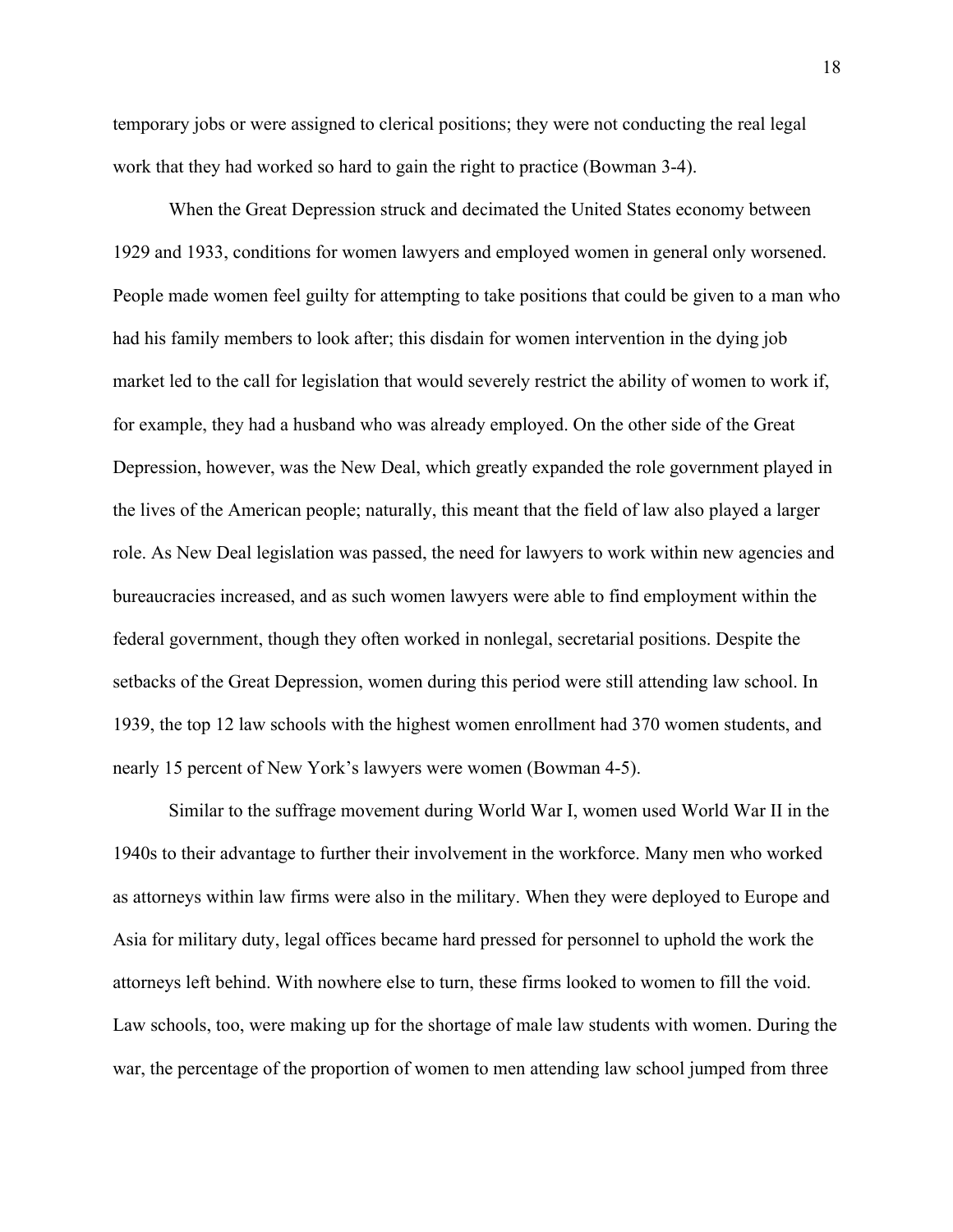to 12 percent. These wartime conditions, however, returned to pre-war levels at the conclusion of the Second World War. While very few women remained as associates in the law firms that hired them during the war, most were removed from their positions upon the return of the veterans who had originally worked there, and the number of women attending law school declined upon the resurgence of male enrollment, as well. Those who were given permanent positions as attorneys faced discrimination. They were paid lower salaries, physically segregated from men within the office, and assigned to cases that were low profile or within areas of the law that were not highly regarded (Bowman 5-8).

By the beginning of the 1950s, many women were obviously well suited to and experienced in the work of a lawyer, as they had been relied upon to step into men's shoes to carry on important legal work during their absences in World War II. Although firms occasionally hired women attorneys in the 1950s and 1960s, employers compiled multitudes of reasons as to why they would normally not hire women to work in their firms: they did not want to expend time training women for them to eventually leave to bear children, they felt that women were more expensive than men and thus did not want to add them to their insurance policies, and they feared that their clients would not want to be represented by women, who were widely viewed as less valuable and less educated than their male colleagues. In one survey of various law firms, employers rated being a woman as a hindrance to an attorney's employment prospects, and they cited the following reasons as justification for their ratings: "Women can't keep up the pace," women have a "bad relationship with the courts," a woman's "responsibility is in the home," and they were "afraid of emotional outbursts" that women attorneys may display. New York University claimed that 90 percent of the law firms reaching out to its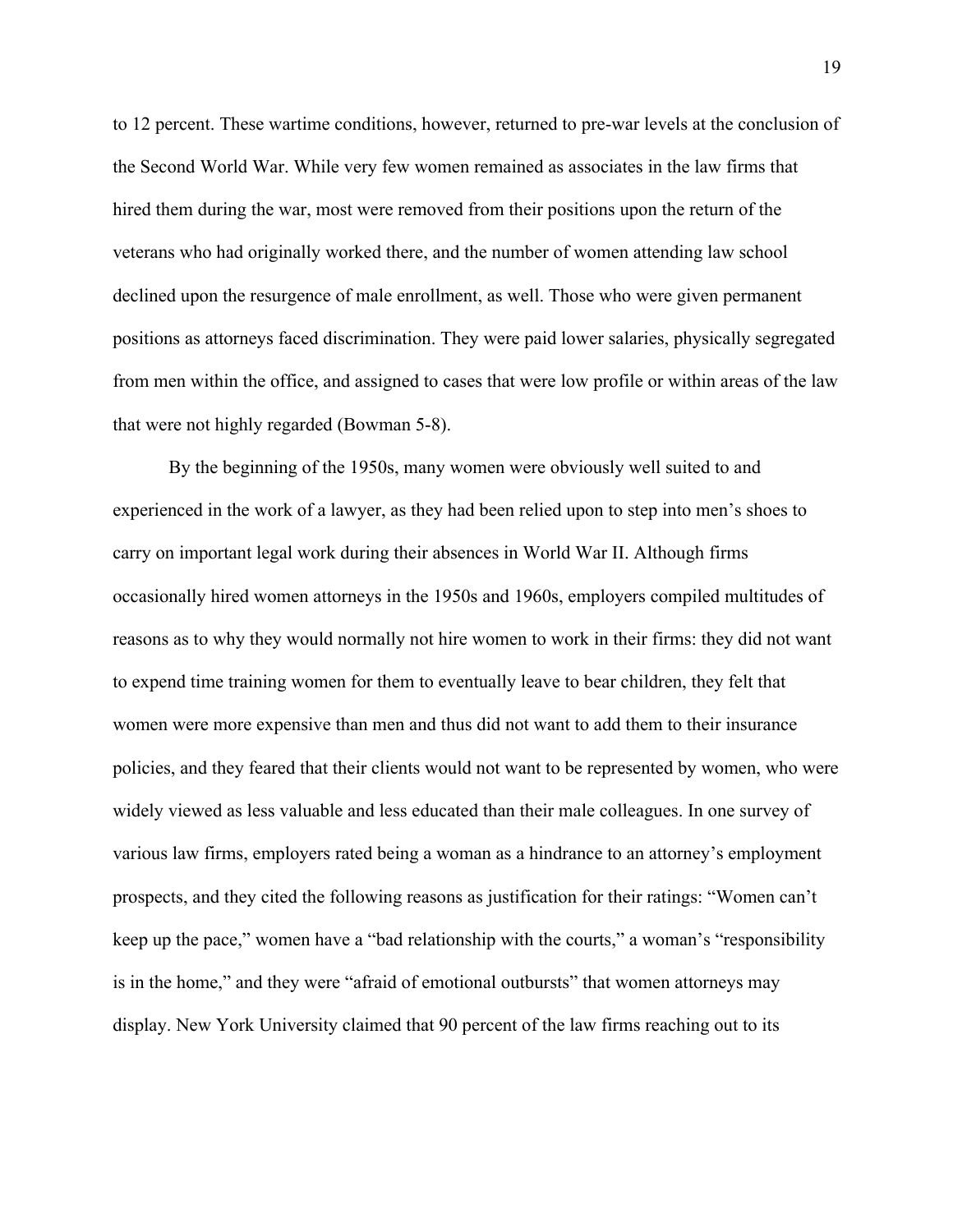placement office would not interview women candidates, even those who were top of their class (Bowman 8-13).

During the 1960s and 1970s, the second wave of the women's movement commenced. Women influenced by the Civil Rights Movement were inspired to fight for their own rights and for an equal place in society, particularly in education and employment ("Second-wave feminism"). Women who were attending law school were becoming frustrated by the constant rejection they were receiving from potential employers (Bowman 13). Regardless of Title VII of the Civil Rights Act of 1964, which prohibited discrimination in employment on the basis of sex ("Second-wave feminism"), even years later women were reporting that law firms were not hiring them because they were perceived as less valuable than male candidates. Women across the country began taking complaints of persistent employment discrimination, both within and outside of the field of law, to court (Bowman 13). In the 1970s, Ruth Bader Ginsburg and other attorneys working on the Women's Rights Project of the ACLU, for instance, argued a series of cases before the Supreme Court of the United States that challenged laws that discriminated on the basis of sex under the Equal Protection Clause of the Fourteenth Amendment. Three of these cases, *Reed v. Reed, Frontiero v. Richardson, and Craig v. Boren* served as instrumental turning points in establishing gender equality in the United States (Cushman 39).

On March 29, 1967 in Ada County, Idaho, minor Richard Lynn Reed died intestate. Seven months after Richard's death, his mother Sally filed a petition in the probate court, desiring to be appointed adimistratrix of his estate. Before the date of her hearing, Cecil Reed, Sally's ex-husband and Richard's father, also filed a petition in the probate court seeking to be appointed the administrator of Richard's estate. The probate court named Cecil administrator of Richard's estate based upon a provision in Idaho's probate code that specified that in the case of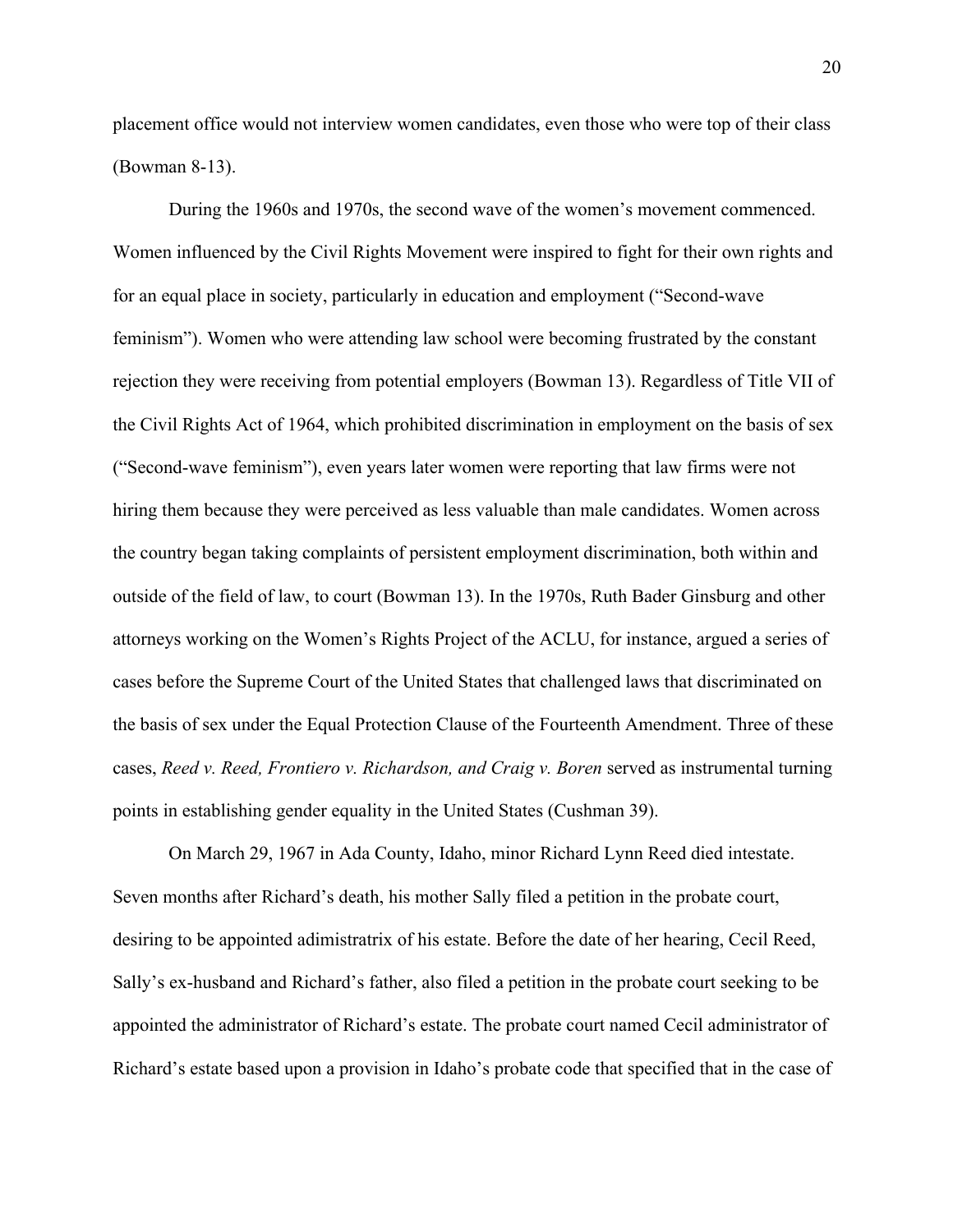equal entitlement to the position of administrator or administratrix of a person's estate, males must be preferred to females. Sally appealed the decision, which the District Court reversed. Cecil then appealed the District Court's decision, and the Idaho Supreme Court reversed the District Court's decision, thus reinstating the original decision of the probate court. Sally appealed this decision to the United States Supreme Court, contending that the Idaho statute, which explicitly preferred males over females in naming the administrator or administratrix of an estate, violated the Equal Protection Clause of the Fourteenth Amendment to the United States Constitution. On November 22, 2971, the United States Supreme Court agreed with Sally and reversed the Idaho Supreme Court's decision, ruling that the statute was unconstitutional, as it violated the Equal Protection Clause of the Fourteenth Amendment. In his opinion, Chief Justice Warren Burger wrote, "To give a mandatory preference to members of either sex over members of the other, merely to accomplish the elimination of hearings on the merits, is to make the very kind of arbitrary legislative choice forbidden by the Equal Protection Clause of the Fourteenth Amendment" (*Reed v. Reed,* 1971).

The Bench's decision in *Reed v. Reed* made national headlines; over 100 years after the establishment of the Fourteenth Amendment, it was the first case in which the Court struck down a state statute based upon its discrimination against women in violation of the Equal Protection Clause ("Breaking New Ground—Reed v. Reed"). This was monumental for women who were trying to gain rights through the judicial system. For the first time, they had found an avenue through which gender discrimination could be successfully attacked. It is noteworthy that the opinion written by Chief Justice Burger was relatively brief, and that the decision of the Court was unanimous amongst the nine justices. This suggested that the Bench easily found the statute to be an obvious violation of the Equal Protection Clause, which opened the door to the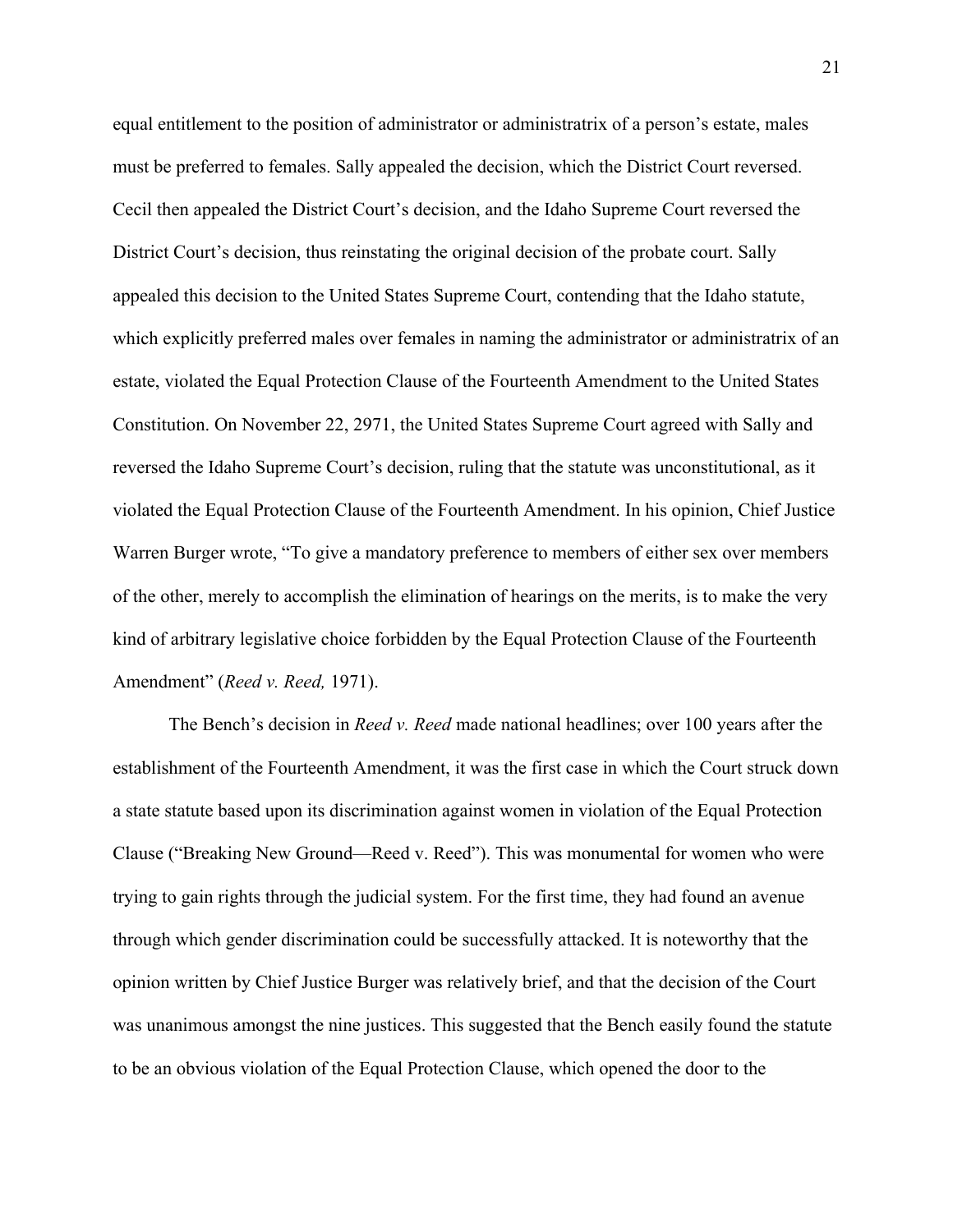questioning of a multitude of similar discriminatory statutes both on a state and federal level. It also served as a warning to Congress and state legislatures that women could not be discriminated against purely for convenience or other arbitrary reasons in future legislation.

*Reed v. Reed* is also significant for what it failed to do. Sally's attorneys pushed for the strict scrutiny test, rather than the rational basis test, to be applied to the classification of gender. The brief they submitted to the Court, in fact, argued in 46 pages the importance of applying the strict scrutiny standard to such cases; it focused on the rational basis test as a backup option in only seven pages ("Breaking New Ground—Reed v. Reed"). In the Court's opinion, however, Chief Justice Burger made no mention of subjecting gender classification to strict scrutiny, and the Bench decided this particular case on the grounds of rational basis (*Reed v. Reed,* 1971). What is significant about the Court's failure to mention the strict scrutiny standard, however, is that it did not strike down the idea; rather, it simply ignored it. This meant that future cases dealing with gender discrimination could continue to argue for its importance.

This is exactly what *Frontiero v. Richardson* did. In 1973, Sharron Frontiero, a married Air Force officer, sought benefits for her husband as a dependent under federal law. These particular statutes, however, stated that spouses of male members of the military could be named dependents for allowances and medical and dental benefits automatically; spouses of female members of the military, on the other hand, could not be classified as dependents unless they were actually dependent upon their wives for over one-half of their support. Frontiero, therefore, was denied these additional spousal benefits. Frontiero brought the suit to a federal district court, arguing that the statutes deprived her of her due process rights under the Fifth Amendment because they treated men and women differently by giving men an unfair advantage over women in the ability to gain benefits for their families (*Frontiero v. Richardson,* 1972). Because this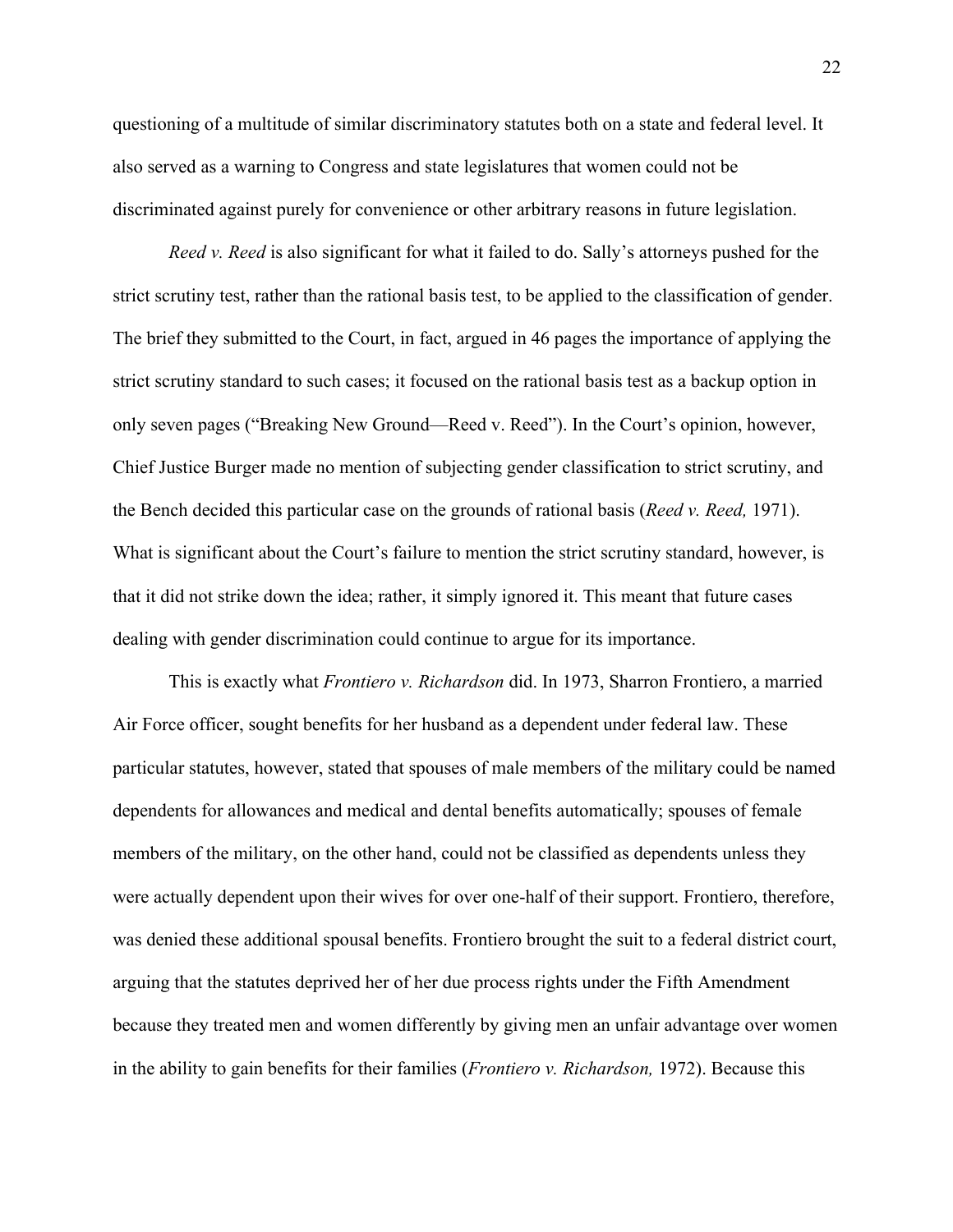case was a federal suit, the Equal Protection Clause of the Fourteenth Amendment, which only applies to state actions, could not be used. The district court did not believe that this difference in treatment between male and female military members constituted sex discrimination at all, and further concluded that even if it did, it was not significant enough to amount to a violation of a Constitutional provision ("A Double Standard for Benefits—Frontiero v. Richardson"). Frontiero appealed directly to the Supreme Court of the United States.

The Bench was not unanimous in its rationale of its decision, and for the first time the discussion of which standard of review was appropriate for gender classification cases was of primary focus, a step up from the result of *Reed v. Reed*. The Court ultimately ruled that Frontiero's rights had been violated under the Due Process Clause of the Fifth Amendment. Four justices applied the strict scrutiny standard, and in their opinion, Justice William Brennan argued that their "departure from 'traditional' rational-basis analysis with respect to sex-based classifications is clearly justified" because sex, like the other suspect classes of race and national origin, is not something that can be controlled or determined manually, and because sex, unlike other nonsuspect classes, does not usually correlate with inferiority or the inability to meaningfully contribute to society. They further contended that statutes that distinguished between men and women had the effect of pigeonholing all women into an inferior position regardless of individual capabilities within the class. For these reasons, the plurality opinion concluded "that classifications based upon sex, like classifications based upon race, alienage, or national origin, are inherently suspect, and must therefore be subjected to strict judicial scrutiny" (*Frontiero v. Richardson,* 1972).

A minority of concurring justices agreed that Frontiero's rights had been violated, but cited the decision in *Reed v. Reed* in reasoning that sex did not constitute a suspect class, and that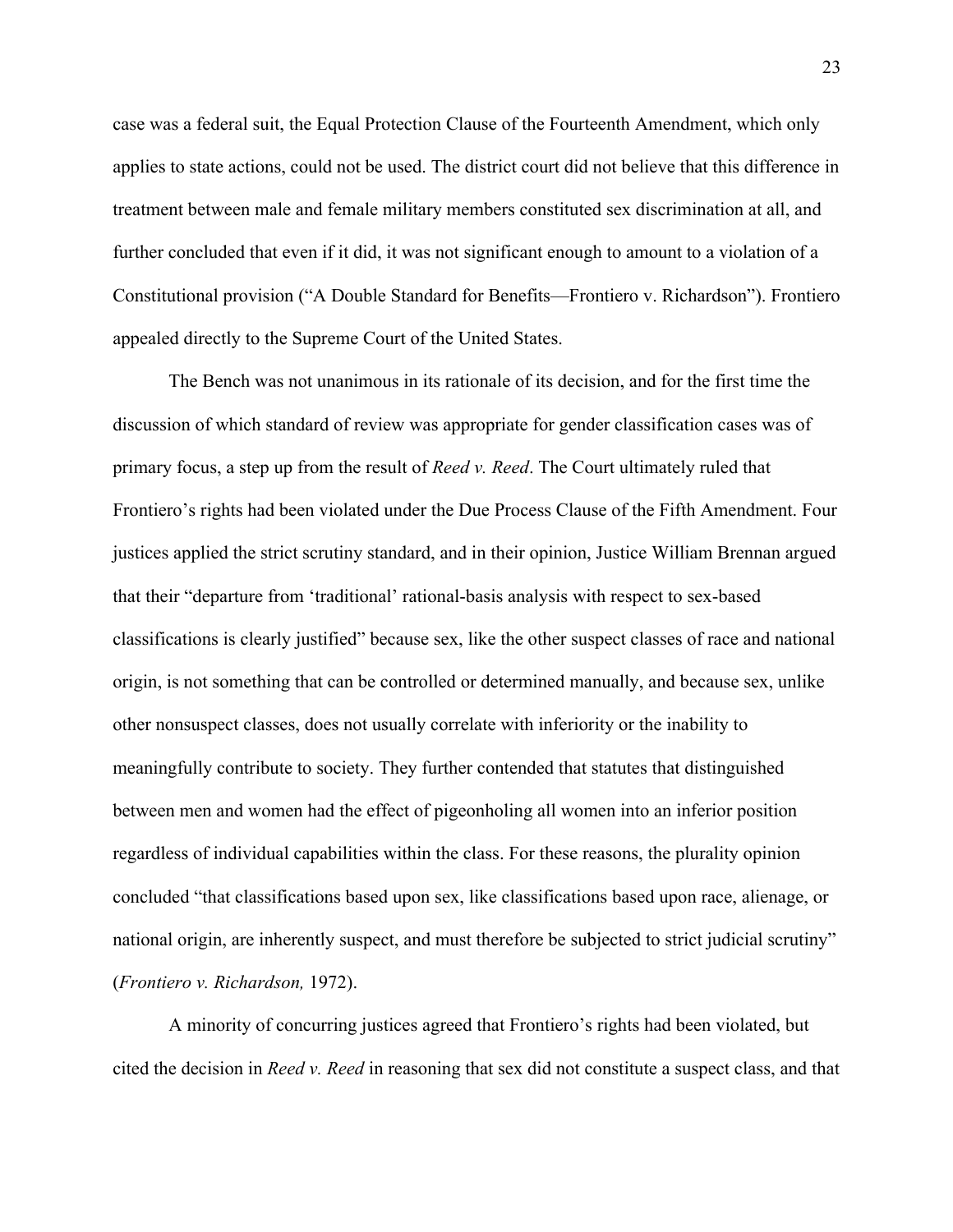it was not appropriate for the Court to discern whether or not it was. Following *Reed v. Reed*, they applied the rational-basis test in their determination of the laws unconstitutionality (*Frontiero v. Richardson,* 1972).

While the plurality's use of the heightened strict scrutiny standard in this sex discrimination case was not adopted by the Court and therefore did not gain the force of law, it did reflect the slowly shifting perspective of the Bench. Justice Brennan and those who agreed with him reasoned that women were not inherently inferior to men, and that to classify them in this way generalized the entire race of women with no regard to individual differences. They also recognized that sex is unalterable, and for this reason, it should be treated as equal to other unalterable classes, like race and national origin. These concepts were unprecedented within the Court; the simple fact that they were being considered and decisions were being made upon them at all was remarkable. Although attorneys arguing for a heightened standard were yet again unsuccessful, they were one large step closer to reaching their ultimate goal.

The case that finally determined the standard used today for gender classification cases was brought to the Supreme Court in 1976. Curtis Craig, a male between the ages of 18 and 21, and Carolyn Whitener, a female licensed alcohol vendor, brought a suit against an Oklahoma statute that prohibited the sale of "nonintoxicating" 3.2 percent beer to males under 21 years of age and to females under 18 years of age. They contended that the statute violated the Fourteenth Amendment's Equal Protection Clause because it discriminated against men between the ages of 18 and 20 on the basis of their sex. In accordance with the ruling of *Reed v. Reed*, and thus applying the rational basis test, the district court held that statistics demonstrating male drunkdriving arrests and traffic-related injuries were sufficient to prove that these gender-based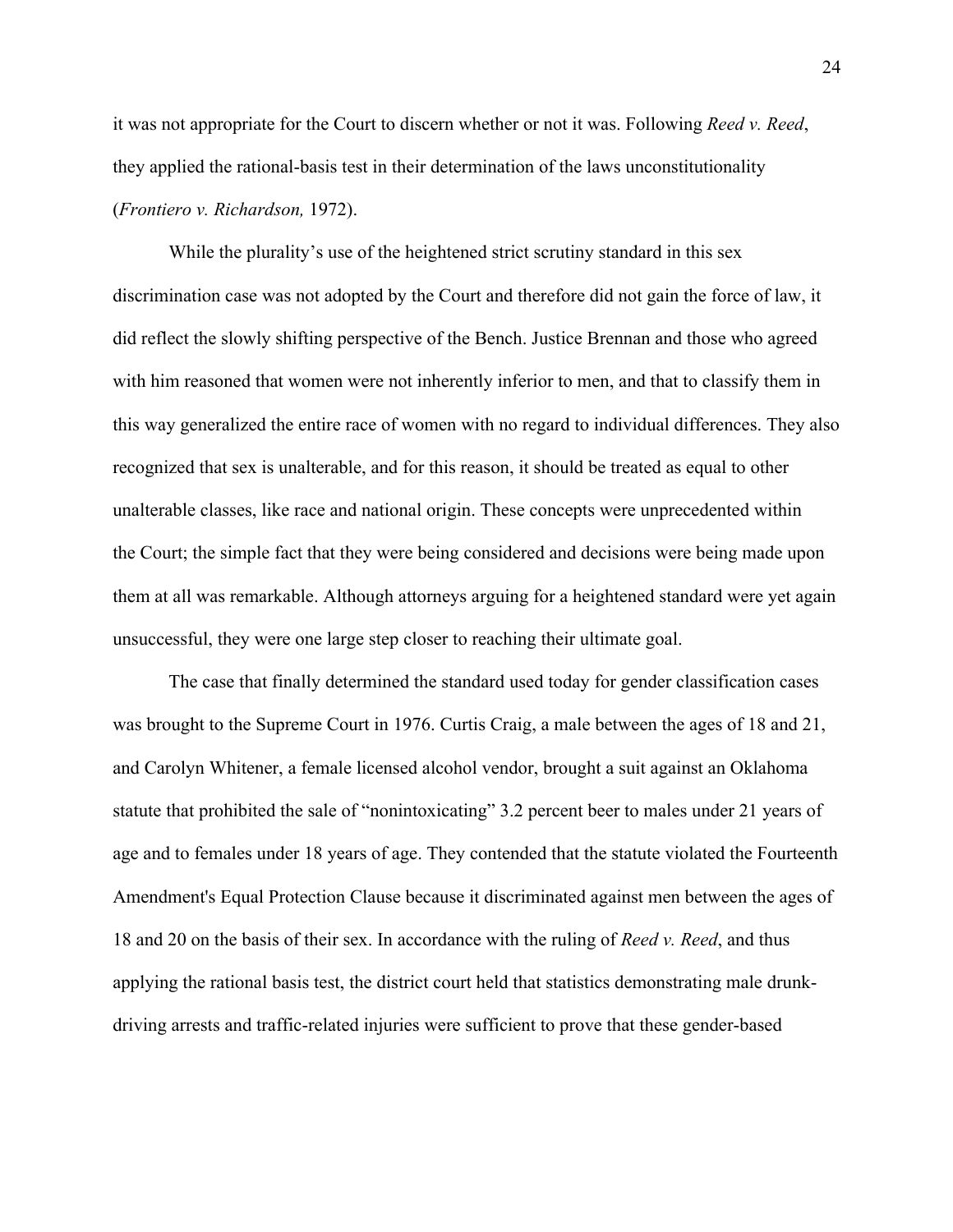distinctions substantially furthered the government interest of promoting traffic safety (*Craig v. Boren*, 1976).

When the case reached the United States Supreme Court upon appeal, once again the discussion of which standard of review to apply to gender classifications arose. The Court ruled in favor of Craig and Whitener, reasoning that the "appellees' statistics in our view cannot support the conclusion that the gender-based distinction closely serves to achieve [a public health and safety] objective and therefore the distinction cannot under Reed withstand equal protection challenge" (*Craig v. Boren*, 1976). Craig's Fourteenth Amendment rights under the Equal Protection Clause had been violated. Not only did *Craig v. Boren* result in the striking down of this discriminatory Oklahoma statute; more importantly, it also resulted in the emergence of an entirely new standard of review for gender discrimination cases: the intermediate scrutiny test. In his opinion, Justice Brennan wrote, "To withstand constitutional challenge, previous cases establish that classifications by gender must serve important governmental objectives and must be substantially related to achievement of those objectives" (*Craig v. Boren*, 1976). This test falls between rational basis and strict scrutiny, thus serving as a compromise between the two. In a rational basis case, the restriction of rights must be reasonably related to a legitimate government interest, while in a case applying the strict scrutiny standard, the restriction of rights must be narrowly tailored to serve a compelling state interest ("Justice for Beer Drinkers—Craig v. Boren"). The intermediate scrutiny test, in which the restriction of rights must be substantially related to an important government objective, applies to quasi-suspect classes, including sex, to this day.

The opinion of the majority in *Craig v. Boren* was the first official recognition by the Court that sex discrimination was a much more serious, present, and profound issue than it had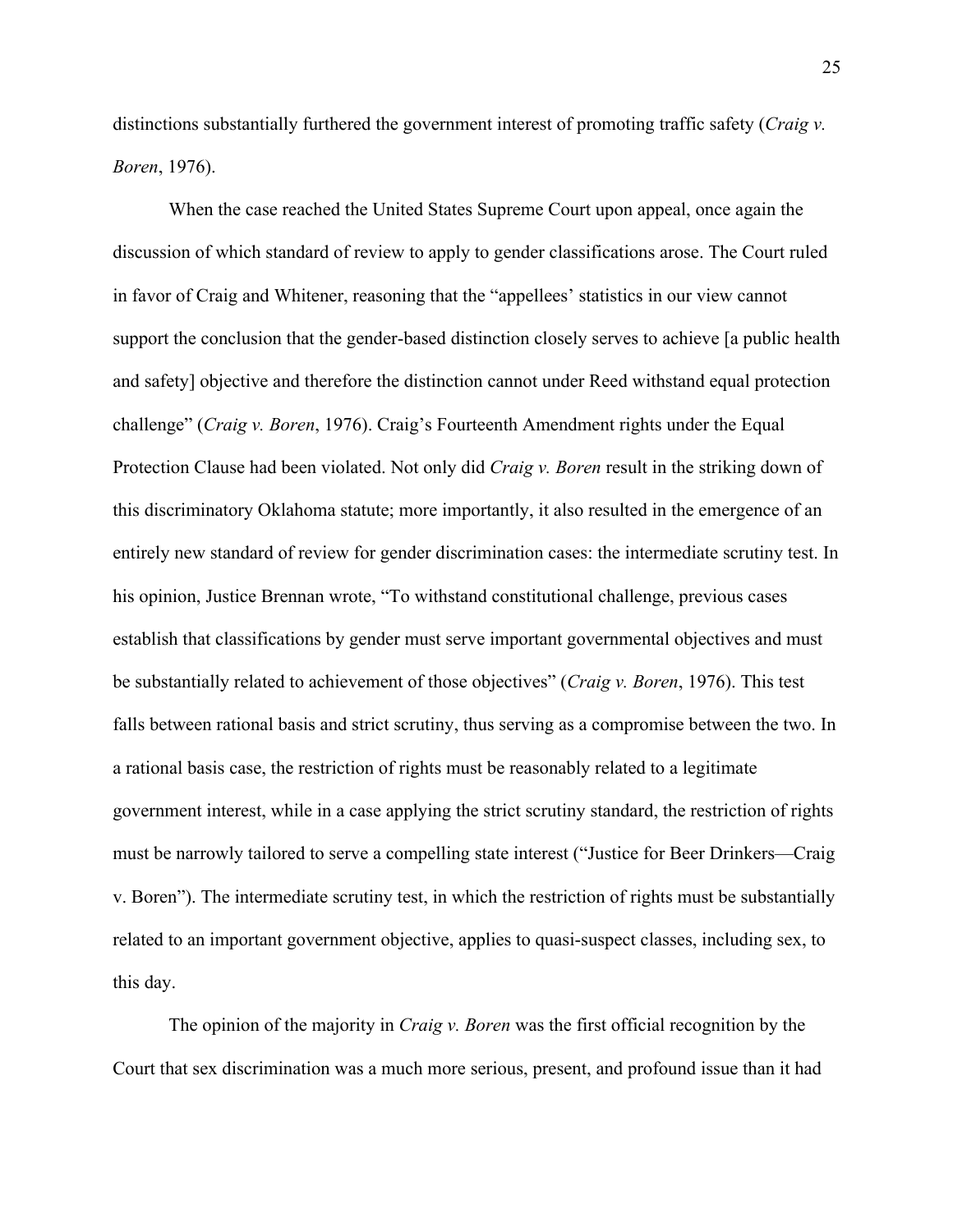been considered before. This recognition manifested into the establishment of the intermediate scrutiny test, which acknowledged that sex, though not quite considered by the Court to be a suspect class, was something important that needed to be reckoned with. This was an incredibly significant step for women who were navigating the courts as a means to protect and gain their rights.

It is also interesting to consider that the statute called into question in *Craig v. Boren* was discriminatory against men, not women. This suggested that sex discrimination was more than a false belief or concept that only applied to women; rather, it applied to every American citizen, regardless of sex. Not only did this broaden the scope of gender discrimination, but it also reached the Supreme Court Bench from their perspectives as men. Where once the Bench refused to even recognize the existence of gender discrimination, now they had a solid reason to realize for a fact that it existed: men like themselves were being discriminated against, too.

*Reed v. Reed*, *Frontiero v. Richardson*, and *Craig v. Boren* cannot be spoken about without noting the influence of the women lawyers who worked on them. These three cases were a part of a sequence of cases adopted by the ACLU's Women's Rights Project, an initiative undertaken by attorneys who were determined to gain rights for women by gradually chipping away at discriminatory laws through the judicial system. At the forefront of these cases were women attorneys, including now Supreme Court Justice Ruth Bader Ginsburg. Ginsburg wrote the brief for *Reed v. Reed* that stressed the importance of heightening the standard of review for gender discrimination cases. *Frontiero v. Richardson* was the first case Ginsburg argued in front of the Supreme Court. In the case of *Craig v. Boren* and on behalf of the ACLU, Ginsburg filed an amicus curiae brief which demonstrated that gender discrimination was harmful to men just as it was to women and also attacked gender stereotypes commonly relied upon in the law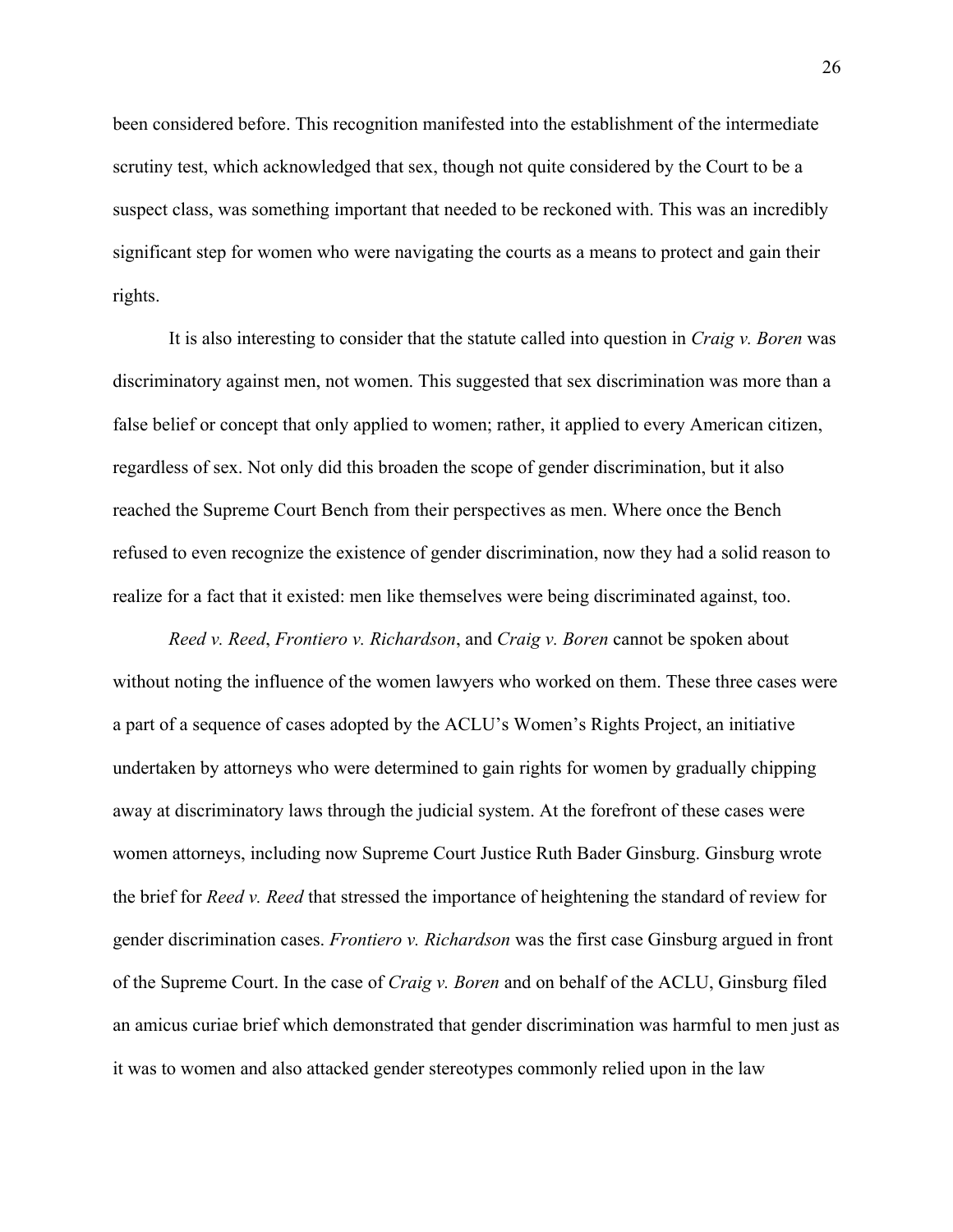(Blakemore). Without Ginsburg's input and the input of other women lawyers championing the objectives of the Women's Rights Project through these cases, the rights that women have gradually gained through the courts would have never been recognized, let alone granted.

These three primary cases and others that challenged gender discrimination across the country had an enduring impact on the employment of women in every profession, including the law. After these sequences of cases, women began flooding the legal field. Between 1950 and 1970, only three percent of lawyers were women (American Bar Association Media Relations and Strategic Communications Division). By 1980, however, the number of women lawyers in the United States had more than quadrupled (Bowman 15). Likewise, in 1950 three women held federal judiciary positions; by 1980, 46 women were appointed as federal judges (American Bar Association Media Relations and Strategic Communications Division). These cases, and the approach women advocates took by slowly chipping away at laws that discriminated on the basis of gender under the Equal Protection Clause of the Fourteenth Amendment, proved incredibly effective and greatly expanded the rights of women within every professional field, as well as in other areas of life.

#### **Sandra Day O'Connor:**

Sandra Day O'Connor accomplished something a woman had never done before and only three have done since: she was appointed as a United States Supreme Court justice, the highest position obtainable within the legal field. Becoming a Supreme Court justice is a prestigious achievement earned by only a few in and of itself; for O'Connor to become a Supreme Court justice as a woman was nothing short of groundbreaking.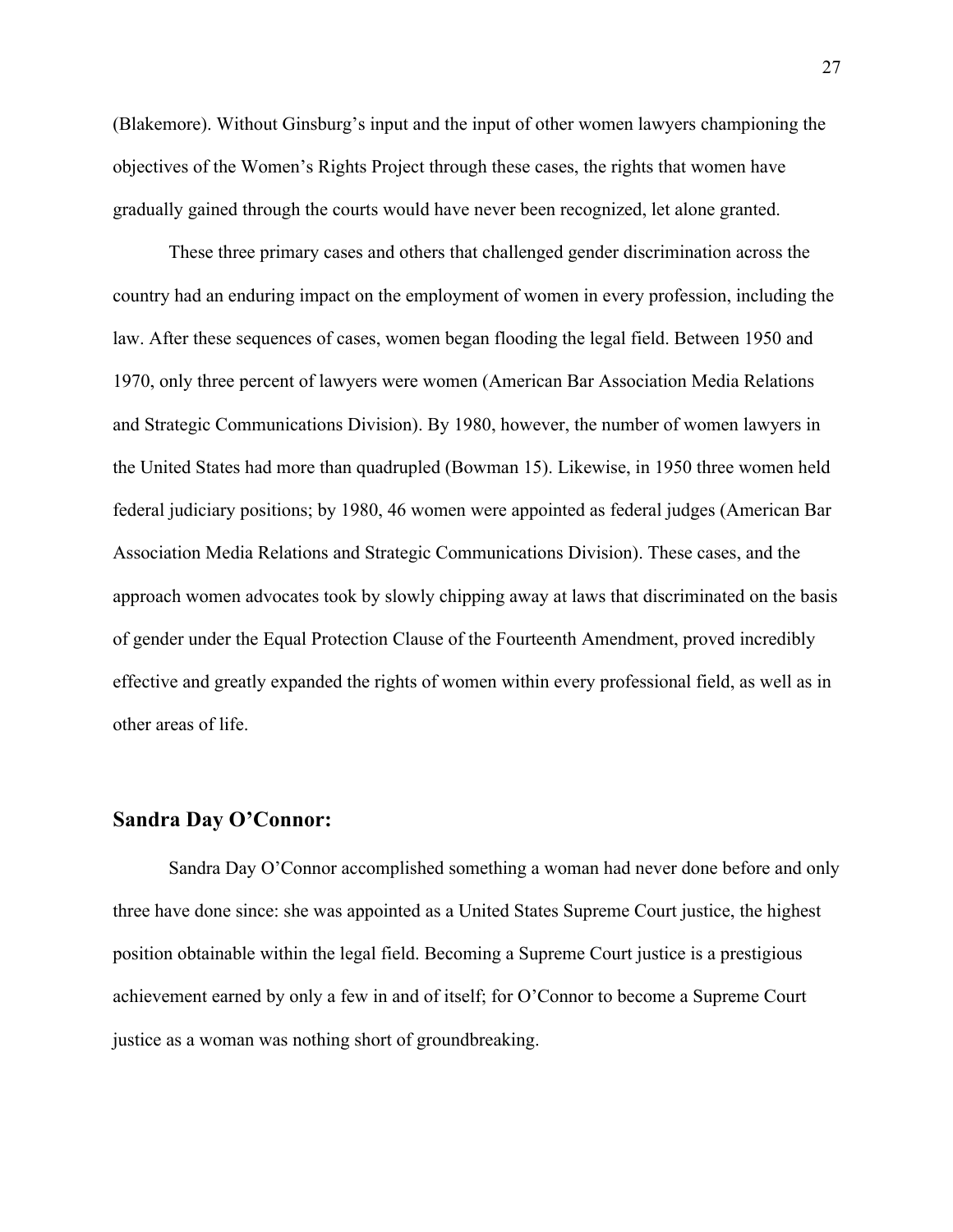Born on March 26, 1930 in El Paso, Texas, O'Connor grew up on a ranch outside of the city while spending her school months with her grandmother in El Paso. While living on the ranch and as an only child, O'Connor learned at a young age how to shoot, ride horses, drive a truck, and find entertainment through reading novels and newspapers. She exceeded in school, influenced by her grandmother's exceptionally high expectations. At the age of 16, O'Connor attended Stanford University and graduated in 1950 with a degree in economics with great distinction. She continued her education at Stanford Law School, serving for the *Stanford Law Review* and joining a legal honor society. She graduated only two years later in 1952, third in her class of 102 students (Cushman 247-248).

Like all other women at this time, O'Connor was consistently turned down from every law firm she applied to because they refused to hire women. The only job she was offered was a position as a legal secretary, which she declined, opting to work for free as a deputy county attorney in San Mateo, California instead ("Sandra Day O'Connor"). It was this job, O'Connor once stated, that "'influenced the balance of my life because it demonstrated how much I enjoyed public service'" (Cushman 248). She spent the rest of her career dictating court decisions that would influence such public policy for all Americans.

O'Connor moved in 1954 with her husband to Frankfurt, Germany, where she worked as a civilian lawyer. Upon returning to the United States in 1957, she opened her own firm, but stopped working after her second child was born. Between 1960 and 1965, O'Connor was a fulltime mother; she continued her involvement in the legal sphere, however, through her volunteer work. This volunteer work launched her into a political and judicial career that culminated in her nomination to the United States Supreme Court. Within this five-year period, O'Connor wrote questions for the Arizona bar exam, helped initiate the state bar's lawyer referral service, worked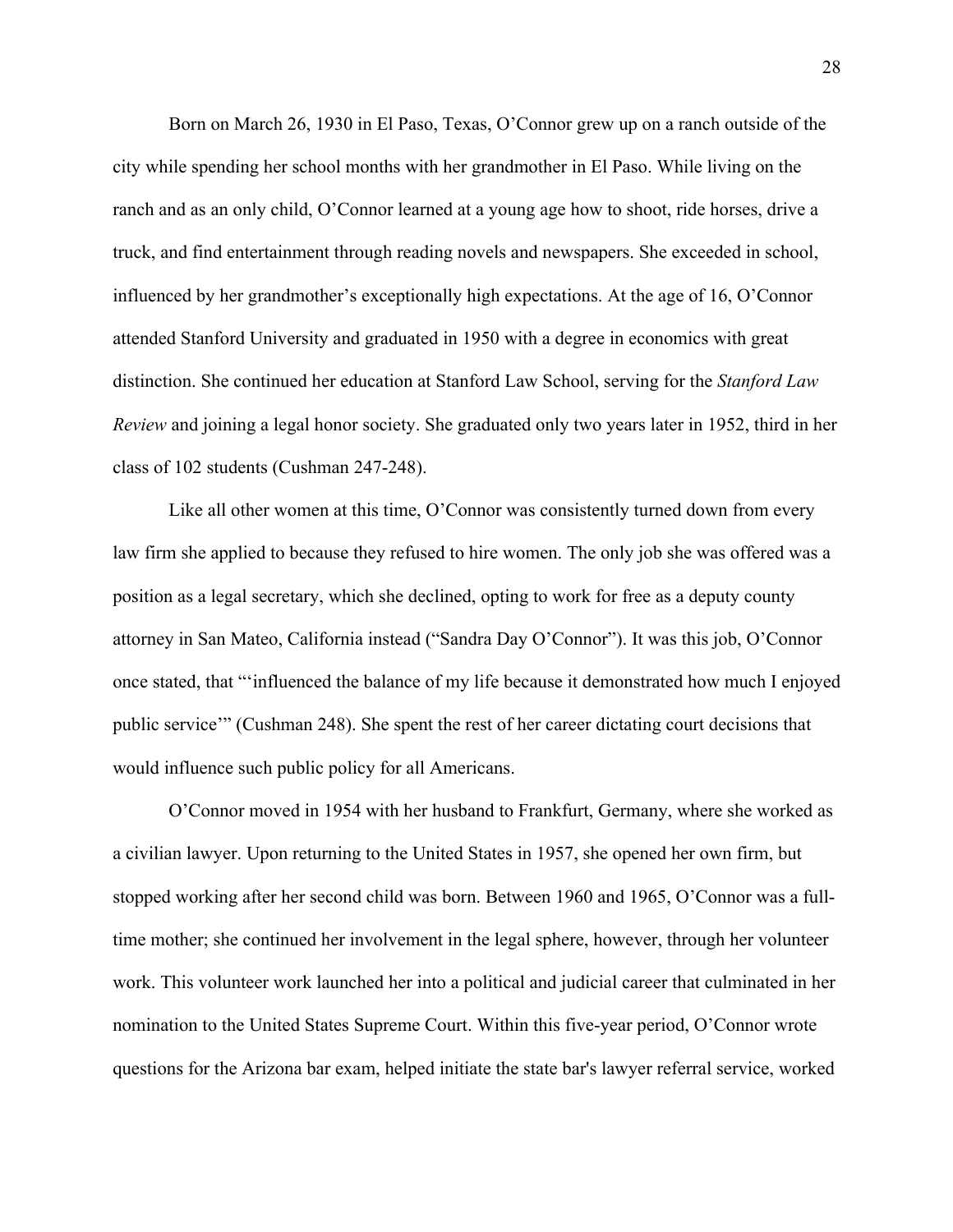for the local zoning commission, served as a member of the Maricopa County Board of Adjustments and Appeals and the Governor's Committee on Marriage and Family, worked as an administrative assistant at the Arizona State Hospital, served as an advisor to the Salvation Army, and volunteered in a school for blacks and Hispanics. During this time O'Connor also became involved in politics, working as a county precinct officer and district chairman of the Republican party (Cushman 248).

O'Connor returned to full-time employment in 1965 as an assistant state attorney general, and in 1969 she replaced Isabel A. Burgess, who was appointed to a position in Washington, D.C., in the Arizona Senate. O'Connor won re-election twice and was elected majority leader in 1972, becoming the first woman to hold the position of majority leader in any state senate. While in the Arizona Senate, O'Connor usually voted moderately to conservatively, excluding cases concerning discrimination, in which she adopted a more liberal perspective (Cushman 248-249).

In 1974, O'Connor won election to a state judgeship on the Maricopa County Superior Court, and in 1979 she was selected by Arizona's Democratic governor as his first appointee to the Arizona Court of Appeals. Two years later President Ronald Reagan nominated her to the United States Supreme Court. 17 of the 18 members of the Judiciary Committee supported her nomination, the sole dissenter citing her refusal to denounce the Supreme Court's decision in *Roe v. Wade* as the reason behind his disapproval. O'Connor was approved by the Senate 99-0, and she took the oath of office on September 26, 1981, becoming the first woman justice on the United States Supreme Court. As the only member of the Bench who had been elected to public office, she brought with her appointment the broad experience she had gained from working for all three branches of government (Cushman 249).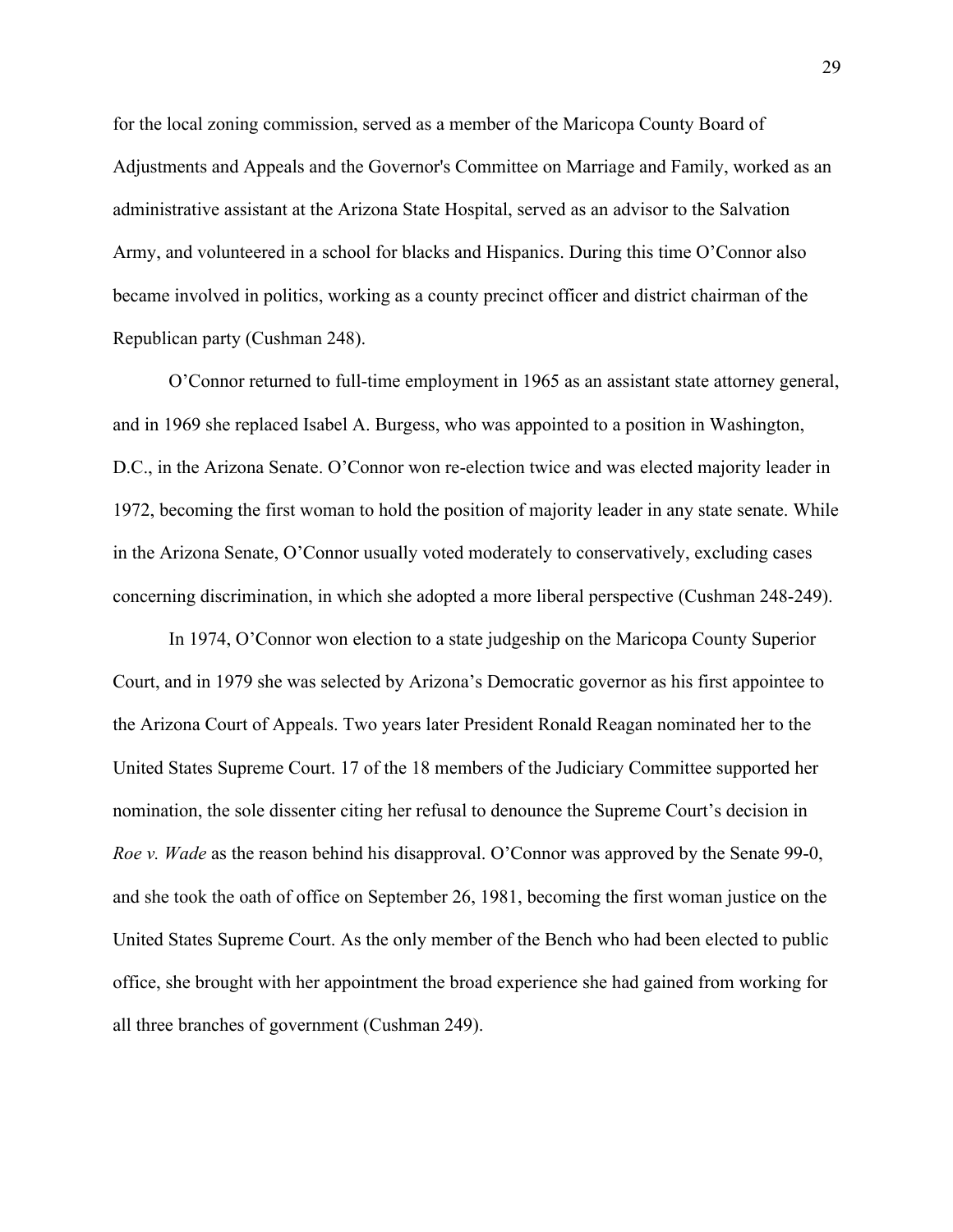In the beginning of her service as a Supreme Court justice, O'Connor usually voted conservatively. In her first term, however, she made clear her support for equality between man and woman in her vote with the liberal half of the Court in *Mississippi University for Women v. Hogan*, a case in which a man was refused admission into a nursing program at a traditionally all-women school. In her majority opinion, O'Connor stressed that by denying men admission, the school was perpetuating the negative stereotype that nursing was a job fit for only women and that men should be involved in more sophisticated, intense work ("Sandra Day O'Connor").

While O'Connor was a conservative voter, it was not uncommon for her to write her own centrist concurrences that limited the more extreme rulings of the Court. These central perspectives often became law because they fell within the middle of the ideological scale of the Bench. One observer of O'Connor's work stated in 1990, "'As O'Connor goes, so goes the Court.'" She eventually became the swing vote on a number of intense issues, from abortion to affirmative action to the death penalty to religious freedom, the latter of which she is notable for her opinion that established the legal standard for determining when practices do and do not violate the Constitution and for a dissent in which she expressed her belief that certain religious practices that do not interfere with a compelling government interest should be exempt from laws that would restrict that practice. She is also notable for her support of affirmative action, but only when it was narrowly applied to correct an obvious wrong (Cushman 249-250).

O'Connor ruled on sexual harassment in the workplace, as well, which made the claim of sexual harassment more accessible to women; instead of being required to prove psychological injury due to the harassment they had experienced, women now only had to prove that a reasonable person would find her work environment to be hostile or abusive. She promoted the interests of women again in a case involving the sexual harassment of a girl student by a boy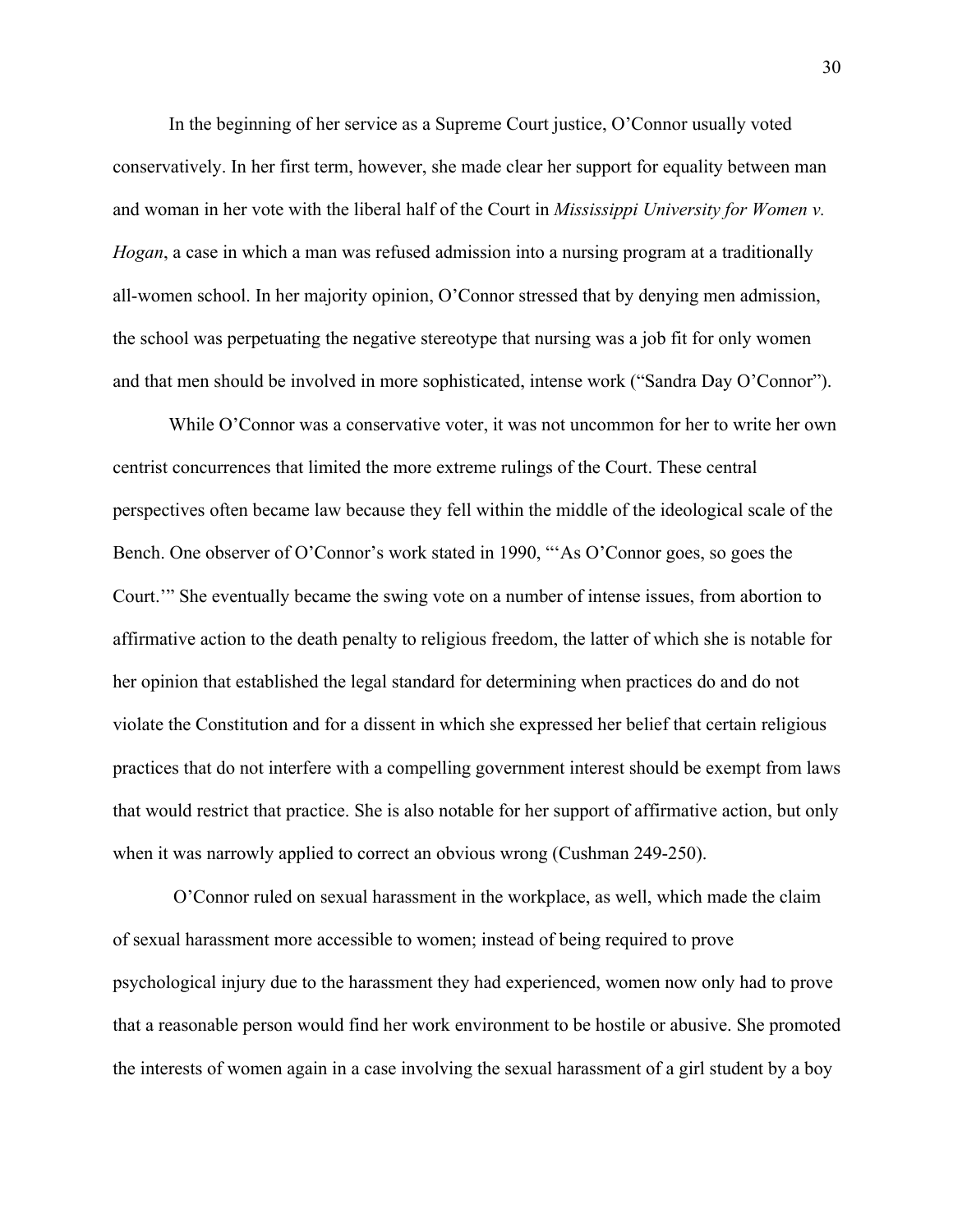student in a public school. In her opinion for the majority, O'Connor wrote that under federal law, a school board could be held liable for the sexual harassment of a student if the board purposefully did nothing to prevent or deter the child's conduct. This decision ensured, O'Connor wrote, that "little Mary may attend class" without fear of being harassed by her male counterparts (Cushman 251-252).

As suggested by her voting trends, majority opinions, separate writings, and dissents, O'Connor was both conservative, yet open-minded and flexible as a Supreme Court justice. This middle-of-the-road stance propelled her to a very important, influential position on the Court as the swing vote in many crucial issues, and she did not take this position lightly. When asked to comment on her careful approach, O'Connor once compared making a decision on the Supreme Court to "'walking through a patch of recently poured concrete. You look back and you see those steps forever. You see them! They aren't easily covered up or removed. It makes me want to tread softly'" (Cushman 252). O'Connor knew the weight of her power as the swing vote in the highest Court of the United States, and she knew that her decisions would have real-life repercussions for the American people for years to come. By balancing her conservative roots with her liberal sympathies for women and other minorities who had been wronged, O'Connor was able to promote the rights of all citizens. As the first woman to serve on the United States Supreme Court Bench, she used the power she held to further the rights of women, who, like her, had faced discrimination all of their lives.

#### **Case Study: Planned Parenthood of Southeastern Pennsylvania v. Casey (1992):**

Since the landmark 1973 decision of *Roe v. Wade* ruled that the Fourteenth Amendment of the Constitution protects a woman's freedom to choose to have an abortion without the undue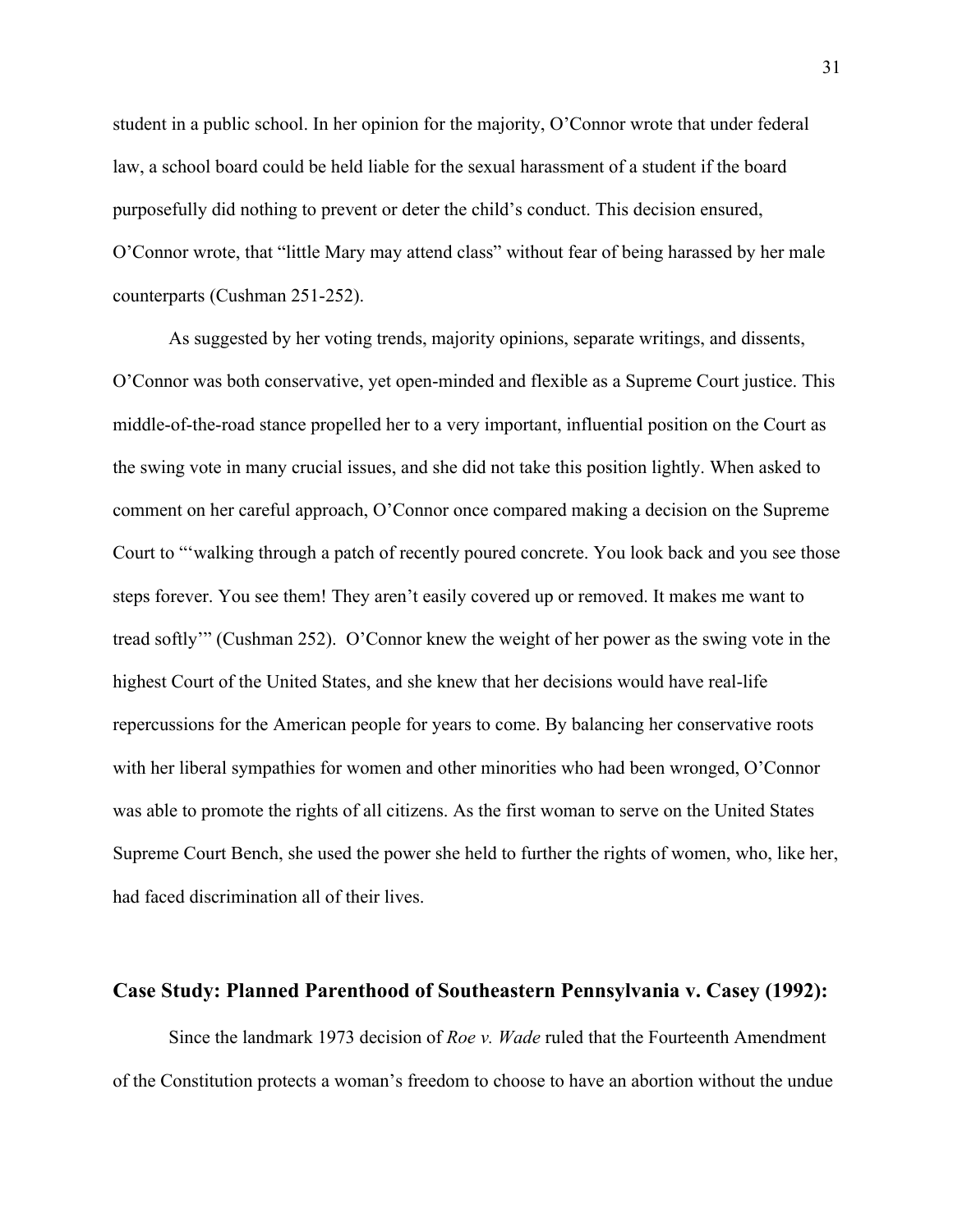interference of state government, people, institutions, and state governments alike have challenged this ruling in an attempt to regulate abortion, and thus, to regulate the liberty of women to have control over their own bodies. This case, *Planned Parenthood of Southeastern Pennsylvania v. Casey,* arose nearly 20 years after *Roe v. Wade* determined this aspect of liberty for women, suggesting that abortion and preservation of possible life are two enduring state interests that have always been and continue to be placed at high priority, despite the irony that those who are attempting to create and enforce such legislation and restrictions are still mostly men.

In this landmark 1992 case, O'Connor served as the swing vote, as she did in many of the cases she decided on the Supreme Court, in her decision to uphold the rights of women to obtain an abortion as determined by *Roe v. Wade.* In a plurality opinion written by O'Connor, Justice Anthony Kennedy, and Justice David Souter, the three justices, who were all notably appointed by Republican presidents during an era in which Republicans were pushing to overturn what they perceived as an incorrect ruling in *Roe v. Wade,* defied expectations in their reaffirming of the right of women to obtain an abortion under the Fourteenth Amendment of the Constitution ("Sandra Day O'Connor").

*Planned Parenthood of Southeastern Pennsylvania v. Casey* arose as a challenge to five provisions of the Pennsylvania Abortion Control Act of 1982. These provisions included the requirement that a woman who was seeking an abortion must give informed consent before the procedure, the implementation of a 24-hour waiting period before the performance of the abortion, the requirement that a married woman must sign a statement which indicated that her husband had been notified of her decision to proceed with the procedure, and a mandate that a minor must obtain the informed consent of at least one parent before the abortion would be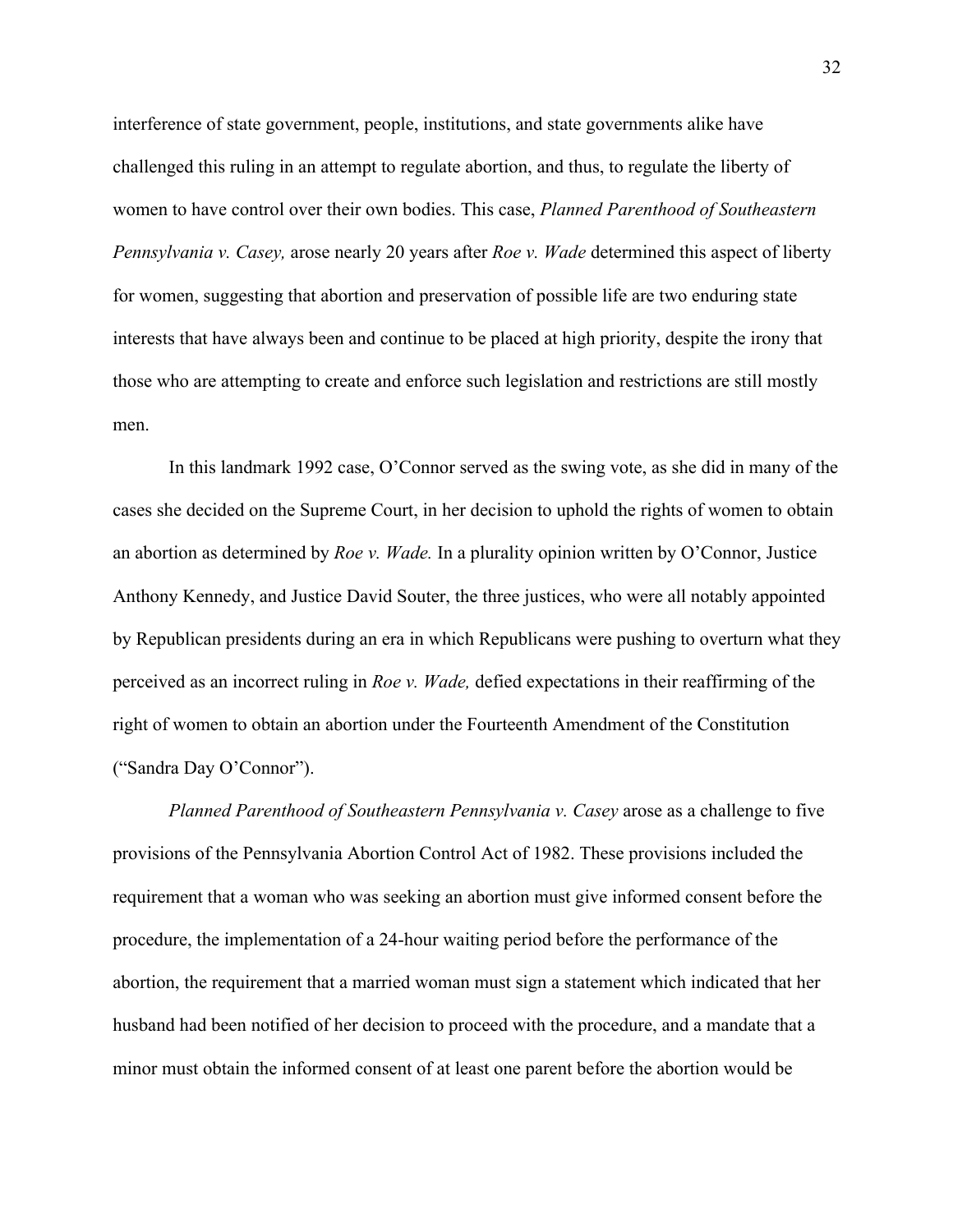completed, amongst others. The petitioners, five abortion clinics, a physician, and a class of doctors who provided abortion services, challenged these provisions, claiming that they violated a woman's right to an abortion as guaranteed under the Fourteenth Amendment of the Constitution by the ruling of *Roe v. Wade*. The district court held that all of the provisions stated above were unconstitutional, but upon appeal, only the husband notification provision was found to be unenforceable. The petitioners appealed to the United States Supreme Court, where the decision was affirmed in part and reversed in part (*Planned Parenthood of Southeastern Pennsylvania v. Casey,* 1991).

In a 5-4 decision with O'Connor as one of the swing votes, the Supreme Court upheld the "essential holding" of *Roe v. Wade*: that women have the right to choose to have an abortion up to a certain point in the pregnancy without the undue interference of the state, that the state can impose some restrictions on abortion after this point in the pregnancy, and that the state does have a legitimate interest in protecting both the health of the pregnant woman and the life of the fetus that could one day potentially become a child. In their plurality opinion, O'Connor, Kennedy, and Souter wrote that personal decisions in matters relating to marriage, procreation, contraception, family relationships, child rearing, and education are "the most intimate and personal choices a person may make in a lifetime, choices central to personal dignity and autonomy, [and] are central to the liberty protected by the Fourteenth Amendment" (*Planned Parenthood of Southeastern Pennsylvania v. Casey, 1991).* Included in these crucial personal choices protected by the Fourteenth Amendment, the Bench found, is the decision to terminate a pregnancy.

The plurality opinion discussed the importance of precedent and stare decisis in judicial decision making, and used these concepts to argue for its application to this particular case. It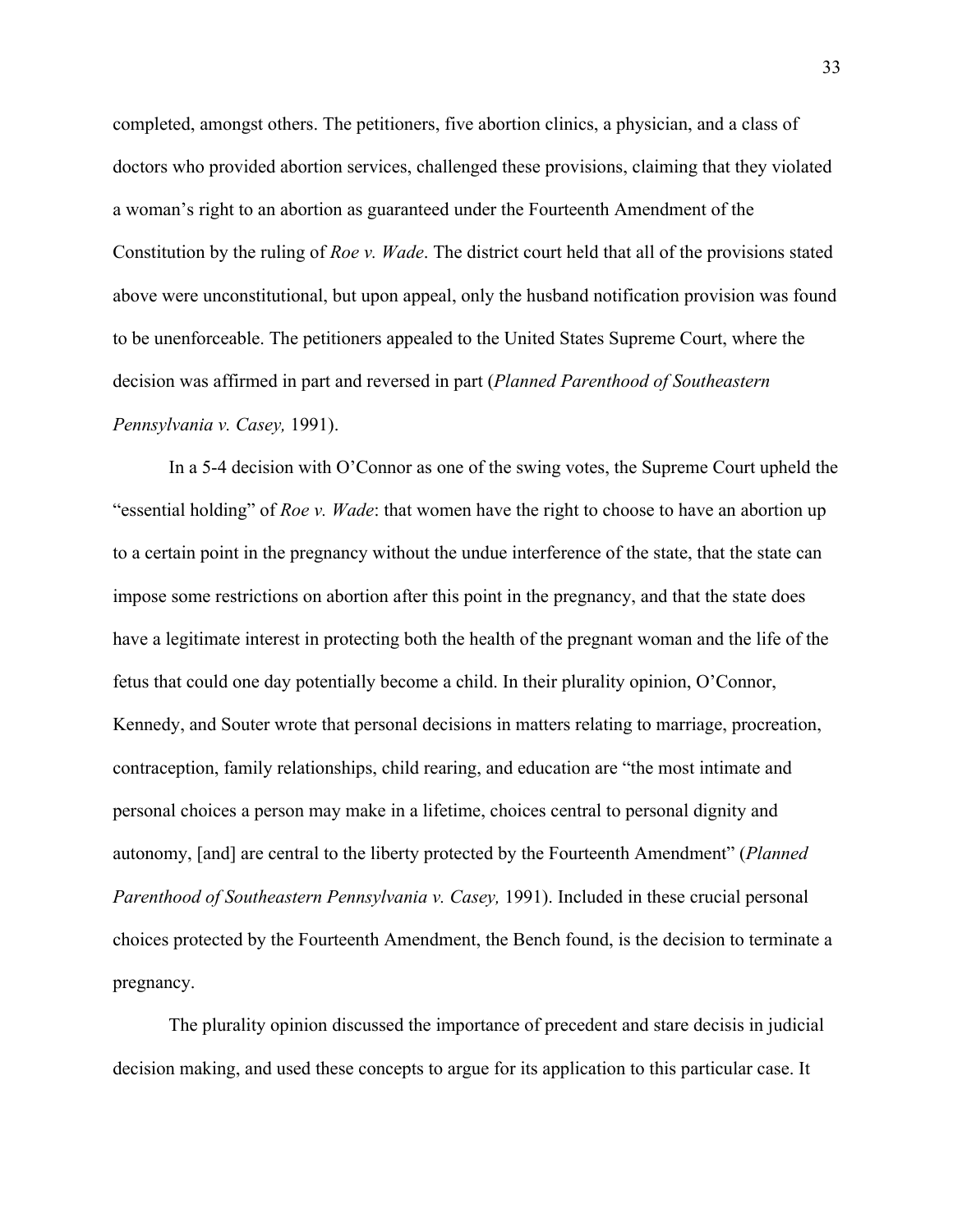recognized that "no judicial system could do society's work if it eyed each issue afresh in every case that raised it," and that consistency and predictability in the courts would be compromised if stare decisis was not viewed as necessary. While they provided their recognition that the decision in *Roe v. Wade* was not without strong opposition, they did not find it to be "unworkable," and thus ruled that it must be adhered to (*Planned Parenthood of Southeastern Pennsylvania v. Casey,* 1991).

This is not to say, however, that the entirety of the decision in *Roe v. Wade* was upheld in *Planned Parenthood of Southeastern Pennsylvania v. Casey*. *Roe v. Wade* established the trimester framework, which ruled that during the first trimester, the state was prohibited nearly fully from regulating the pregnancy. During the second trimester, only regulations that were designed to protect the pregnant woman's health were permitted, and during the final trimester of pregnancy, when the fetus was viewed as viable, the state was permitted to implement regulations that furthered its interest in the potential life of the fetus as long as the life or health of the mother was not at stake. Due to continued advancements in the medical field, however, the plurality found that the viability of a fetus could be established before the third trimester begins. Therefore, the Supreme Court abandoned the trimester framework in favor of an analysis of viability. Before this point, the woman has the option to terminate her pregnancy unhindered by state involvement. The state may express concern and ensure that the woman is well informed of what her decision entails, but it may not prohibit the abortion from being performed. After the point of viability, however, the state may support its interest in the promotion of human life through the prohibition or limitation on abortion rights, providing that the life and health of the mother is not at stake. O'Connor, Kennedy, and Souter thought that this new framework had an "element of fairness" in that it balanced the most central principle of *Roe v. Wade*, the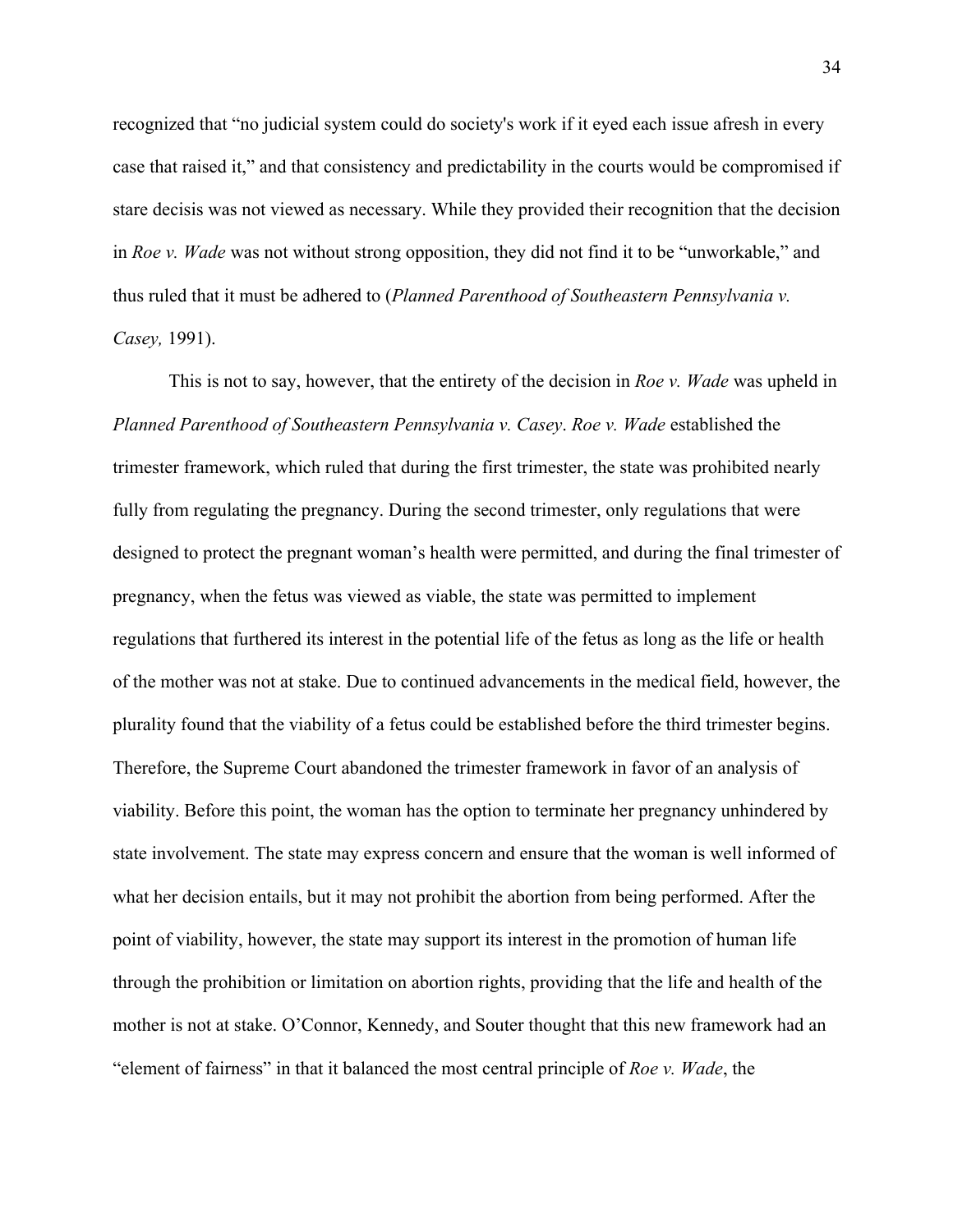constitutional right of the woman to terminate her pregnancy before viability, with the legitimate interest of the state to promote potential life (*Planned Parenthood of Southeastern Pennsylvania v. Casey,* 1991).

With their rejection of the trimester framework and preference for the viability analysis came the replacement of the strict scrutiny analysis of *Roe v. Wade* with the new undue burden standard, a test developed by O'Connor, herself, in her dissent in *Akron v. Akron Center for Reproductive Health.* The undue burden standard states that "only where state regulation imposes an undue burden on a woman's ability to make this decision does the power of the State reach into the heart of the liberty protected by the Due Process Clause." In other words, if the regulation poses a "substantial obstacle in the path of a woman seeking an abortion of a nonviable fetus," it will not be enforceable because the ability of the woman to choose is fundamental to her Fourteenth Amendment rights. The plurality also noted, however, that not all regulations on abortion will be found to be undue because the state's interest in protecting potential life is substantial and valid. The undue burden standard, they argued, "is the appropriate means of reconciling the State's interest with the woman's constitutionally protected liberty." Under this standard, the Supreme Court upheld all but one of Pennsylvania's abortion provisions. They struck down the spousal notice requirement, finding that it had the ability to empower husbands with a "troubling degree of authority" over their wives, which would certainly place an undue burden on them. The other provisions, the Court held, did not place such a burden on the women interested in seeking an abortion (*Planned Parenthood of Southeastern Pennsylvania v. Casey,* 1991).

While the plurality decision in *Planned Parenthood of Southeastern Pennsylvania v. Casey* did place more restrictions on women's abortion rights than the original ruling of *Roe v.*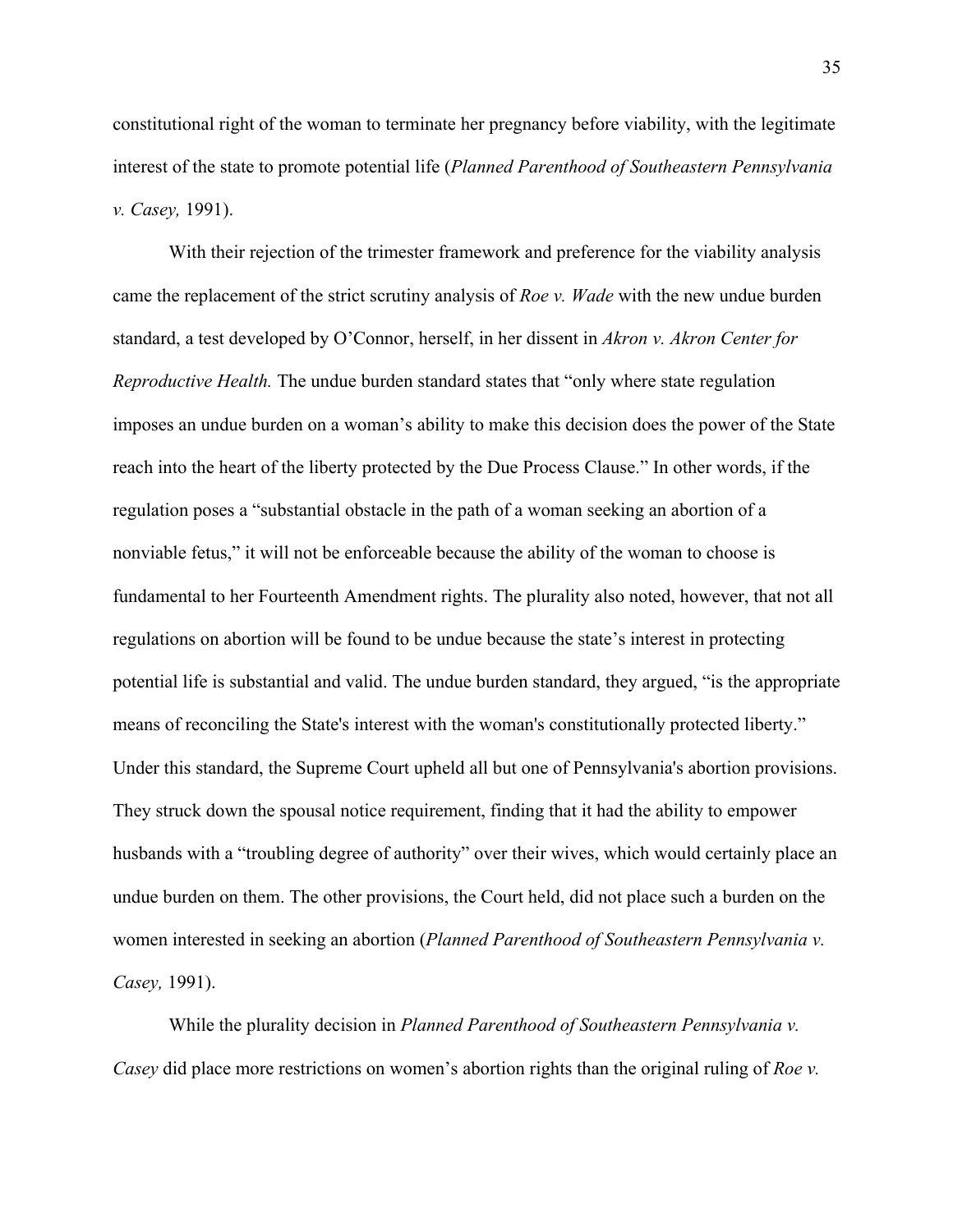*Wade,* it had the effect of upholding the most important, central principle of *Roe v. Wade*: the fundamental constitutional right of women to have control over their bodies over state interference when it came to abortions, despite the push by conservative policy makers to entirely overturn *Roe v. Wade* and enforce harsher, more restrictive legislation. This decision by the plurality defied expectations in that it was three Republican-appointed justices who supported the upholding of this essential principle. O'Connor was heavily influential in the Court's decision, as it was her undue burden standard that became law. Had she and her two concurring colleagues sided with the more conservative bloc of dissenters, *Roe v. Wade* could have been rejected entirely, which would have been an enormous step backwards in the constant fight for women's rights. O'Connor's standard provided a compromise that could be validated by both sides of the Bench, thus enabling the fundamental rights of women outlined by *Roe v. Wade* to remain law while also satiating those with more conservative opinions. In this very meticulous way, O'Connor, Kennedy, and Souter were able to balance the promotion of the rights of women with the appeasement of conservatives who presented this case to the Supreme Court with the intention that it be used to overrule *Roe v. Wade*. This did not end up happening, much to the credit of O'Connor, whose position as middle-man on the Court resulted in the retaining of women's fundamental right to choose.

#### **Ruth Bader Ginsburg:**

Ruth Bader Ginsburg built her legal career on the fight for women's rights, a career that culminated in the argument of hundreds of gender discrimination cases and a position on the United States Supreme Court as the second woman justice. Without her work and advocacy, women today would live with far less freedoms.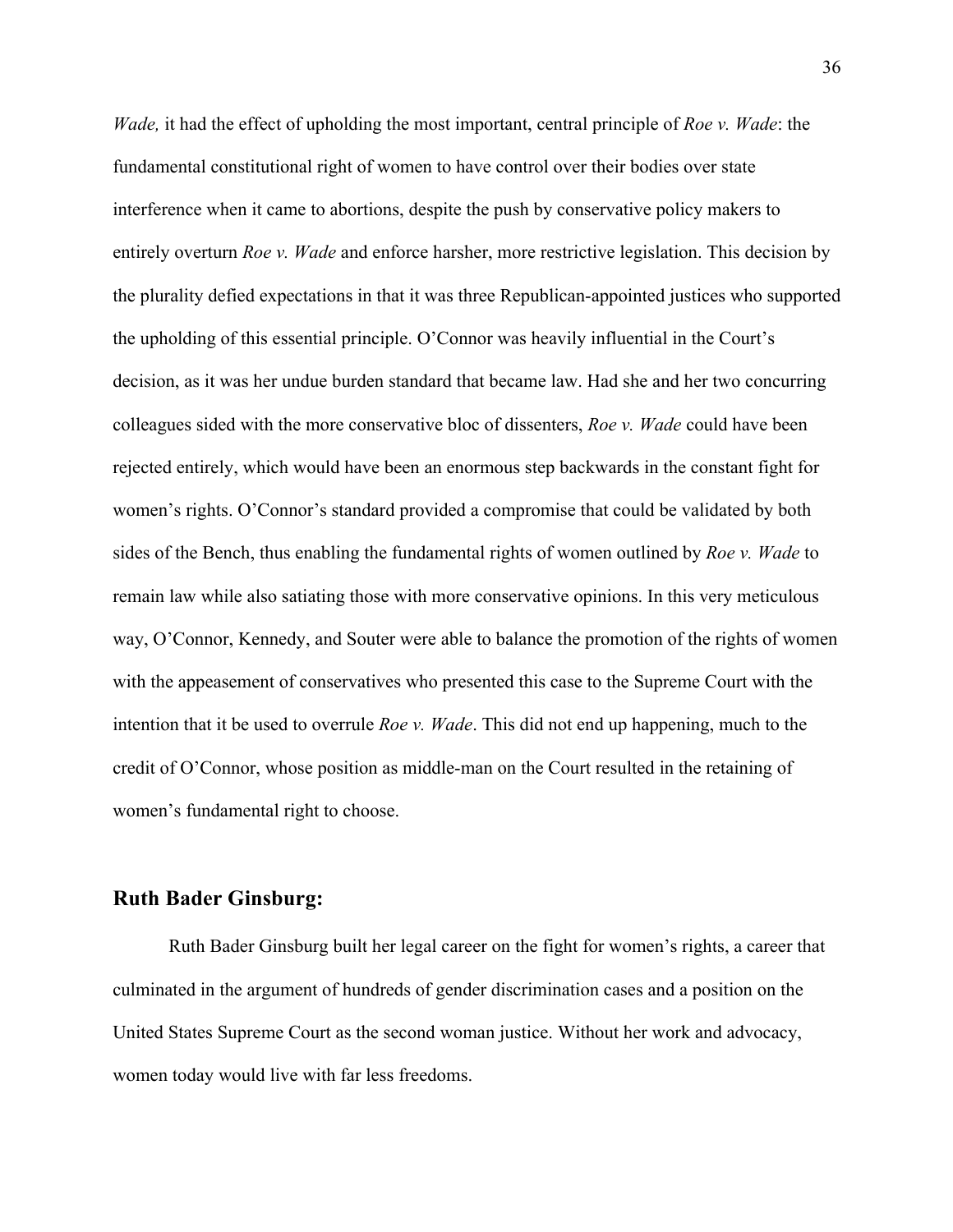Born in Brooklyn, New York on March 15, 1933, Ginsburg grew up the daughter of a woman who accepted the conventional roles of a woman as a mother and homemaker for herself, but who also envisioned a different life for her daughter. She was determined to ingrain in Ginsburg a sense of the importance of both independence and achievement. When Ginsburg was a child her mother took her to the library weekly and saved as much money as possible for her future college education. Although she never lived to see her daughter's success, having died of cervical cancer at the end of Ginsburg's high school career, Ginsburg credits her mother for her persistent will and tenacity, qualities that undoubtedly transferred into her legal victories (Cushman 252-253).

Ironically, while attending Cornell University, Ginsburg became interested in the law after taking a constitutional law course but was skeptical of her ability to thrive in law school and beyond. Upon graduating Cornell in 1954, she and her husband briefly moved to Oklahoma, where she was employed in a Social Security Office. At this time, Ginsburg was pregnant with her first child; when she informed her employer, he determined that she was unfit for her current position and relocated her within the office to a lower paying position. This was Ginsburg's first real, personal encounter with gender discrimination in the workplace, and she began to see firsthand the unfair treatment of women in American society (Cushman 253).

In 1956, with the encouragement of her husband, Ginsburg began her legal studies at Harvard Law School. She was one of only nine women in her class of over 500 men. During her first year of law school, her husband was diagnosed with cancer, and Ginsburg became responsible for both her legal studies and his. Despite being a mother and wife of a law student with cancer and despite being questioned by the dean of the college himself as to why she was taking a seat that could have been given to a man, at the conclusion of her first year of law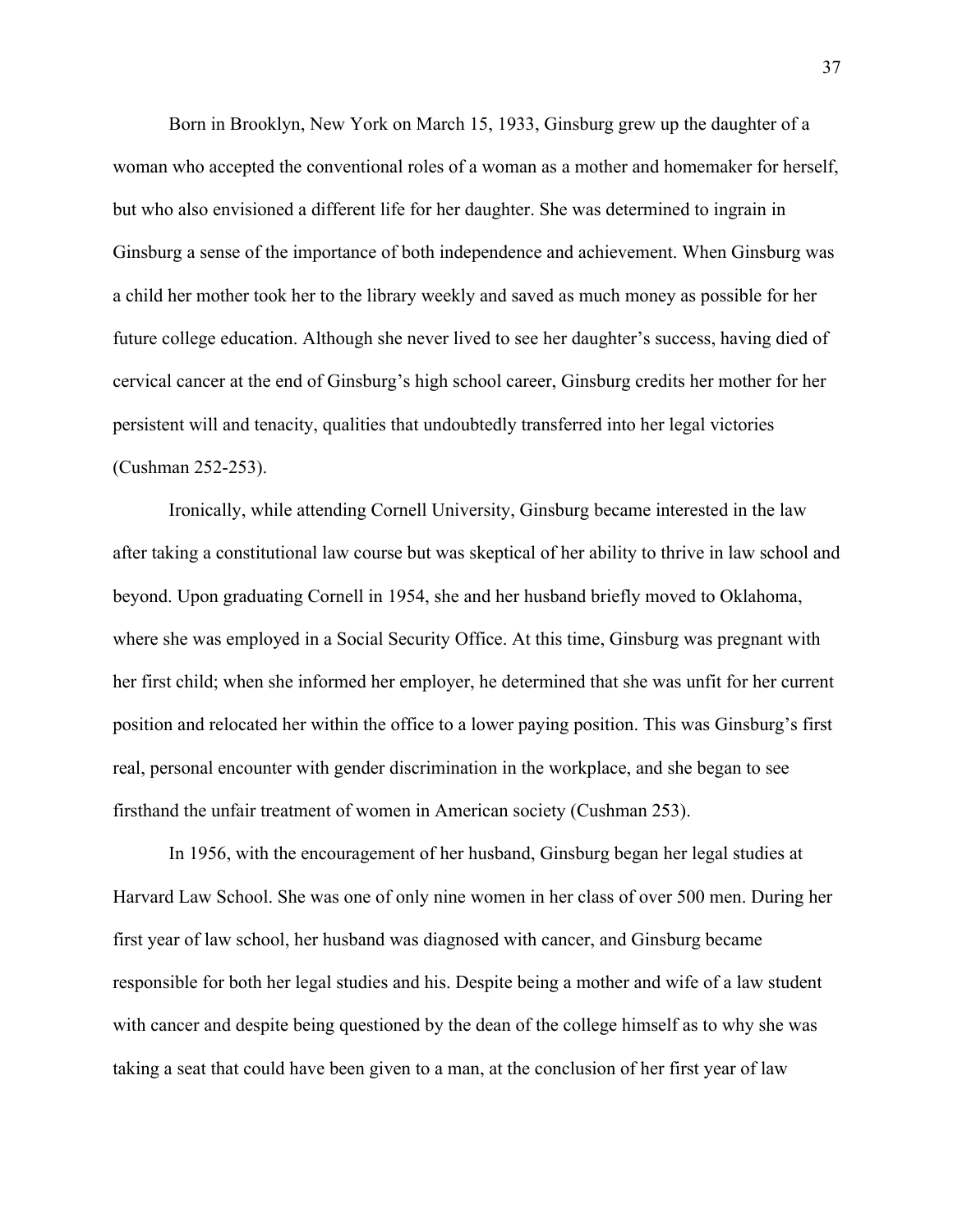school she was at the top of her class and was invited to join the law review. In her husband's final year of study, he accepted a position with a New York law firm, so Ginsburg finished her studies at Columbia University, where she graduated tied for first in her class (Cushman 253- 254).

Like so many other women before her, Ginsburg was rejected by every law firm in New York that she applied to, regardless of her impressive achievements in law school. With the help of one of her former teachers, Ginsburg was given a clerkship with a judge of the federal district court of Manhattan. While there Ginsburg poured herself into her work, determined to prove wrong those who did not hire her purely because of her sex. At the end of her clerkship, she became a research associate on a comparative law project, which required her to spend time abroad in Sweden, where she was struck by the many progresses Swedish women had made in the workforce compared to American women. Shocked and inspired, Ginsburg felt for the first time feminist sentiments (Cushman 254).

After her return to the United States, Ginsburg was employed as a professor of law at Rutgers Law School, becoming the second woman to join their faculty. Remembering the discrimination she had faced in her previous employment the first time she was pregnant, Ginsburg hid her second pregnancy from the faculty at Rutgers Law School until she gave birth (Cushman 254).

The gender discrimination that Ginsburg had experienced for herself and witnessed in others became something of professional interest to her. When her students requested that she teach a course on discrimination, she found in her research that issues pertaining to gender equality were hardly ever litigated and that legal scholars did not regard them with much seriousness. She eventually came to see discrimination on the basis of sex as a problem deeply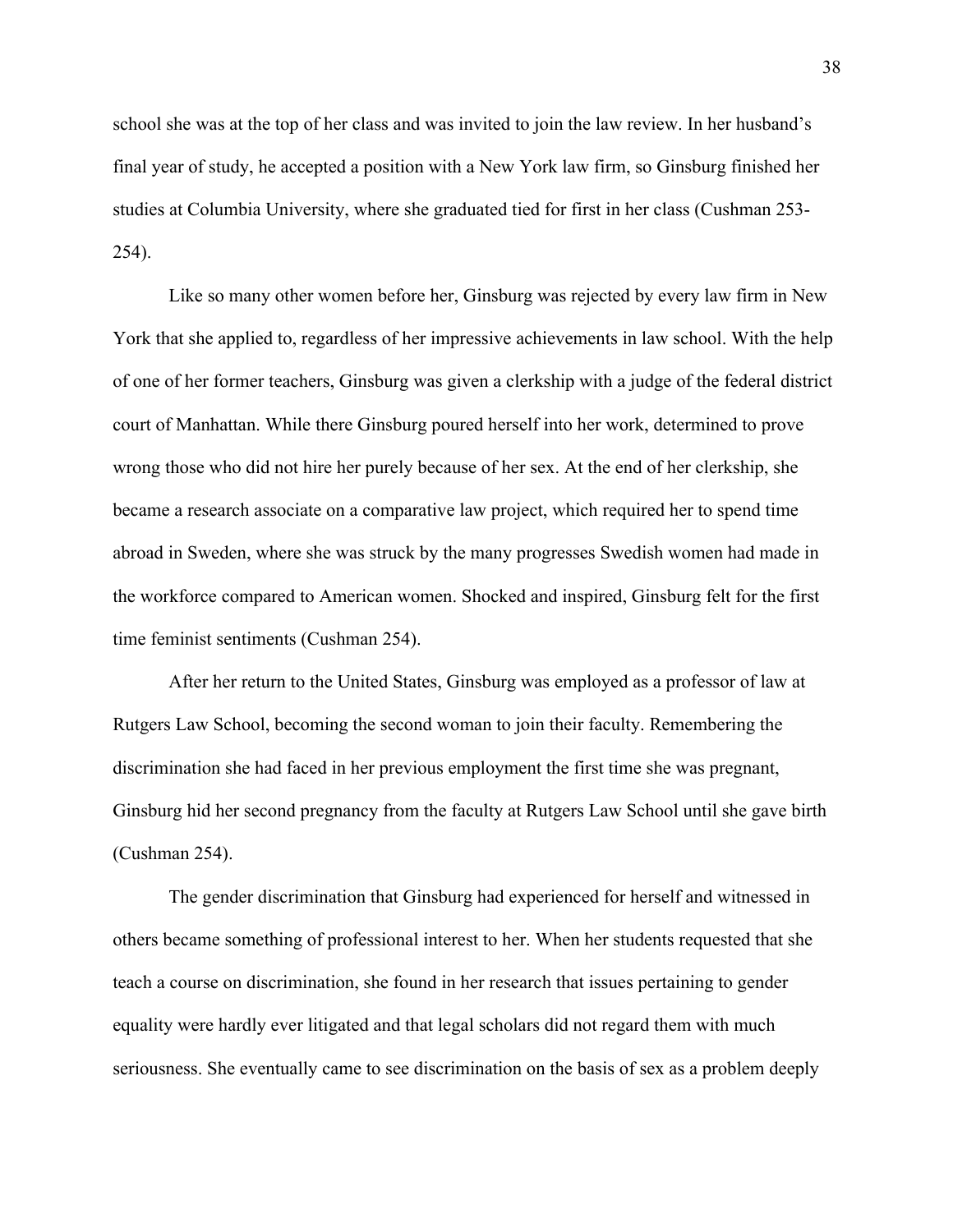rooted within society, but also as a problem she could help to fix with the use of the judicial system (Cushman 255).

After the passage of the 1964 Civil Rights Act, more and more women felt comfortable stepping forward and revealing their personal experiences with gender discrimination in the workplace. Ginsburg joined forces with the ACLU to launch the Women's Rights Project in 1972 to begin litigating these cases. The goal of this project was to secure rights for women as equal citizens through court action by challenging legislation under the Equal Protection Clause of the Fourteenth Amendment. Part of this task meant convincing the courts, which tended to take the stance that the law was meant to safeguard and shelter women, to strike down laws that it perceived as protective of women. In reality, Ginsburg and other women's advocates contended that these laws perpetuated the stereotype that women were weak, inferior, and in need of such legal protection. The launching of this campaign occurred closely after the victory of *Reed v. Reed*, the first case in which the Supreme Court struck down legislation on the grounds that it unconstitutionally discriminated against women, a case that Ginsburg was heavily influential in winning (Cushman 255).

Ginsburg adopted a gradual approach when it came to arguing gender discrimination through the courts. She held that in order for momentous, enduring change to occur, small steps that slowly chipped away at the institutionalization of gender discrimination was necessary. Meaningful change could not take place overnight, nor would attacking the issue head on be effective, especially in front of a Court that was reluctant to admit even the mere existence of gender discrimination. Therefore, Ginsburg chose to take easy, non-ambiguous cases to the Court first and gradually built toward more substantial cases that she believed could cause significant change.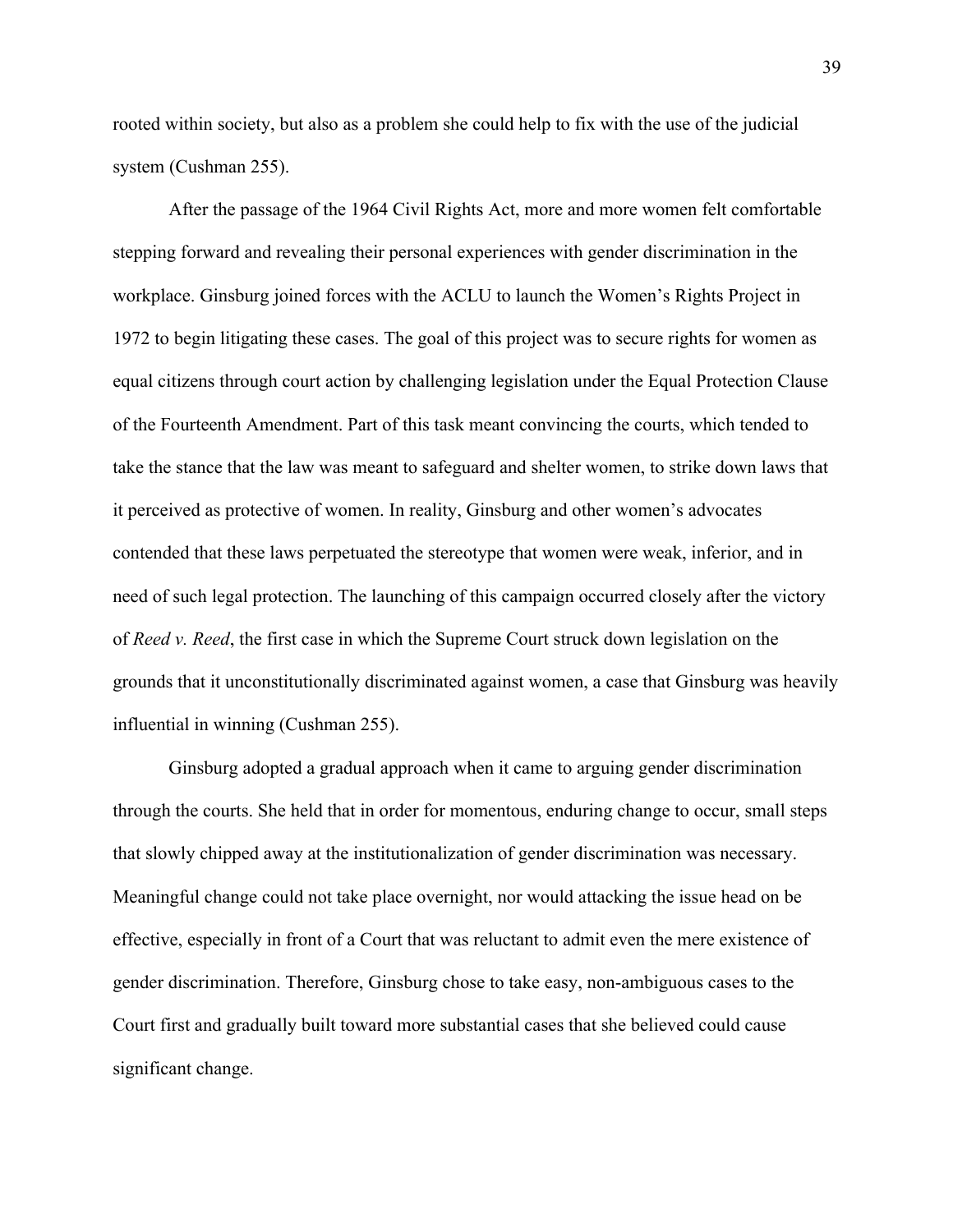One particularly meaningful case for Ginsburg was *Weinberger v. Wiesenfeld*, a case she used to show that legislation purporting to protect women was not only harmful to women, but harmful to men as well. After a young man's wife died in childbirth in 1972, he applied to receive Social Security benefits that would enable him to work part time so he could care for his child. His application was denied by the government, which claimed that he was ineligible to receive such benefits as a man; only women could do so after the passing of their male spouse. Ginsburg argued and won this case before the United States Supreme Court, which ruled that the man had been unfairly discriminated against because of his sex. For Ginsburg, this case "'epitomized for me all that we were doing in the '70s'" (Cushman 256). Like *Craig v. Boren*, this case exemplified the broadness of gender discrimination: it was a problem that effected everyone, not only women. It also reached the Supreme Court Bench from a perspective they could relate to and understand as fellow men.

Between 1972 and 1979, Ginsburg argued six gender discrimination cases before the Supreme Court. Of these six cases, she won five. She also filed petitions for review and amicus curiae briefs for numerous other cases, all pertaining in some way to gender discrimination (Cushman 256). Amongst these cases were *Frontiero v. Richardson* and *Craig v. Boren*, which were discussed earlier.

By 1980, Ginsburg had built a national reputation for herself which led to her nomination by President Jimmy Carter to the United States Court of Appeals for the District of Columbia Circuit, one of the highest-profile federal courts in the country. Critics of her nomination feared she would not be able to separate herself from her past of fierce liberal advocacy, but she proved them wrong in her 13 years of serving on the court. It was not uncommon for Ginsburg to side with her conservative colleagues, and she often served as a source of consensus in particularly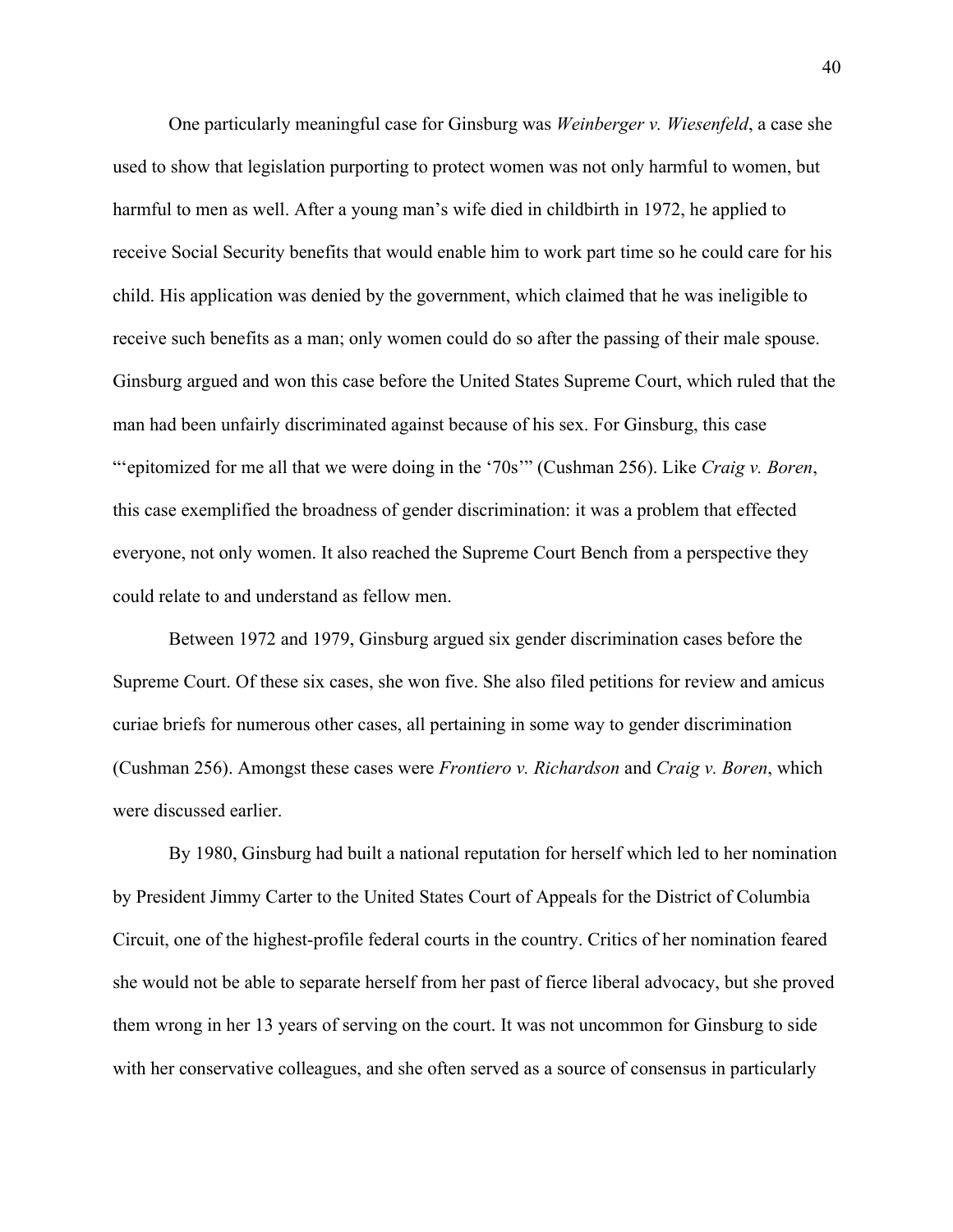difficult cases. Through her previous judicial work and in her own personal experiences Ginsburg had garnered an acute awareness of the real affects judicial decisions can have on people and their lives, and she carefully made her decisions on the bench with that context in mind (Cushman 256-257).

In 1993, a vacancy arose on the Supreme Court Bench. President Bill Clinton announced that he was searching for a candidate with "'a fine mind, good judgment, wide experience in the law and the problems of real people, and someone with a big heart'" (Cushman 257). Within 15 minutes of speaking to Ginsburg for the first time, President Clinton knew he had found his perfect candidate (*RBG*). She took the oath of office on August 10, 1993, becoming the second woman to ever serve on the United States Supreme Court Bench. Her decision-making on the Bench is described as meticulous, careful, and non-ideological (Cushman 259). As a Supreme Court Justice, she continues to fight for the rights of women. In the groundbreaking 2007 case *Ledbetter v. Goodyear Tire & Rubber Co.,* for instance, Ginsburg wrote a powerful dissent that later resulted in the passing of President Barack Obama's first piece of legislation, a law that amended the Civil Rights Act of 1964 to reset the statute of limitations on equal-pay lawsuits upon every paycheck (Blakemore). Ginsburg's opinions and separate writings for the Court, including her dissent in *Ledbetter v. Goodyear Tire & Rubber Co.* reflect that she has never lost sight of the work she has done to propel herself to the Supreme Court Bench: her goal to see an equal society for all.

In her more than 40 years of legal work, Ginsburg has fought valiantly for the rights of women. During her time working for the ACLU she argued over 300 gender discrimination cases, and since joining the Supreme Court she has broken new ground for gender equality in the United States (Blakemore). Her strategy to secure these rights was meticulous and well thought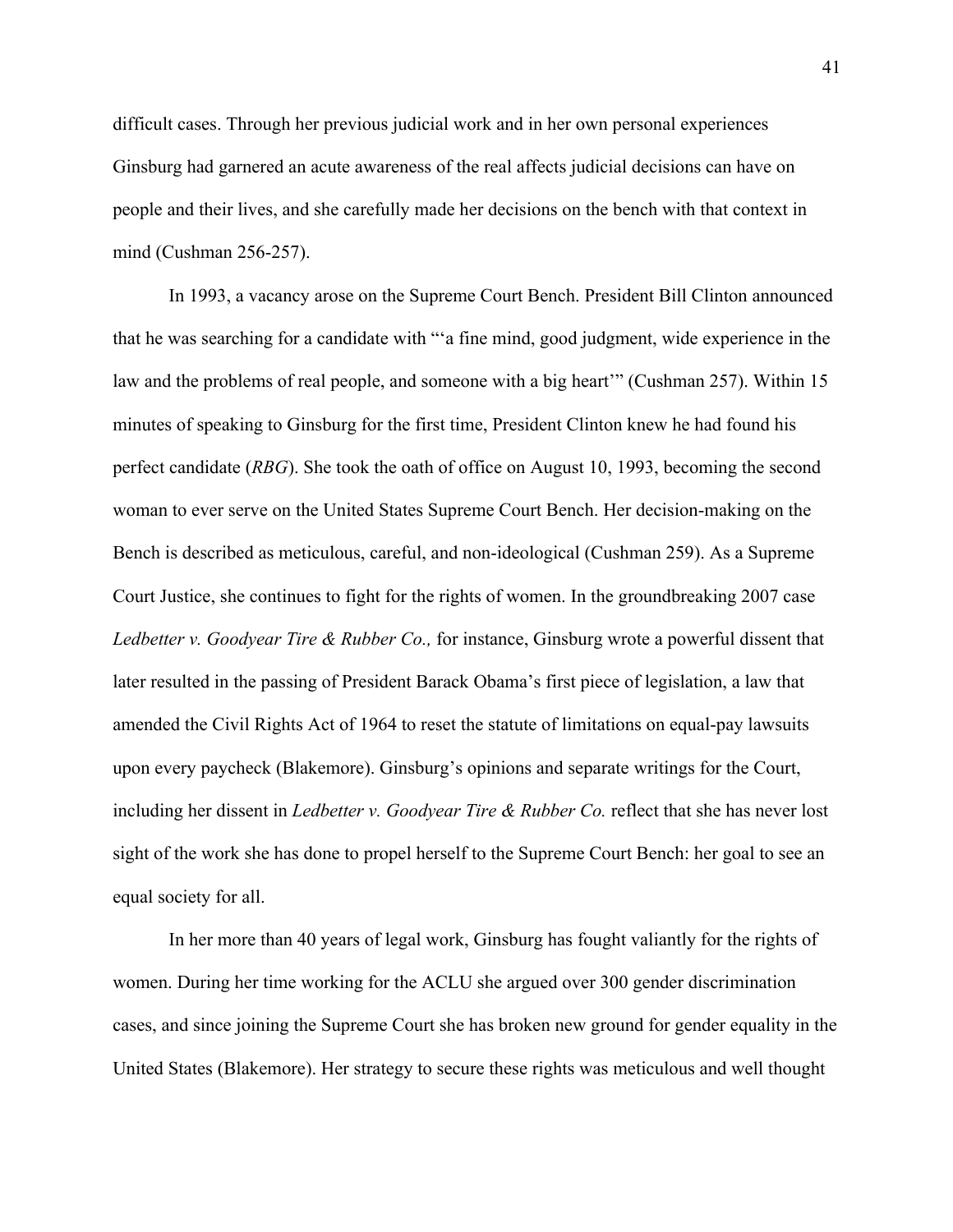out. Instead of attempting to create sweeping changes that would have likely failed or been shortlived, she approached different avenues of gender discrimination slowly and once at a time. Doing so gradually chipped away at the system, leaving behind a more equal landscape for American women.

Ginsburg changed the world for American women forever through her work in the judicial system. She devoted her life and work to reverse the injustices imposed upon women in the United States, and through her years of tireless effort she has continued to come closer and closer to equalizing the playing field. If it were not for Ginsburg and her relentless conviction that the Constitution was meant to apply to every American citizen, not only a select few, women would not have the legal status they have today.

#### **Case Study:** *United States. v. Virginia* **(1996):**

Since joining the United States Supreme Court, Ginsburg has authored over 200 opinions, but her best known opinion was written in 1996 for the case *United States. v. Virginia* (Cushman 259). At this time, the Virginia Military Institute (VMI) was the only exclusively male public institution of higher learning. VMI focused on developing "'citizen-soldiers,'" men who were both prepared for military service and life as American civilians. To do so, VMI employed a strict adversarial education method that stressed physical and mental discipline. The United States sued both Virginia and VMI after a female high school student was denied admission, claiming that by not admitting women into its program, the school was violating the Fourteenth Amendment's Equal Protection Clause. VMI and Virginia contended that allowing women to attend VMI would greatly hinder the experience for male students, lower the quality of education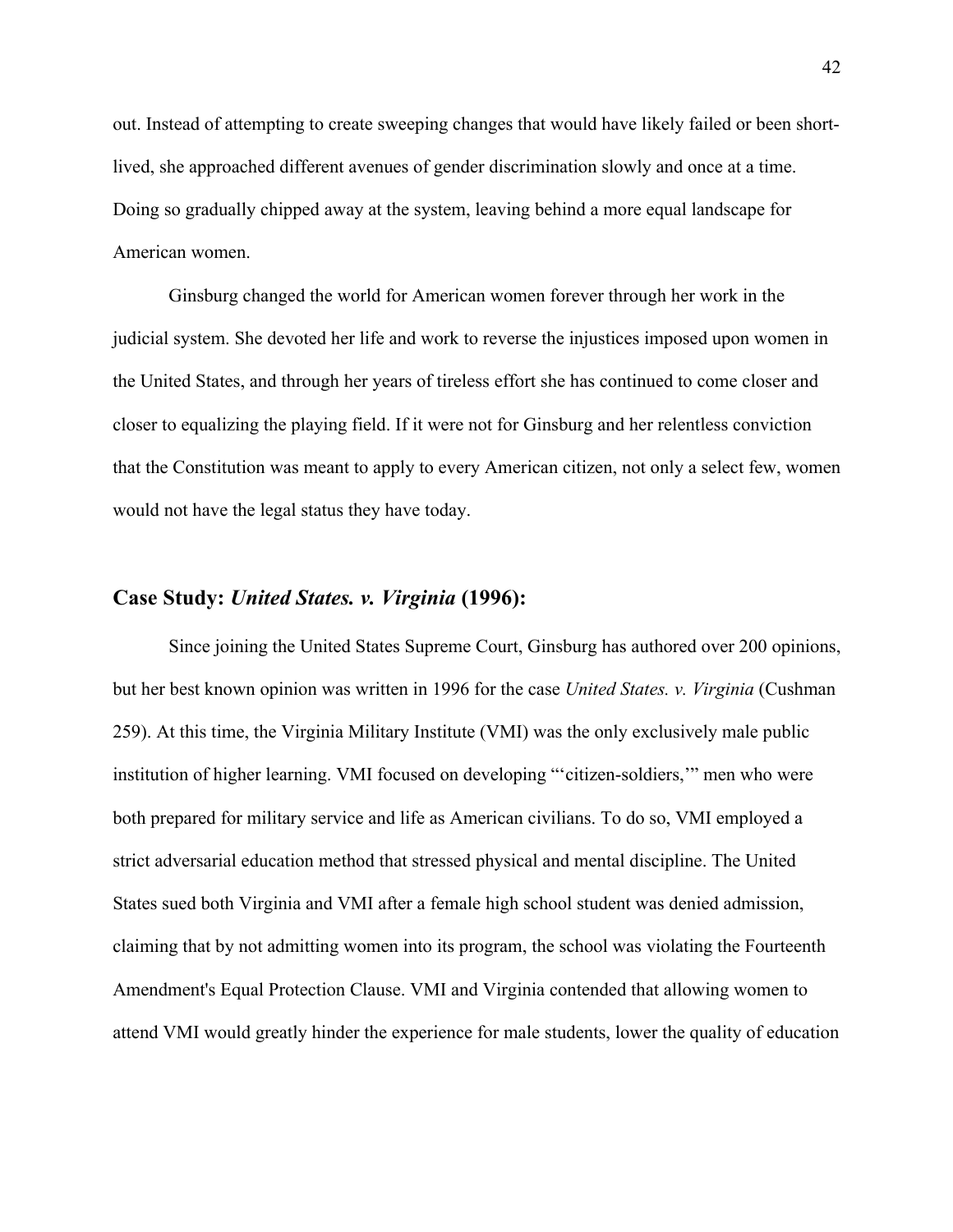students would receive, and would require the abandonment of its adversarial education system (*United States v. Virginia,* 1995).

The district court ruled in favor of VMI, finding that their refusal to admit women was not a violation of the Fourteenth Amendment. On appeal, the Fourth Circuit Court reversed the district court's decision, and Virginia proposed a parallel program to VMI for women as a remedy. This program, called Virginia Women's Institute for Leadership (VWIL), would share VMI's mission, but it would differ from VMI in course offerings, style of education, and in financial aid. Despite these and other significant differences, the district court and Fourth Circuit court found this remedy to be satisfactory, determining that the two schools would provide a sufficiently comparable education (*United States v. Virginia,* 1995).

The petitioners appealed to the United States Supreme Court, where the Bench decided 7- 1 that VMI's male-only admission policy was, in fact, unconstitutional. In writing for the majority, Ginsburg stated that "Parties who seek to defend gender-based government action must demonstrate an 'exceedingly persuasive justification' for that action." Virginia and VMI's justification, that single-sex education supports diversity and that women would degrade the level of education provided by the institution, was not found to be sufficient to warrant discrimination in their admission policies. Ginsburg also wrote that the remedy provided by Virginia, VWIL, did not cure this violation because it would not provide women with the same educational opportunities that VMI provided to its male students. Furthermore, Ginsburg wrote that the Fourth Circuit erred in analyzing the differences between VMI and VWIL based upon a standard "of its own invention," rather than the appropriate heightened standard established by the Court for gender-based classifications. Although the Fourth Circuit found under its substantive comparability standard that the opportunities provided by VWIL would be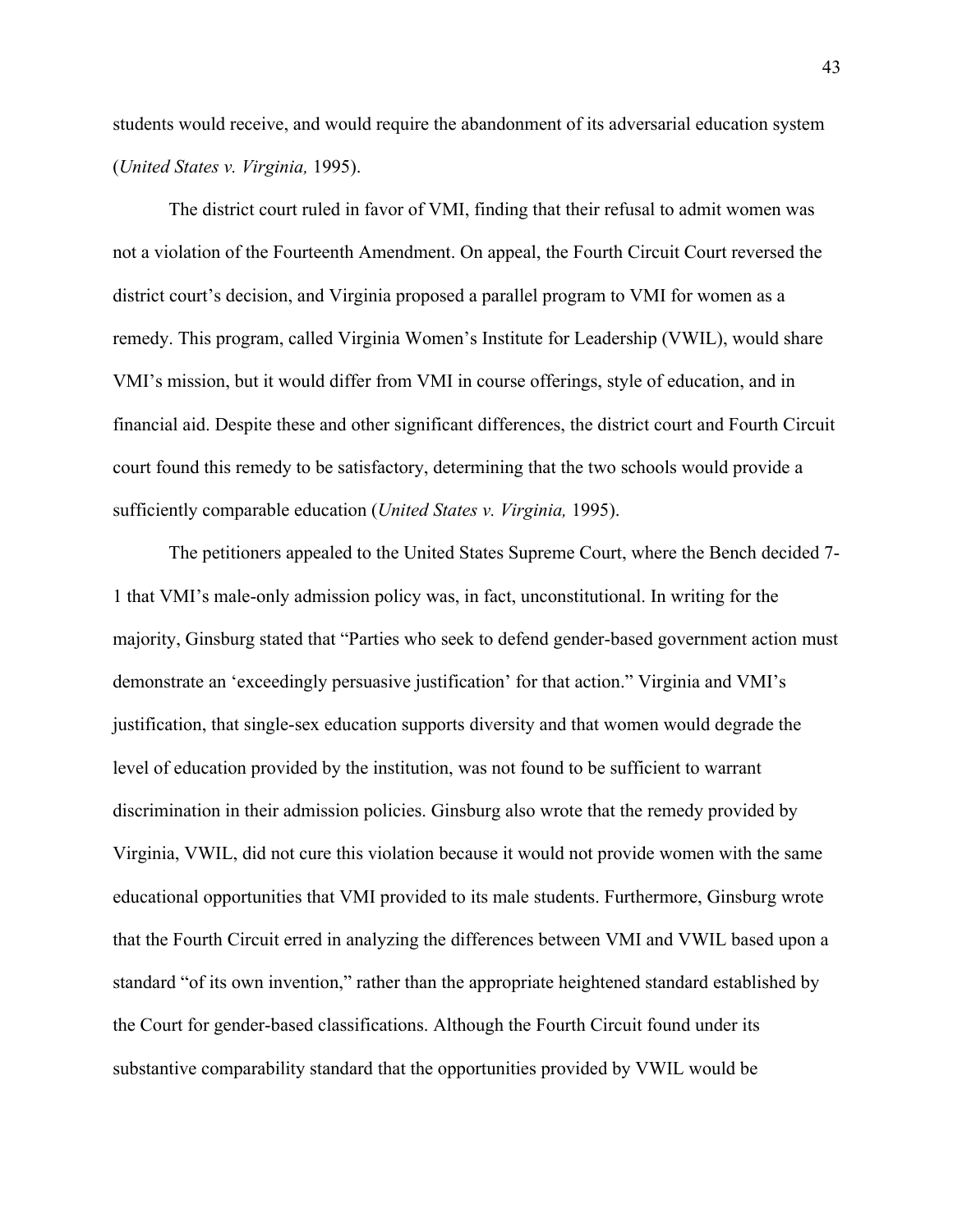sufficiently comparable to those provided by VMI, under the established heightened scrutiny standard, the Supreme Court found that the "substantially different and significantly unequal" VWIL program did not satisfy the requirements of the Equal Protection Clause of the Fourteenth Amendment. The Court contended that there was "no reason to believe that the admission of women capable of all the activities required of VMI cadets would destroy the Institute rather than enhance its capacity to serve the 'more perfect Union.'" Because of this, VMI's policy was found to be unconstitutional (*United States v. Virginia,* 1995).

In her opinion for the Court, Ginsburg notably wrote that "neither federal nor state government acts compatibly with the equal protection principle when a law or official policy denies to women, simply because they are women, full citizenship stature-equal opportunity to aspire, achieve, participate in and contribute to a society based on their individual talents and capabilities" (*United States v. Virginia,* 1995). This statement reflects Ginsburg's decades of work to equalize the playing field for men and women in the United States, and also indicates that her work advocating for women was not complete after she was nominated to the United States Supreme Court. Behind the Bench, just as she did before it, Ginsburg continues to argue for the rights of women to be treated as equals to their male counterparts in all aspects of life.

It is interesting to note that in her opinion, Ginsburg mentioned that the exclusion of women from VMI was reflective of the exclusion of women from law schools across the country in the late 1800s and early 1900s. Women were thought to be ineligible for the practice of law, she commented, because they were perceived to lack the capabilities to meet the responsibilities required of a lawyer. By resisting the admission of women into their law schools, institutions claimed they were preserving the quality of the profession, just as VMI was attempting to claim by denying women admission (*United States v. Virginia,* 1995). Ginsburg's use of this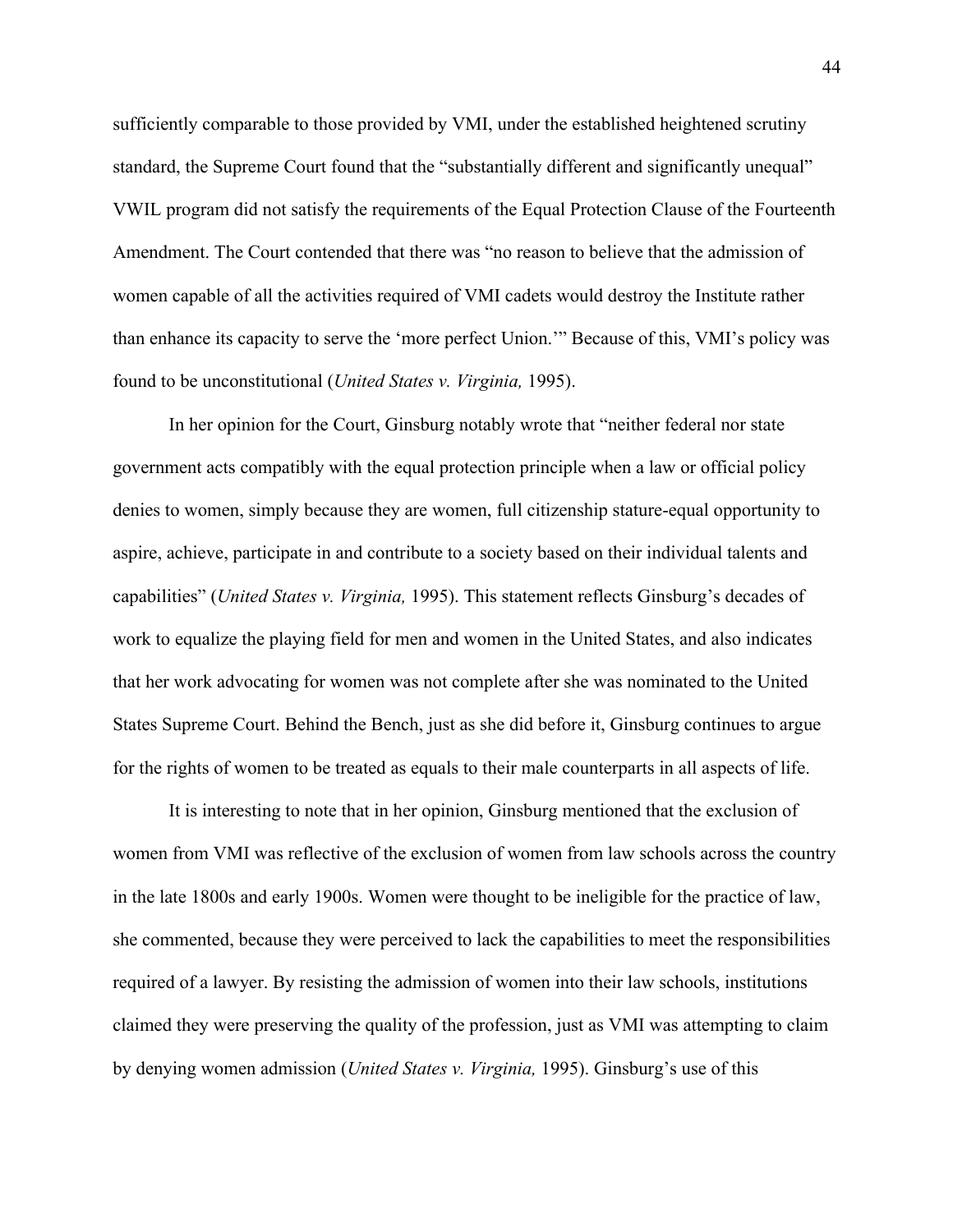comparison is striking, especially because she and O'Connor both sat on the Supreme Court bench as incredibly successful lawyers in deciding this case. Her observations of these similar situations serve to strike down the presumption that because women are women, they are inherently weak. Those listening to her opinion need only to look to her and her work in the legal profession for a first-hand example that demonstrates the opposite to be the truth.

#### **Conclusion:**

After the sequence of cases presented before the Supreme Court in the 1970s had established the heightened intermediate scrutiny standard, much due the efforts of Ginsburg and other women lawyers who headed the Women's Rights Project of the ACLU, women began joining the legal profession at an unprecedented rate. Between 1980 and 1990, the percentage of women lawyers increased by 12 percent, and by 2000, 27 percent of lawyers were women. Today, over a third of the legal profession in the United States is comprised of women. Before 1980, less than 50 federal judges were female. Today, there are over 350. More women today are attending law school than are men, and an equal number of men and women are earning their law degrees (American Bar Association Media Relations and Strategic Communications Division). As women were gaining rights through the judicial system, they were also gaining access to employment and influence within it, which resulted in more rights being gained. This cyclical, intertwined nature of women involvement in the law and women's rights suggests that without one, the other would not exist in its fullest capacity.

Although in the last century women have gained rights they never before could have imagined, and while the legal profession has come a long way since the case of *Bradwell v. The State of Illinois*, more work must be done. Sexism, underrepresentation, bias, and discrimination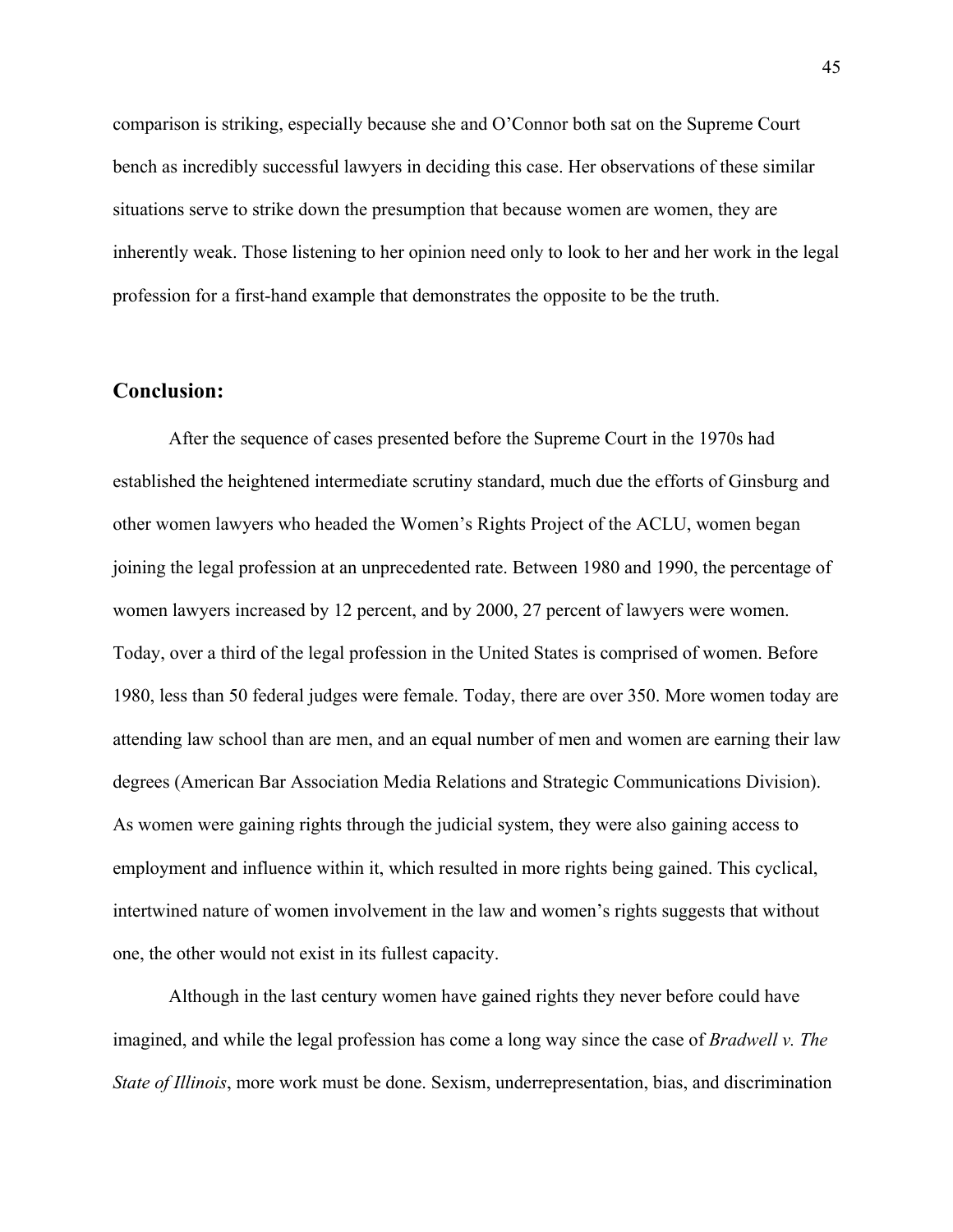against women all still exist within the legal profession, and until these issues are remedied, neither will women be seen as exact equals to their male counterparts, both within the field and without, nor will an entire population of people be fairly represented and decided for or against in the judicial system.

In 2016, the American Bar Association's (ABA) Commission on Women in the Profession, the Minority Corporate Counsel Association, and the Center for WorkLife Law at the University of California, Hastings College of the Law conducted a survey to garner a sense of the extent of workplace bias within the legal profession. Not only do national statistics suggest that women's advancement in the field has not changed significantly in the past few decades, but the statistics collected from this survey also demonstrate that the women who do work in the profession have reported experiencing bias in all basic workplace processes, including hiring, assignments, business development, performance evaluations, promotions, compensation, and support. Women of color reported the highest level of bias in all of these areas. Both women of color and white women reported that they feel they must go "'above and beyond'" to gain the equal respect of their coworkers. Women of all races reported receiving clear messages that they do not fit the typical image of a lawyer, and women of color stated that they have been mistaken for administrative staff or janitorial staff 50 percent more often than white men, while white women face a similar bias 44 percent more often than white men. Women of all races stated that they feel pressure in the workplace to behave in stereotypically feminine manners, and that they are criticized for engaging in more masculine behaviors. They are assigned to more administrative tasks than men, and their competence is called into question more often than their male coworker's competence is. A high level of bias was reported by mothers, who feel they have been discriminated against after they had children. They were denied promotions, assigned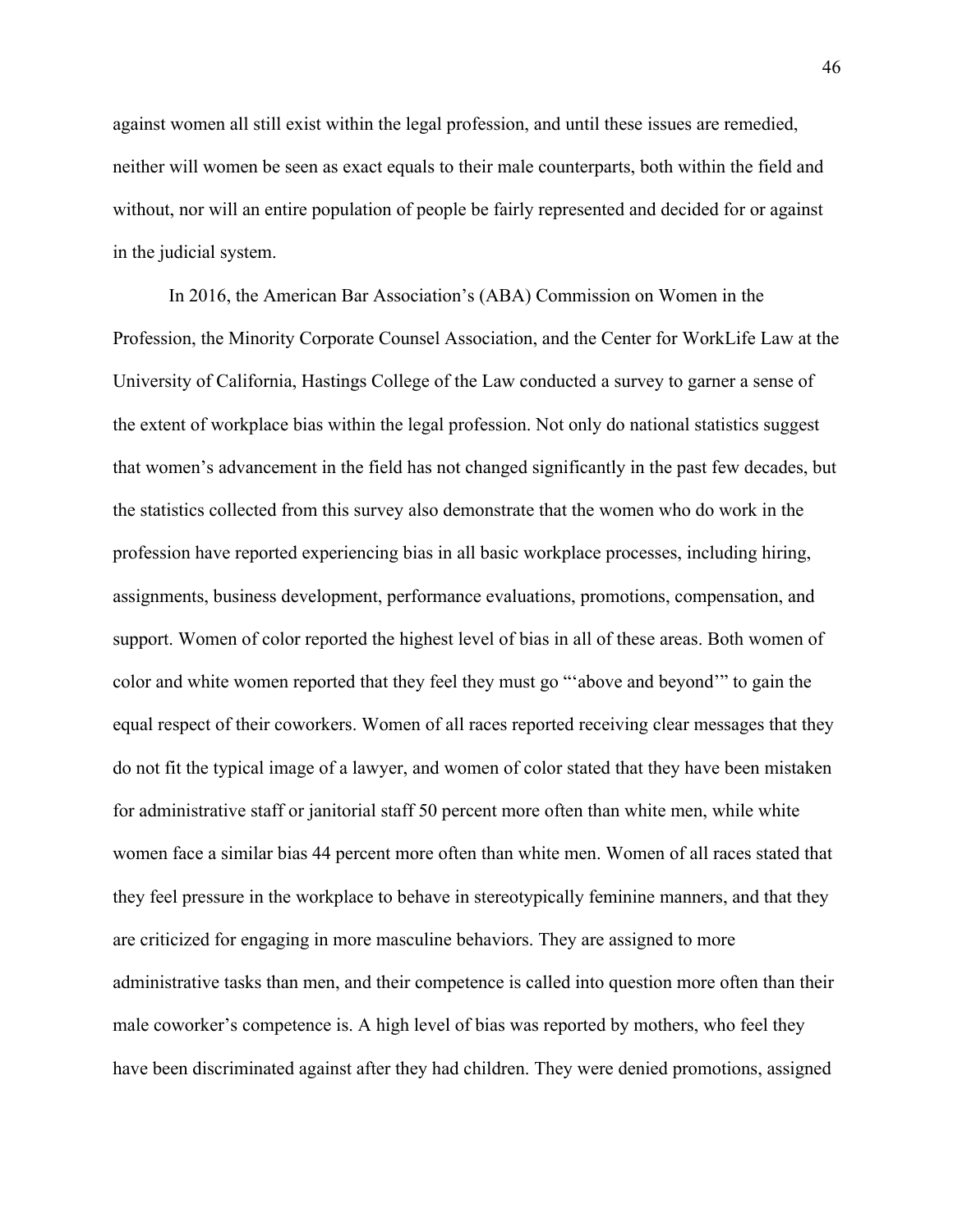to low-profile cases or administrative work, demoted or compensated significantly less, and criticized for working only part-time. Half of people of color and nearly 60 percent of white women surveyed agreed that if they felt compelled to take family leave, their careers would be negatively impacted. Women reported being hired less often, being paid less, and being promoted less than men. Sexual harassment in the workplace was also more relevant to women lawyers. Nearly 25 percent of women, and less than ten percent of men, reported that they had experienced unwanted and unwarranted sexual harassment at work, and one in eight women reported having lost their career due to their rejection of a sexual advance (American Bar Association Commission on Women in the Profession, "You Can't Change").

In all areas of the legal profession, from being hired to being compensated to being promoted to being assigned cases, women are obviously discriminated against. Regardless of their backgrounds and abilities, women are placed in unfair, unfounded, and unequal positions within the field simply because they are women. The American Bar Association on Women in the Profession and the Minority Corporate Counsel Association work to combat this bias, and have determined that in order to do so, its origins must be considered. Gender stereotypes play a significant role. Women have always been considered more soft and less assertive than men, but when they attempt to exert characteristics stereotypically associated with success within the legal field, however, they are harshly perceived. Women are also unable to network as efficiently as men. Attorneys prefer to provide support to those who are similar to themselves; because there are significantly fewer women in senior positions, especially women of color, female attorneys are given less opportunities to be mentored or developed within these positions. A challenge that all lawyers face is the unbalanced structure of life as a lawyer. Nearly two-thirds of surveyed lawyers reported that they had experienced conflict between their work and family, and most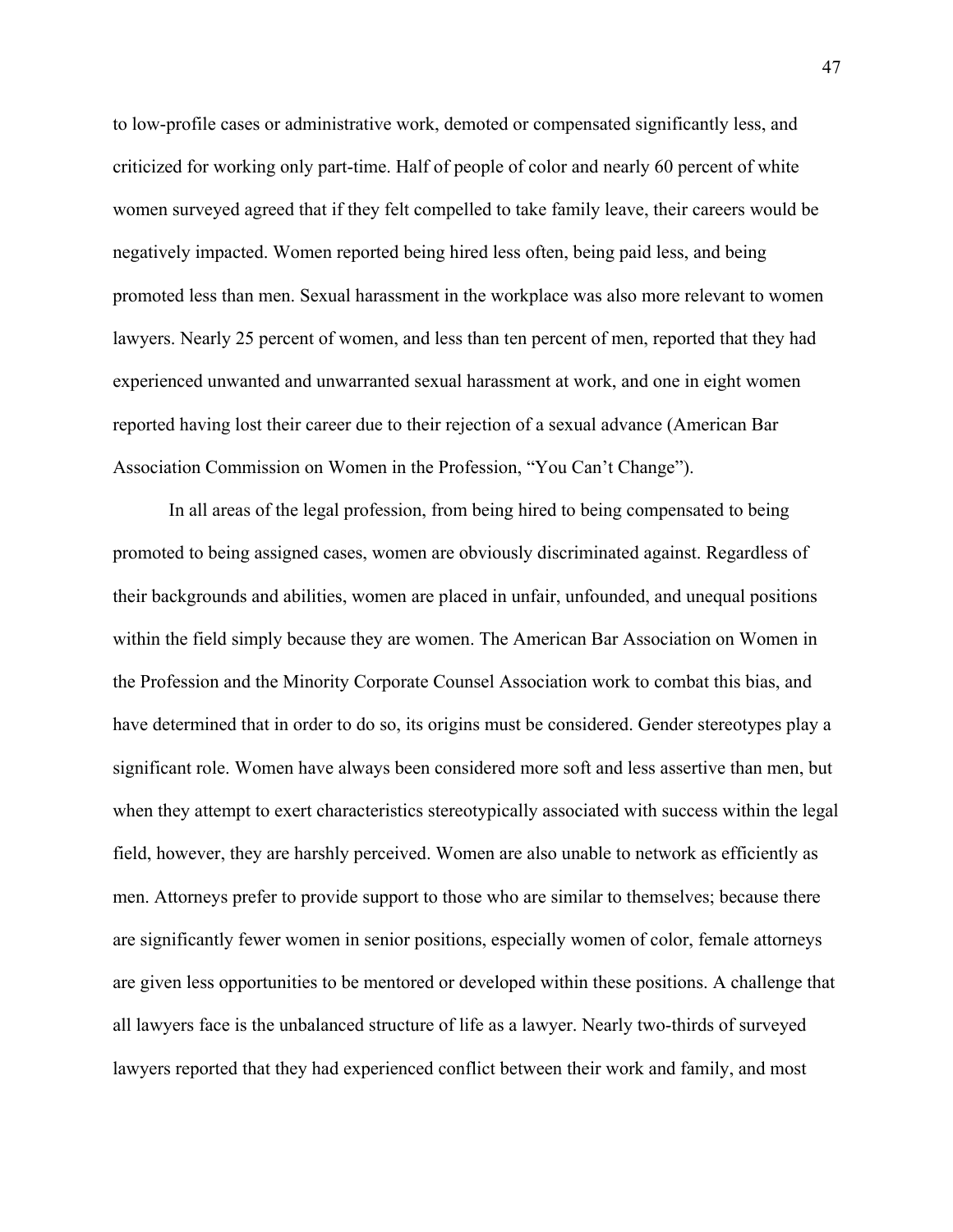reported that this fact is the greatest barrier to women's advancement in the field. Because lawyers are expected to work excessive hours, to meet all client needs, and maintain a flexible schedule for these purposes, women with family obligations are severely disadvantaged. Sexual harassment is a culprit, as well. Women account for 90 percent of sexual harassment complaints in the field, yet fewer than ten percent of women ever file any formal complaint for fear of retaliation and derision. Women who are harassed report experiencing both economic and psychological repercussions, including loss of employment, unwanted transfers or demotions, lowered pay, anxiety, depression, and other stress-induced symptoms. Finally, gender bias deeply rooted in the judicial system is culpable for the unequal treatment of women within the field. Disparities are present in all areas of the judicial system, such as the bench, bar, court personnel, and in the results of litigation by male attorneys compared to female attorneys (American Bar Association Commission on Women in the Profession, "The Unfinished Agenda").

The ABA presented with its survey a list of possible solutions to help mitigate the bias experienced by women working within the legal field, suggesting that this problem can, and should, be rectified. The ABA recognized that bias stems from stereotypes, and while people cannot resist making assumptions about others based upon stereotypes, they can choose not to act on those assumptions. To do this, and to refrain from discriminating against prospective and current employees, the ABA listed the following recommendations for people working within law firms and in other areas of the law: encourage people associated with the hiring process to notice and prevent bias, try to tap into diverse networks of possible employees, change the wording of job postings and descriptions to contain more inclusive language, ensure that all resumes are considered based upon a single, fair scale, when looking at resumes and applications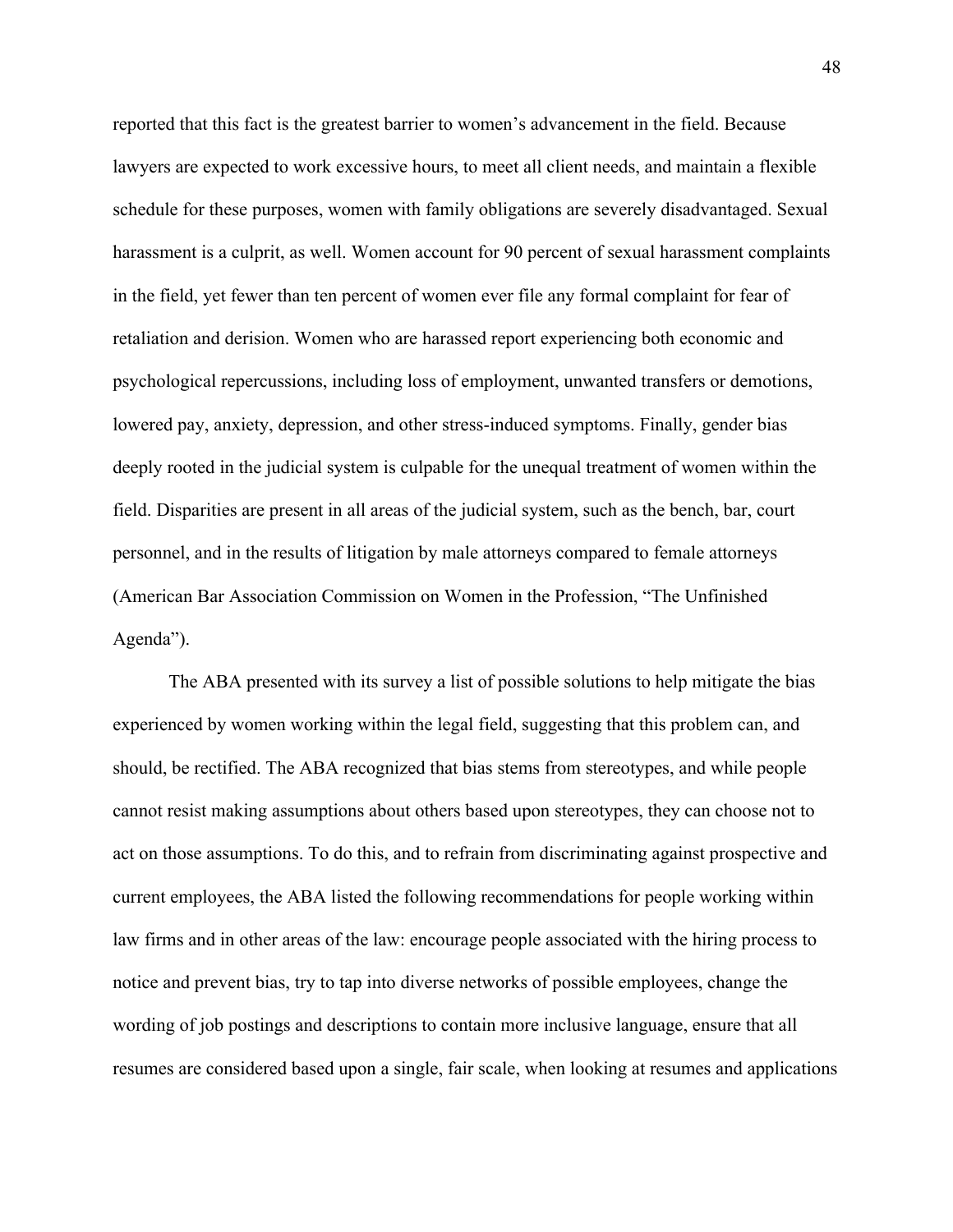do so blindly, without knowing the gender of the applicant, use structured interviews in which the same questions are asked to every prospective employee, hold everyone in the firm, court, or other legal office equally accountable for their actions, establish a rotation for administrative tasks, and take specific measures to establish transparency and equality in the work environment. All of these steps are conducive to a more inclusive, unbiased profession, but only if they are adopted, emphasized, and practiced with vigor (American Bar Association Commission on Women in the Profession, "You Can't Change").

It is incredibly important that judicial institutions take these steps to ensure a more balanced legal field, not only because it would result in greater equality and less discrimination against the women who work within the profession, but also because it is necessary for the future advancement of women's rights in all aspects of life. As seen by the efforts of women like Florence Allen, Sandra Day O'Connor, and Ruth Bader Ginsburg, it is women in the field who are changing the legal landscape for all American women. Without women lawyers, women cannot be fairly represented in the judicial system. In order to be properly represented, one must be properly understood. A man cannot inherently understand the struggles of womanhood, for he is not himself a woman and has never, nor will ever, experience the state of being one. Women's rights and women's involvement in the law are inextricably intertwined; there is not one without the other. As women become more active and forceful in the legal field, more rights for all women are won. And if this trend fails to continue, women will never reach full equality to man in this nation. Women have fought hard since the days of *Bradwell v. The State of Illinois* to secure a voice in the judicial system which has always attempted to silence them and coerce them into following its dictations without any say in the matter. But the fight is not over. Equality must be fully attained, one step at a time, for all American people to truly be free.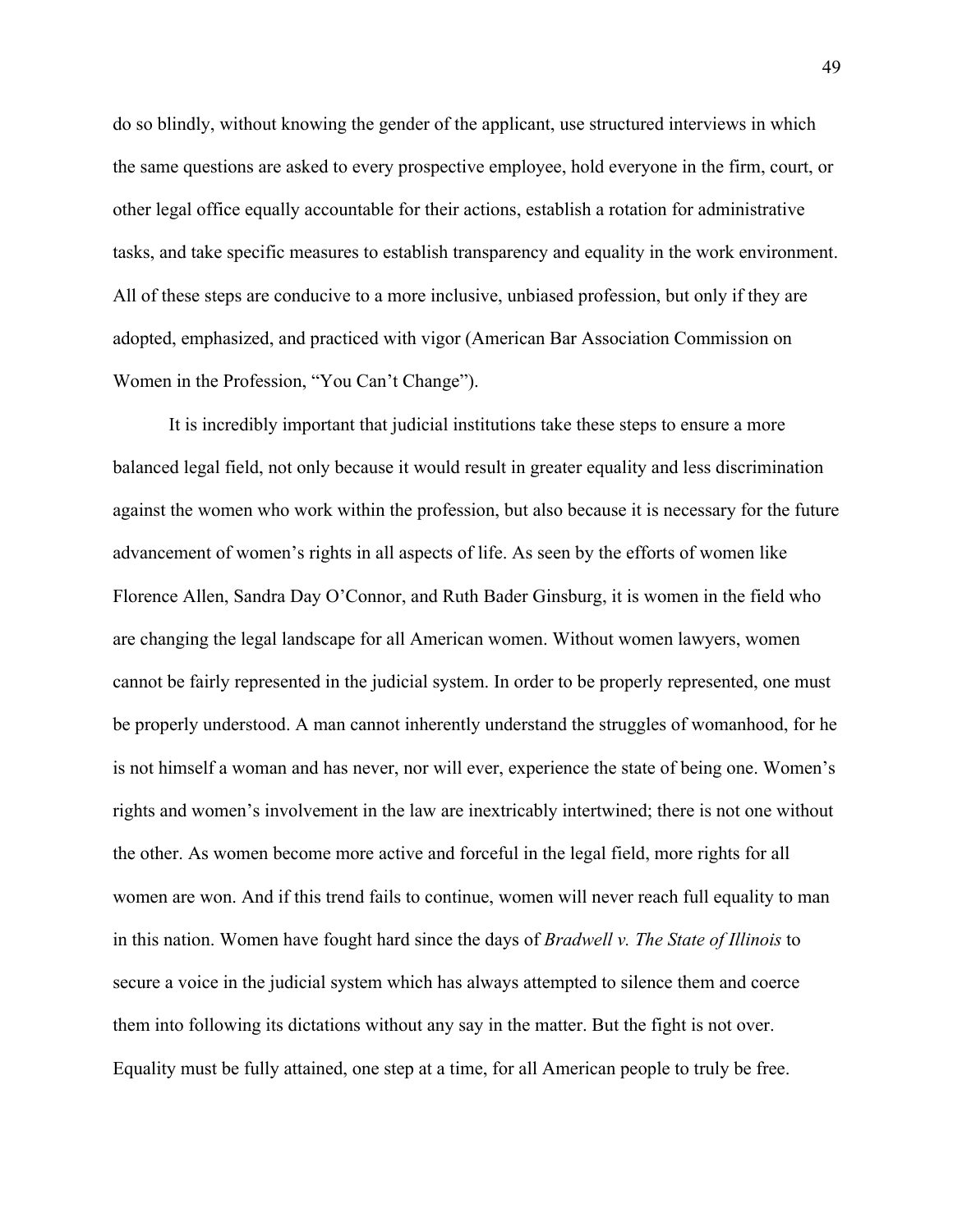#### **Works Cited**

"A Double Standard for Benefits—Frontiero v. Richardson." *The Supreme Court Historical Society*, The Supreme Court Historical Society,

https://supremecourthistory.org/lc\_a\_double\_standard.html#double.

- American Bar Association Commission on Women in the Profession. "A Current Glance at Women in the Law." *American Bar Association*, American Bar Association, 2019, https://www.americanbar.org/content/dam/aba/administrative/women/current\_glance\_20 19.pdf.
- American Bar Association Commission on Women in the Profession. "The Unfinished Agenda." *American Bar Association*, American Bar Association, 2001, https://www.americanbar.org/content/dam/aba/marketing/women/unfinished\_agenda\_492

0029.authcheckdam.pdf.

- American Bar Association Commission on Women in the Profession. "You Can't Change What You Can't See." *American Bar Association*, American Bar Association, 2018, https://www.americanbar.org/content/dam/aba/administrative/women/you-cant-changewhat-you-cant-see-print.pdf.
- American Bar Association Media Relations and Strategic Communications Division. "ABA Profile of the Legal Profession." *American Bar Association,* American Bar Association, 2019,

https://www.americanbar.org/content/dam/aba/images/news/2019/08/ProfileOfProfession -total-hi.pdf.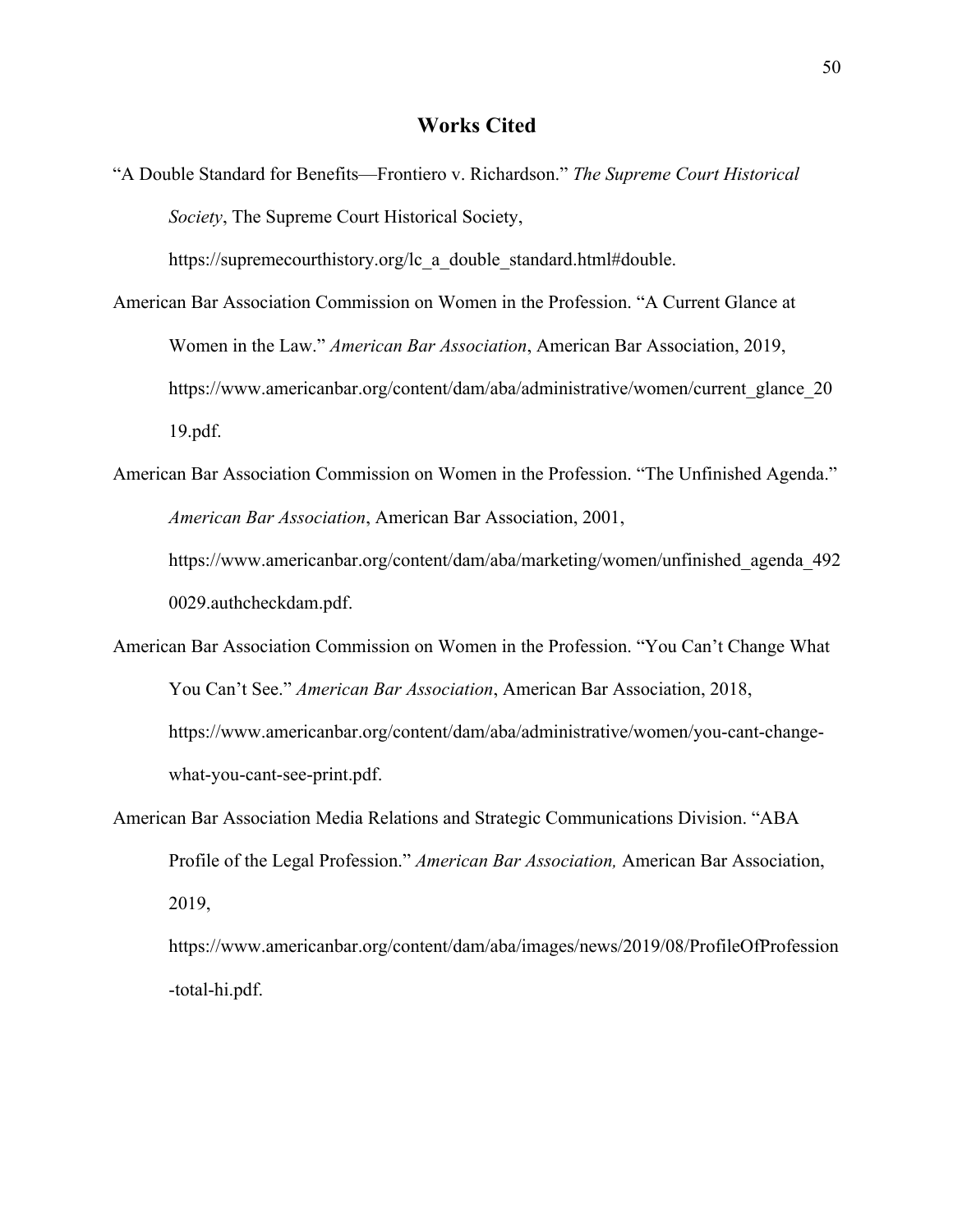- Blakemore, Erin. "Ruth Bader Ginsburg's Landmark Opinions on Women's Rights." *History*, A&E Television Networks, LLC, 9 November 2018, https://www.history.com/news/ruthbader-ginsburgs-landmark-opinions-womens-rights-supreme-court.
- Bowman, Cynthia Grant. "Women in the Legal Profession from the 1920s to the 1970s: What Can We Learn From Their Experience About Law and Social Change?" *Cornell Law Faculty Publications*, 2009 pp. 2-25,

https://scholarship.law.cornell.edu/cgi/viewcontent.cgi?article=1011&context=facpub.

- "Breaking New Ground—Reed v. Reed." *The Supreme Court Historical Society*, The Supreme Court Historical Society, https://supremecourthistory.org/lc\_breaking\_new\_ground.html.
- Cushman, Clare. *Supreme Court Decisions and Women's Rights*. Washington, D.C., Congressional Quarterly Inc., 2001. Retrieved from Internet Archive, https://archive.org/details/supremecourtdeci00clar.
- Day, Jennifer Cheeseman. "More Than 1 in 3 Lawyers Are Women." *United States Census Bureau,* U.S. Department of Commerce, 8 May 2018,

https://www.census.gov/library/stories/2018/05/women-lawyers.html.

- "Florence Ellinwood Allen." *The Supreme Court of Ohio & The Ohio Judicial System,* The Supreme Court of Ohio & The Ohio Judicial System, https://www.supremecourt.ohio.gov/SCO/formerjustices/bios/allen.asp.
- Giffen, Karen L. "The Pioneer Female Lawyer: Myra Bradwell." *Cleveland Bar Journal*, Cleveland Bar Association, 2006, https://www.thinkgk.com/wpcontent/uploads/sites/7592/2018/11/may\_06.giffen\_reprint.pdf.
- "Judge Florence Allen Biography." *National Park Service*, U.S. Department of the Interior, 31 March 2012, https://www.nps.gov/romo/judge\_florence\_allen\_biography.htm.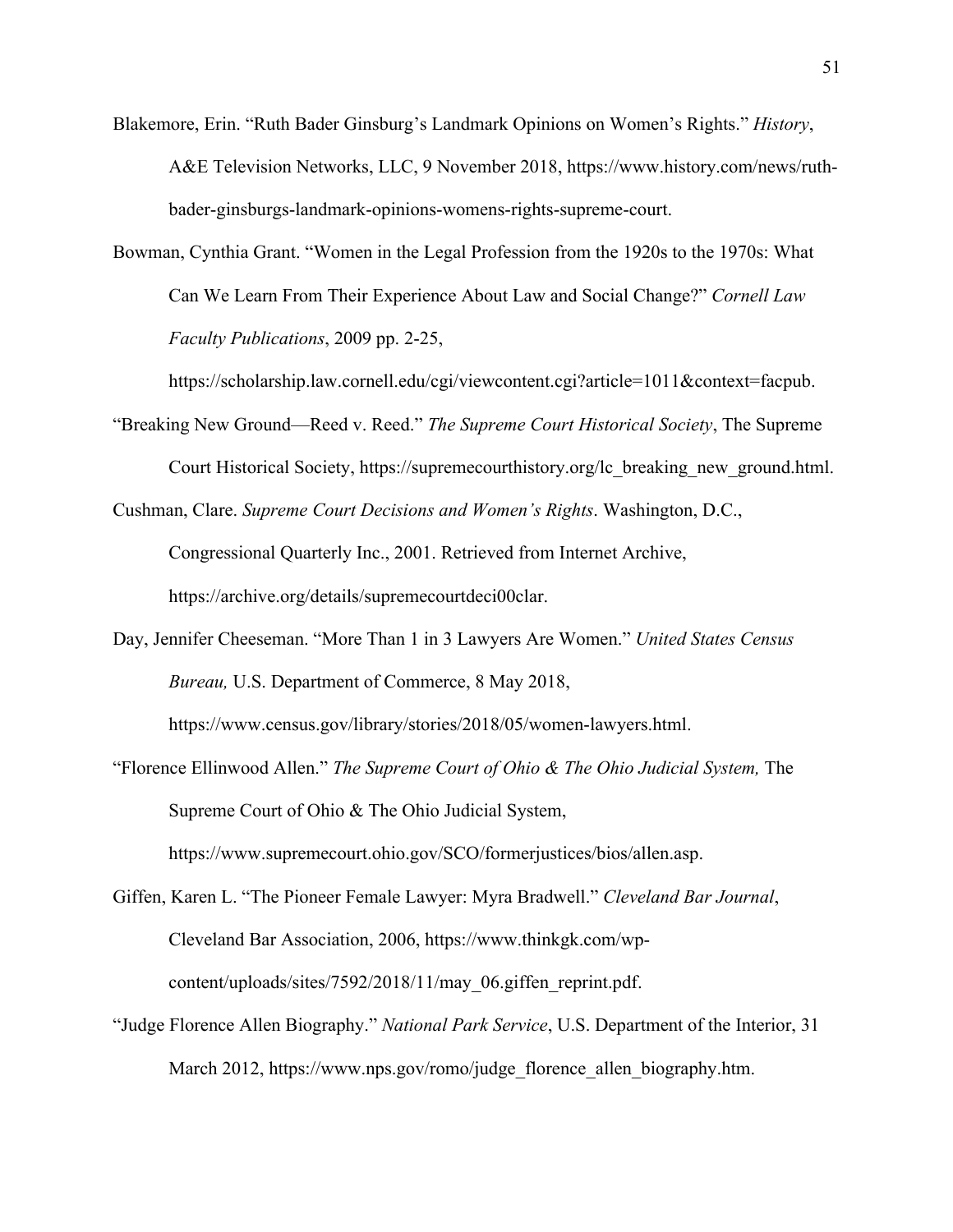"Justice for Beer Drinkers—Craig v. Boren." *The Supreme Court Historical Society*, The Supreme Court Historical Society,

https://supremecourthistory.org/lc\_justice\_for\_beer\_drinkers.html.

- Lange, Allison. "Women's Activism during the Civil War." *National Women's History Museum*, National Women's History Museum, 2015, http://www.crusadeforthevote.org/civil-waractivism.
- Millhiser, Ian. "Justice Ginsburg's Warning to a Dysfunctional Nation." *ThinkProgress*, Center for American Progress, 28 October 2015, https://thinkprogress.org/justice-ginsburgswarning-to-a-dysfunctional-nation-c2c0130bc3a/.
- *RBG.* Directed by Betsy West and Julie Cohen, Magnolia Pictures, 2018.
- "Ruth Bader Ginsburg." *Oyez*, Oyez, https://www.oyez.org/justices/ruth\_bader\_ginsburg.
- "Sandra Day O'Connor." *Oyez*, Oyez, https://www.oyez.org/justices/sandra\_day\_oconnor.

"Second-wave feminism." *Khan Academy*, Khan Academy,

https://www.khanacademy.org/humanities/us-history/postwarera/1960samerica/a/second-wave-feminism.

Supreme Court of the United States. *U.S. Reports: Bradwell v. The State*, *83 U.S. 16. Wall. 130.* 1872. Periodical. Retrieved from the Library of Congress, www.loc.gov/item/usrep083130/.

Supreme Court of the United States. *U.S. Reports: Craig v. Boren, 429 U.S. 190.* 1976.

Periodical. Retrieved from the Library of Congress, www.loc.gov/item/usrep429190/.

Supreme Court of the United States. *U.S. Reports: Frontiero v. Richardson, 411 U.S. 677.* 1972. Periodical. Retrieved from the Library of Congress, www.loc.gov/item/usrep411677/.